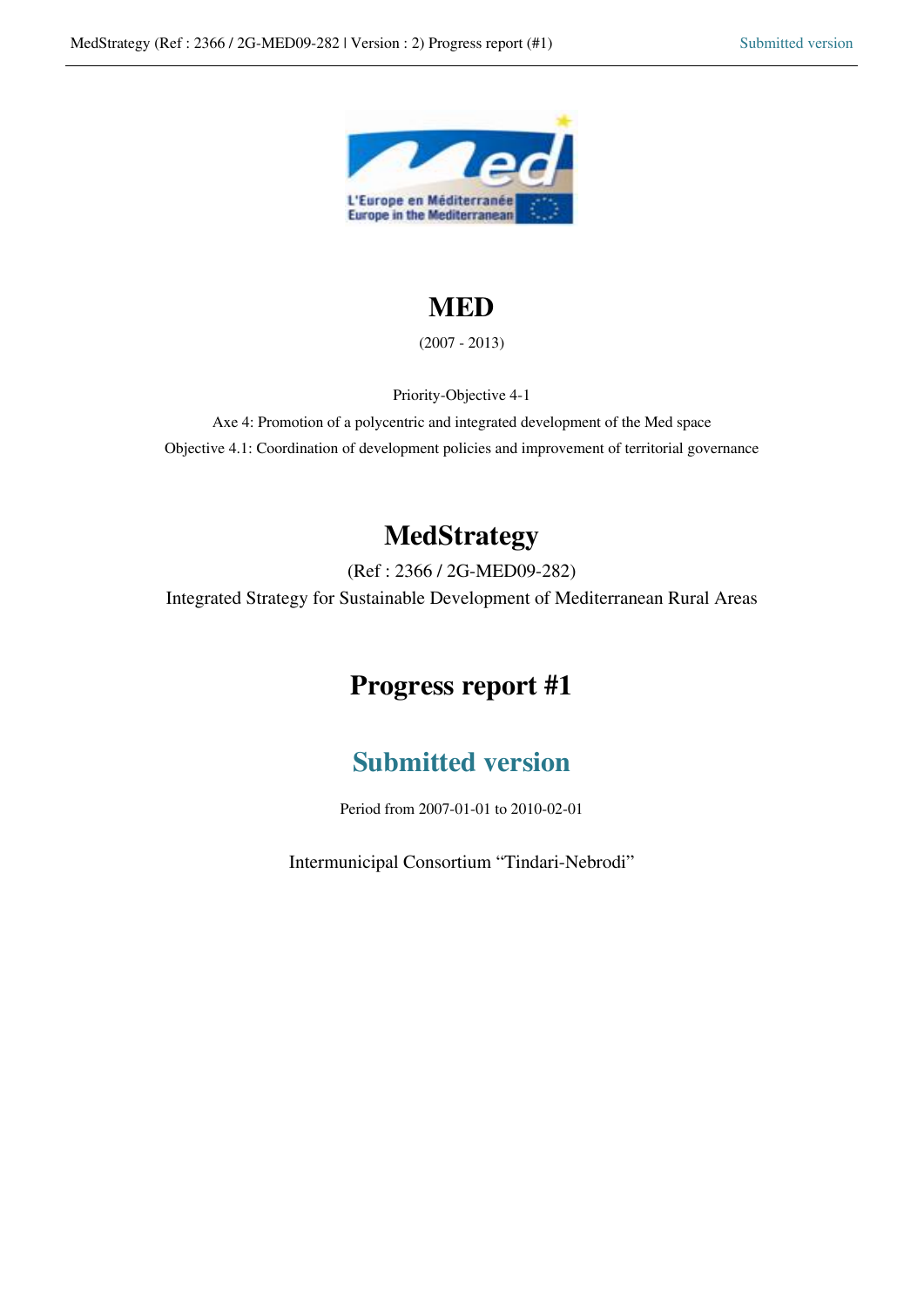# **Table of contents**

| 4 <sup>3</sup>  |
|-----------------|
| $4\overline{3}$ |
| $4\overline{3}$ |
| 45              |
|                 |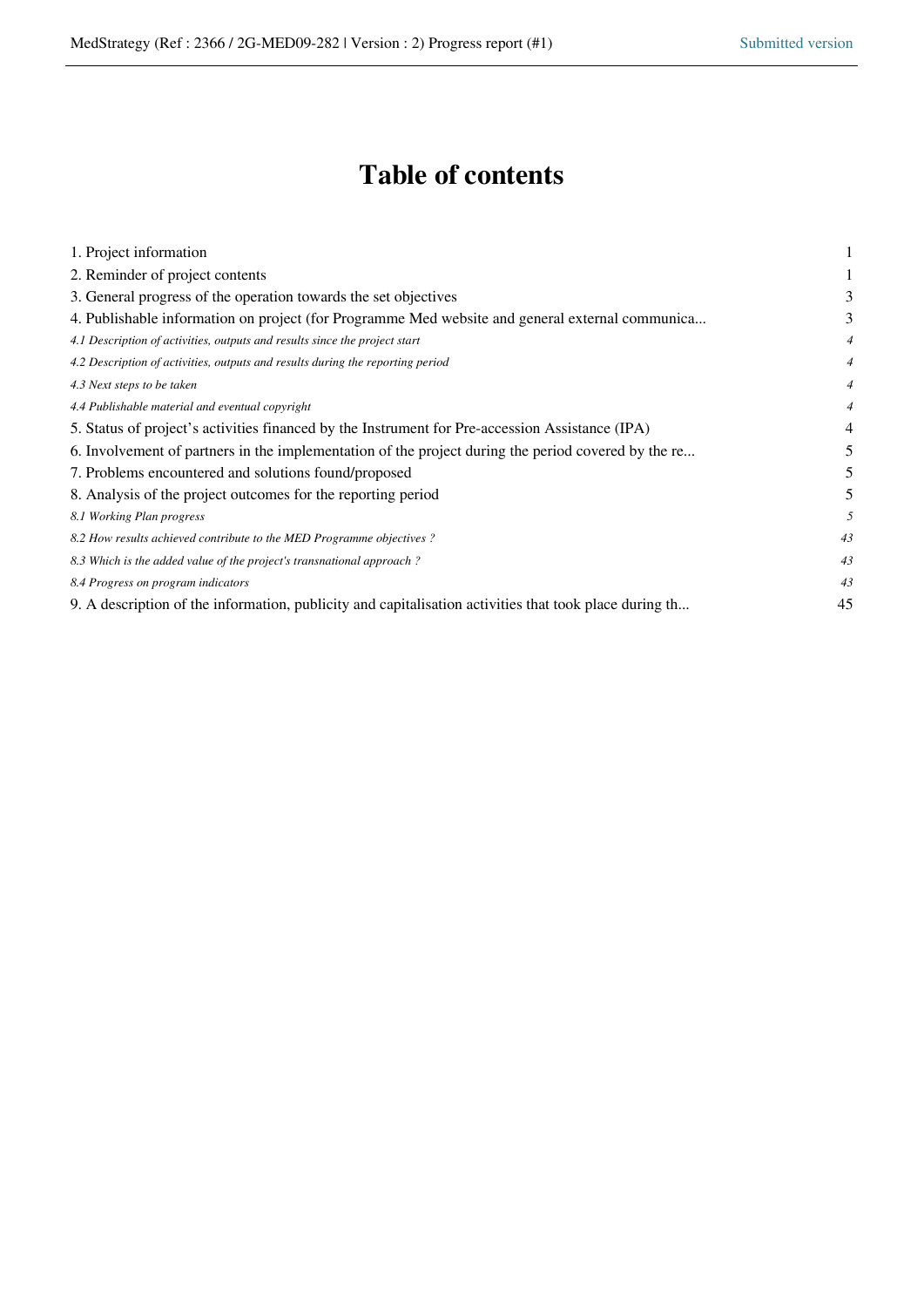## **1. Project information**

| Name of the project                                                                                                            | <b>Integrated Strategy for</b><br><b>Sustainable Development of</b> |
|--------------------------------------------------------------------------------------------------------------------------------|---------------------------------------------------------------------|
|                                                                                                                                | <b>Mediterranean Rural Areas</b>                                    |
| Acronym                                                                                                                        | MedStrategy                                                         |
| Reference PRESAGE-CTE                                                                                                          | 2366                                                                |
| Internal number of management                                                                                                  | 2G-MED09-282                                                        |
| Name of the LP organization +<br>country                                                                                       | Intermunicipal Consortium<br>"Tindari-Nebrodi" ITALY                |
| Project starting date                                                                                                          | 2009-02-16                                                          |
| Project ending date                                                                                                            | $2012 - 05 - 31$                                                    |
| Administrative closure date                                                                                                    | 2012-07-31                                                          |
| Total eligible budget                                                                                                          | $1,091,055.00 \in$                                                  |
| Total eligible expenditure entered<br>since the previous progress report                                                       | 0.00€                                                               |
| Total eligible expenditure entered<br>until the end of current reporting<br>period                                             | $0.00 \in$                                                          |
| Total eligible expenditure certified<br>and included in the payment<br>claims since the previous progress<br>report            | $0.00 \in$                                                          |
| Total eligible expenditure certified<br>and included in the payment<br>claims until the end of the current<br>reporting period | $0.00 \notin$                                                       |
| Total eligible expenditure certified<br>and included in the payment<br>claims within the administrative<br>closing date        | $\overline{0.00 \text{ } \epsilon}$                                 |

## **2. Reminder of project contents**

## Summary of the project's objectives

MedStrategy project aims to improve and address territorial governance of Med rural areas towards sustainability through an innovative integrated planning model (PM) comprising: integrated social, economic, environmental analysis; assessment of institutional framework and review of success governance modes; establishment of communities participation process; definition of 4 strategic pilot plan patterns and drawing up of 4 key interventions in the involved areas; transnational synergies in PMs' execution.

It experiments an innovative governance process through the setting up of a planning model that encourages the sustainable development of Med rural areas. The process focuses on 3 themes: the integration of economic, social, environmental dimensions of sustainability in planning; the development of integrated  $\&$  shared strategies and actions through the cooperation of local authorities and the engagement of local communities (key actors, stakeholders) for the innovation of territorial governance; the setting up of common objectives & activities (preservation of cultural and natural heritage,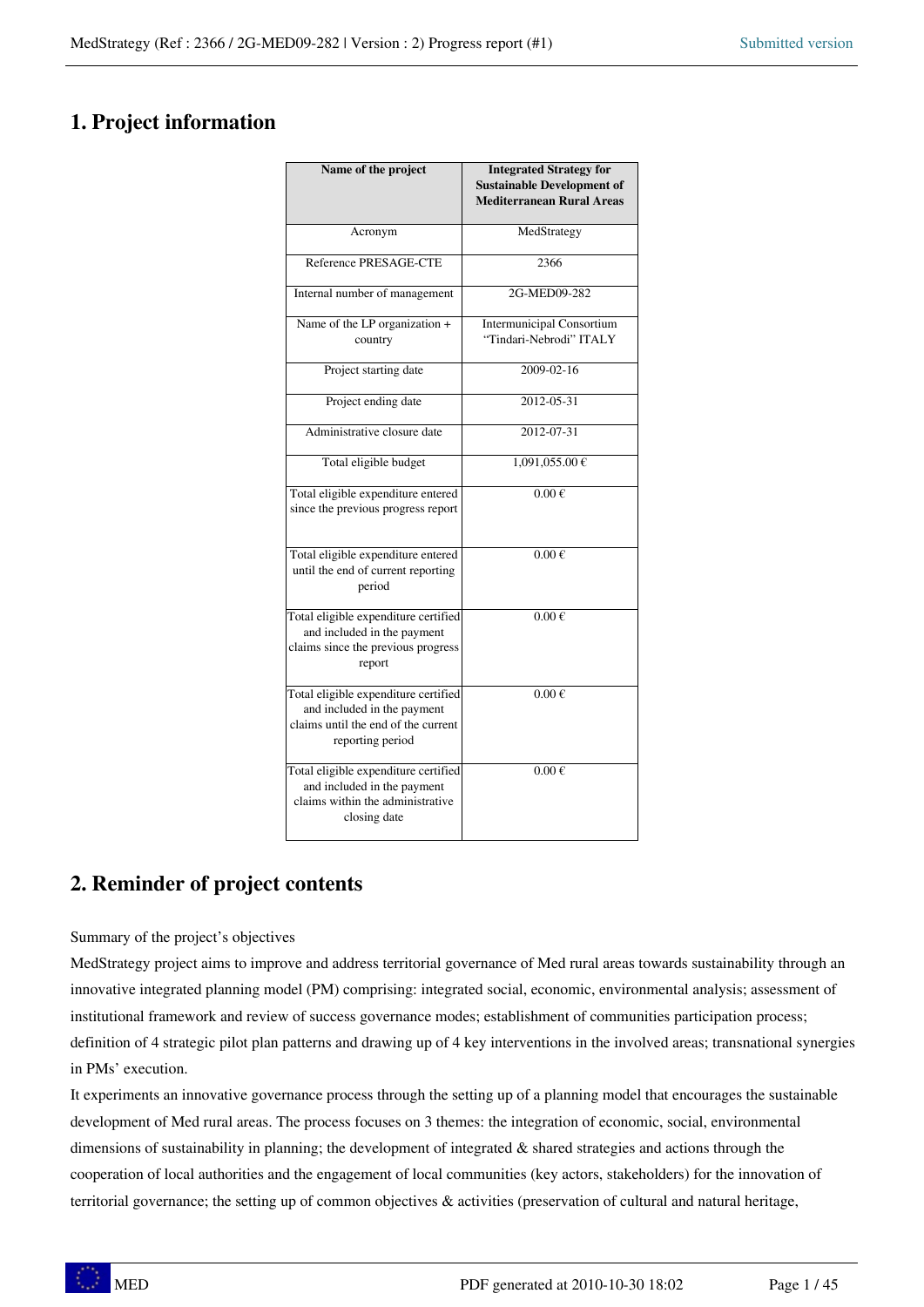competitiveness of territorial system, social & gender equality, etc) for local and transnational synergies of rural areas. The main lines of intervention are:

- $\square$  Diagnosis of the involved territories: assessment of the 3 dimensions of sustainability (economic-social-environmental) through appropriate indicators and using GIS applications, for identifying trends and conditions, root causes of problems. -*I* Diagnosis of the institutional framework: audit of local authorities governance systems for identifying weaknesses and strengths of the present institutional system; review of success governance modes and tools.

- $\Box$  Setting up of local forums that involve key actors and local stakeholders (citizens, local administrators and decision makers, opinion leaders, business sector operators, tourism providers, professional associations, environmental associations, civil society groups etc.) in order to elaborate and produce a common vision of future and shared "green economy" strategies. - $\Box$  Setting up of planning model and drawing up of the Strategic Plans of the involved territories: SPs will be scheduled following strategic axes and objectives. For each strategic axis innovative and integrated actions will be pointed out. The technical and administrative tools, the financial sources/tools and the key actors requested for the implementation of each action will be defined as well as actions' time schedule. For the monitoring and the evaluation of SPs, a model report will be defined. It consists in the performance indicators that should be monitored for verifying the implementation progress and the effectiveness of the used tools.

-**I** Information and communication activities will aim to raise awareness on development planning and to encourage local cooperation and transnational networks to promote new governance models for Med area's development.

## Critical success factors

The project promotes an innovative territory management pattern which will be tested at a local level to which does not correspond a single institutional entity but which presents territorial and identity homogeneity. The model makes reference to a shared and integrated methodology facing problems which can have different solutions in the different territories connected to different needs and peculiarities.

The integrated approach contributes to the valorisation of local identity factors and to the endogenous and balanced development of rural areas, in order to provide new growth opportunities. In each partner country a Local Operative Plan (LOP) is tested. It is neither fixed nor purely descriptive but it is constantly evolving even after the end of the project through a "circular process" of improvement.

Another critical factor of the project is the adoption of a "bottom up" approach, connected to the community active involvement in the planning process. The process encourages the establishment of synergies among the different local Governance levels, in order to warranty a simplification of the procedures to be adopted during the planning development, and to improve the efficiency and management abilities of the different administrative structures. The innovative approach, through the drawing up of an handbook, is a useful reference for other rural territorial contexts that have similar criticalities and potential.

#### How the project contributes to the objectives of the MED Programme

Consistently with the Objective 4.1, the project aims to draw up an innovative and shared planning tool (Strategic Plan) for supporting the sustainable development of Mediterranean rural areas. It consists in the construction of a model able to set up innovation procedures and tools, in terms of organization and management, the launching of strategies and objectives through the dialogue between local authorities and actors. The project encourages the cooperation between rural areas, since they face the same problems and they can find common solutions and create synergies at local and European level.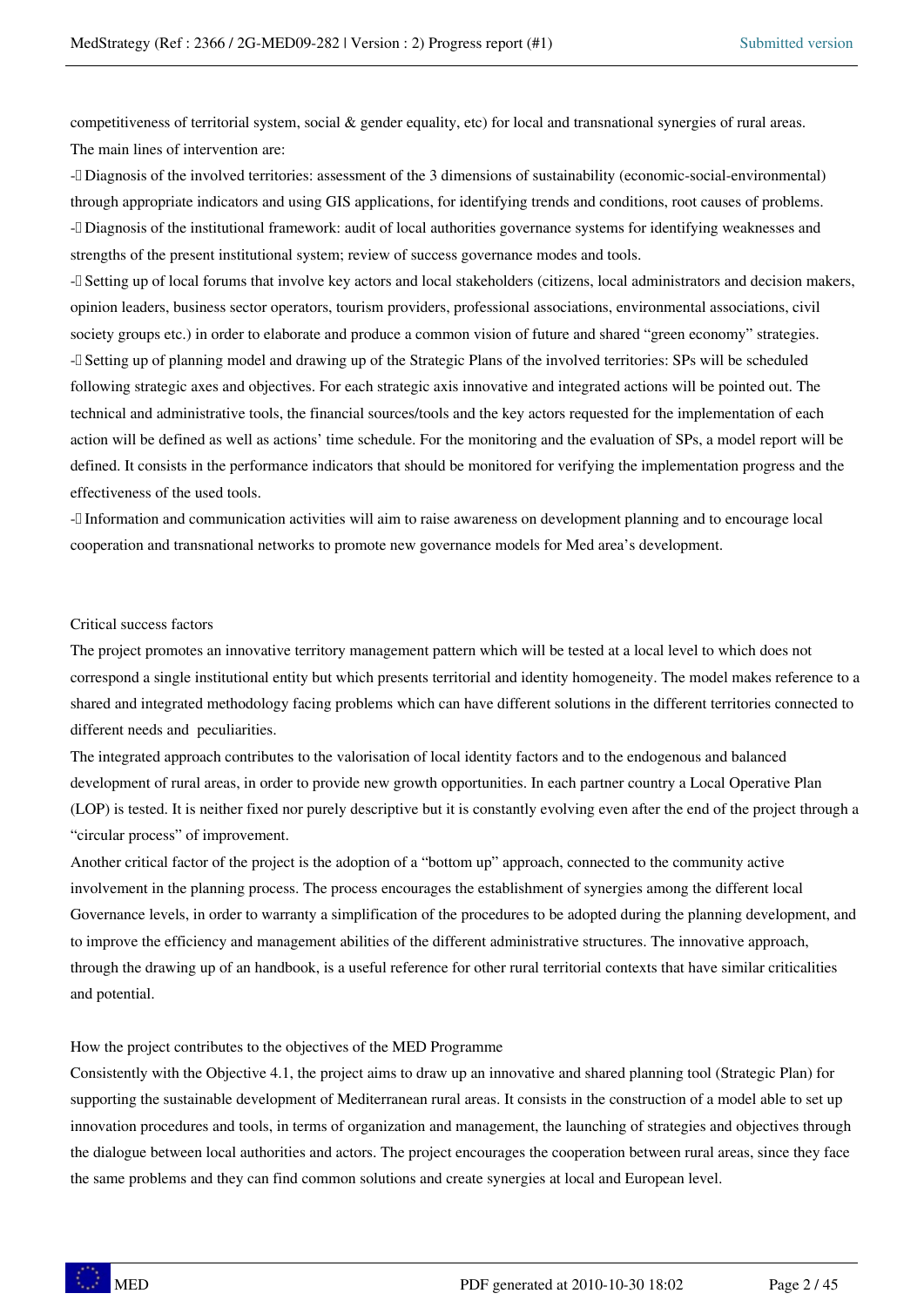MedStrategy complies with the Priority Axis 4 as it supports the integrated development of Med space and it is clearly oriented towards the following topics:

- $\Box$  Sustainable development - the planning tool (Strategic Plan) is based on the integrated assessment of the three components of sustainability in order to ensure social and economic growth and environmental protection.

- $\Box$  Transnational cooperation - in order to ensure the achievement of common and shared objectives, to reduce marginalisation of rural areas, to strengthen their competitiveness and to support the cohesion of MED space.

-**I** Innovation - in terms of innovative processes and tools for increasing knowledge as well as in terms of innovative modes of governance for strengthening capacity of local authorities.

## **3. General progress of the operation towards the set objectives**

The reporting period regards the phase of preparation of the project (from 1st January 2007 'till 1st February 2010). The activities regarded the development of the project idea for the preparation and submission of pre-Application and Application Forms and the annexed documents. This job was developed with the close collaboration and with constant communication among partners for ensuring that the proposal would meet their needs and competences and the objectives would be fully agreed.

In the Preparation of the Pre-Application Form P1, P2, P3, P4 and P5 worked together previously. Lead Partner, acting as coordinator, searched for further motivated partners in other Med countries. So partnership was extended and enriched by the participation of partner P6. The Lead Partner developed the project idea, prepared and submitted to partners the project proposal. Several communications between partners occurred for ensuring that the proposal meets partners needs and competences. The Lead Partner also verified the coherence of the proposal with the priority Axis and the specific objective that is related to. It also communicated frequently with JTS for ensuring that Pre-Application form was filled up correctly. Letter of intents and the Pre-application form were prepared and submitted on time.

In the Preparation of the Application Form, the Lead Partner, with the suggestions of the Selection Committee, submitted to Partners a first draft of the Application Form and asked their contribution with particular regard to technical activities and human resources. Strong communication occurred between the Lead Partner and the project partners for clarifications and advices. The entire partnership worked in a motivated way providing contribution according to a timetable fixed by the Lead Partner. Partners fully agreed with repartition of activities and costs proposed by the Lead Partner. They signed and sent Partnership Agreement and Commitment Letters to the Lead Partner.

Lead Partner frequently communicated with JTS for ensuring that the Application Form was filled up correctly. Application Form and annexed documents were fully completed and submitted. During this phase ASAEL was substituted by actual P7, which fully participated in the preparation.

## **4. Publishable information on project (for Programme Med website and general external communication activities)**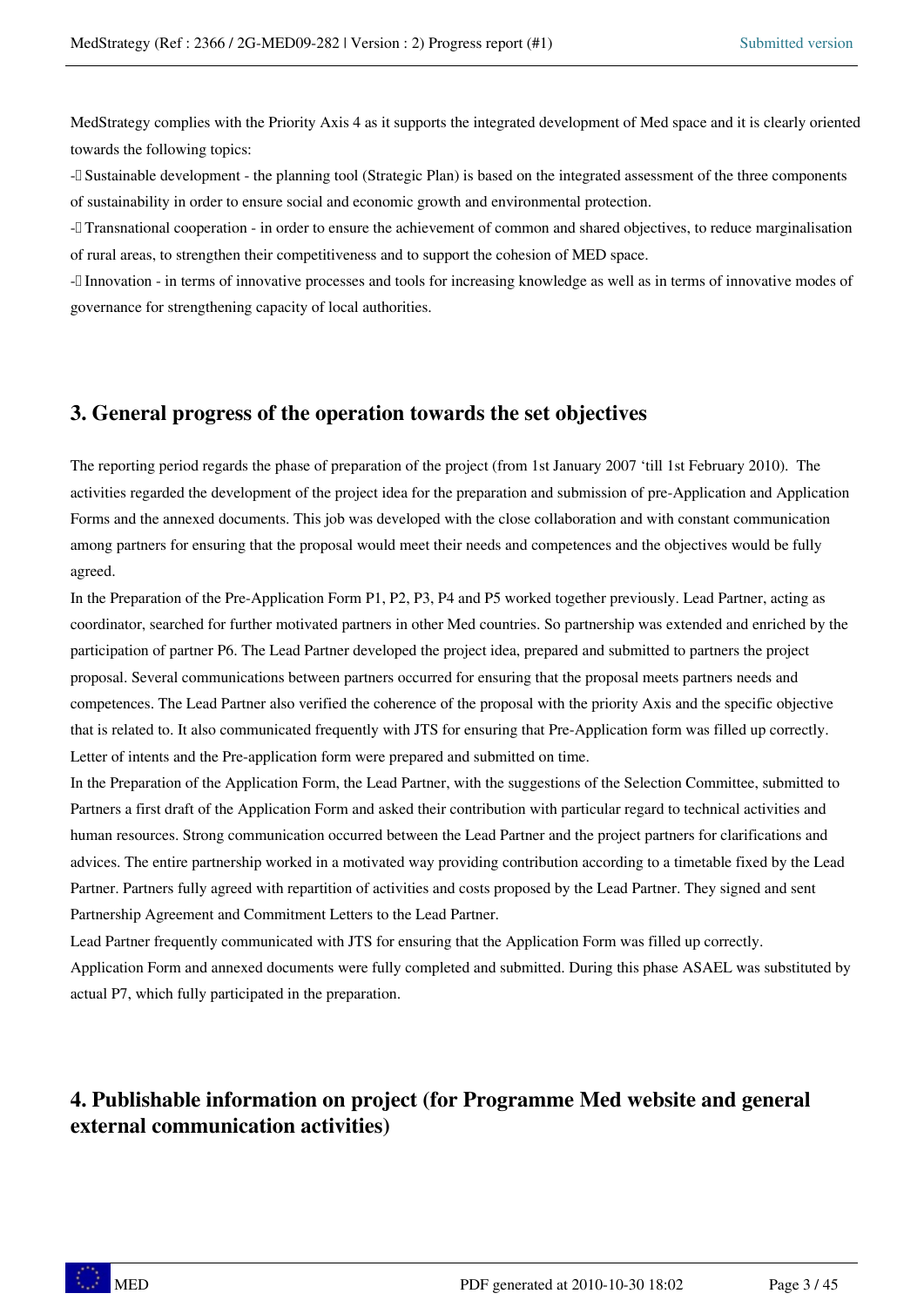#### **4.1 Description of activities, outputs and results since the project start**

Medstrategy will start in June 2010. Its process will be to experiment an innovative governance process through the setting up of a model encouraging the sustainable development of Med rural areas. The process will focus on 3 themes:

- I the integration of economic, social, environmental dimensions of sustainability in planning;

- $\Box$  the development of strategies and actions through the cooperation of local authorities and local communities for the innovation of territorial governance;

- $\Box$  the setting up of common objectives & activities (preservation of heritage, competitiveness of territorial system, etc) for local and transnational synergies of rural areas.

## **4.2 Description of activities, outputs and results during the reporting period**

The reporting period regards the phase of preparation of the project (from 1st January 2007 'till 1st February 2010). The activities concerned the development of the project idea for the preparation and submission of pre-Application and Application Forms and the annexed documents. This job was developed with the close collaboration and with constant communication among partners for ensuring that the proposal would meet their needs and competences and the objectives would be fully agreed.

## **4.3 Next steps to be taken**

The next steps will mainly regard the bureaucratic procedures for the start-up of the project: after its official approval, and after signing the Partnership Agreement, the Lead Partner will receive and sign the Subsidy Contract with the Managing Authority.

Medstrategy partners will meet for their first transnational meeting to consolidate their relations and to define the structure of work to be implemented, the general organisation and to agree on operative details regarding financial aspects.

## **4.4 Publishable material and eventual copyright**

**With the submission of these data, the project agrees that the programme uses this material for its communication activities.**

There is no material to be published yet.

## **5. Status of project's activities financed by the Instrument for Pre-accession Assistance (IPA)**

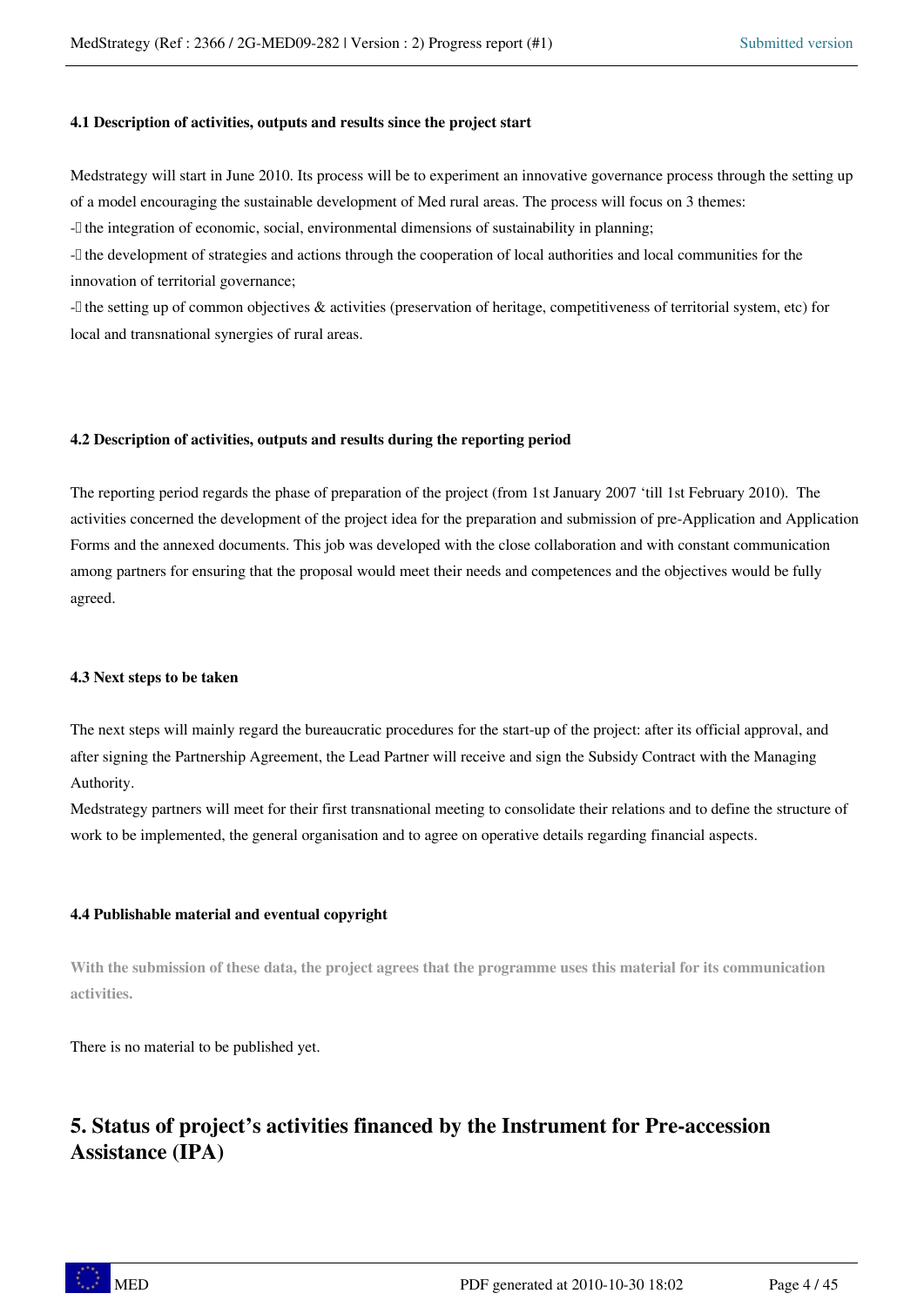Our project does not include activities financed by the Instrument for Pre-accession Assistance.

## **6. Involvement of partners in the implementation of the project during the period covered by the report**

Partners were actively involved both for the preparation of the Pre-Application Form and for the Application Form (Component 0). During the planning of the project they were in constant contact with the lead partner in order to jointly examine and analyse the project working plan.

Lead Partner developed the project idea, prepared and submitted to partners the project proposal but several communications between partners occurred for ensuring that the proposal would meet partners interests.

## **7. Problems encountered and solutions found/proposed**

No problems encountered. The substitution, during the realisation of Component 0, of ASAEL (which had previously joined the project and after had to retire for internal problems) with the actual Spanish partner (the Foundation for the Social Development) was not shocking for the project as it happened before the beginning of the project activities. The new partner then fully participated to the preparation of the Application Form and agreed with the entire structure of the MedStrategy project.

## **8. Analysis of the project outcomes for the reporting period**

**8.1 Working Plan progress**

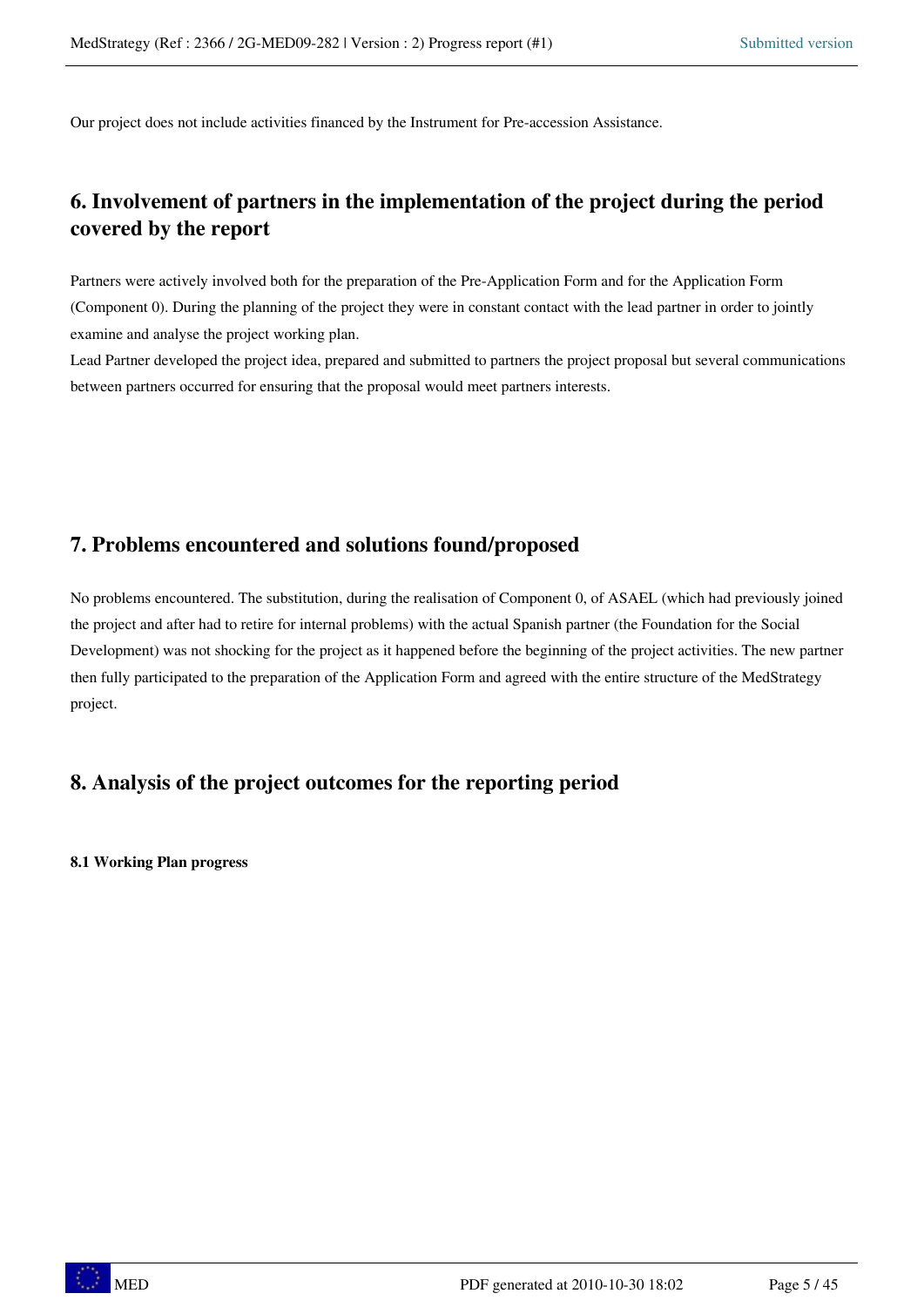| <b>Component</b>                              | Component 0 (preparation costs only)                                                                                                                                                                                                                                                                                                                                                                                                                                                                                                                                                                                                                                                                                                                                       |
|-----------------------------------------------|----------------------------------------------------------------------------------------------------------------------------------------------------------------------------------------------------------------------------------------------------------------------------------------------------------------------------------------------------------------------------------------------------------------------------------------------------------------------------------------------------------------------------------------------------------------------------------------------------------------------------------------------------------------------------------------------------------------------------------------------------------------------------|
| <b>Phase</b>                                  | <b>Preparation of Pre-Application Form (pAF)</b>                                                                                                                                                                                                                                                                                                                                                                                                                                                                                                                                                                                                                                                                                                                           |
| Starting date                                 | 2009-02-16                                                                                                                                                                                                                                                                                                                                                                                                                                                                                                                                                                                                                                                                                                                                                                 |
| Closing date                                  | 2009-03-12                                                                                                                                                                                                                                                                                                                                                                                                                                                                                                                                                                                                                                                                                                                                                                 |
| Description of activites,<br>component, means | P1, P2, P3, P4 and P5 worked together previously. P1, acting as coordinator, searched<br>for further motivated partners in other Med countries. So partnership was extended and<br>enriched by the participation of partner P6.<br>P1 developed the project idea, prepared and submitted to partners the project proposal.<br>Several communications between partners occurred for ensuring that the proposal<br>meets partners needs and competences. P1 verified the coherence of the proposal with<br>the priority Axis and the specific objective that is related to.<br>P1 communicated frequently with JTS for ensuring that Pre-Application form was<br>filled up correctly.<br>Letter of intents and the Pre-application form were prepared and submitted on time. |
| Responsible/contributing partners             | Intermunicipal Consortium "Tindari-Nebrodi" - National Association of Sicilian<br>Municipalities - Municipality N. Kazantzakis - CRES - Centre for Renewable Energy<br>Sources and Saving - Province of Teruel - Pembroke Local Council - I                                                                                                                                                                                                                                                                                                                                                                                                                                                                                                                                |
| Location (when relevant)                      | Palermo - Messina - Irakleio - Attiki - Teruel - Zaragoza - Malta - I                                                                                                                                                                                                                                                                                                                                                                                                                                                                                                                                                                                                                                                                                                      |
| Expected outputs/deliverables                 | Letter of intents other 7 - Pre-Application Form other 1                                                                                                                                                                                                                                                                                                                                                                                                                                                                                                                                                                                                                                                                                                                   |

## **8.1.1. Component 0 (preparation costs only) - Preparation of Pre-Application Form (pAF)**

## 8.1.1.1 Progress on activities

## 8.1.1.1.1 Activities implemented during reporting period

**Description of activities (activities implemented during the period, mention any change in dates, partners, ...)**

Activity realised during the period as originally foreseen. No change in dates. Partnership was extended and enriched by the participation of partner P6.

P1 developed the project idea, prepared and submitted to partners the project proposal and then submitted it in due time.

## 8.1.1.1.2 Outputs/deliverables produced during reporting period and related indicators

| <b>Output/Deliverable</b> | <b>Brief description</b> | Unit Type | <b>Quantity</b><br>foreseen in the<br>work plan | Quantity<br>realised in the<br>reporting<br>period | <b>Cumulative</b><br>quantity since<br>the beginning<br>of the project |
|---------------------------|--------------------------|-----------|-------------------------------------------------|----------------------------------------------------|------------------------------------------------------------------------|
| Letter of intents         |                          | other     |                                                 |                                                    |                                                                        |
| Pre-Application Form      |                          | other     |                                                 |                                                    |                                                                        |

8.1.1.1.3 Evolution in Work programme and expected outputs

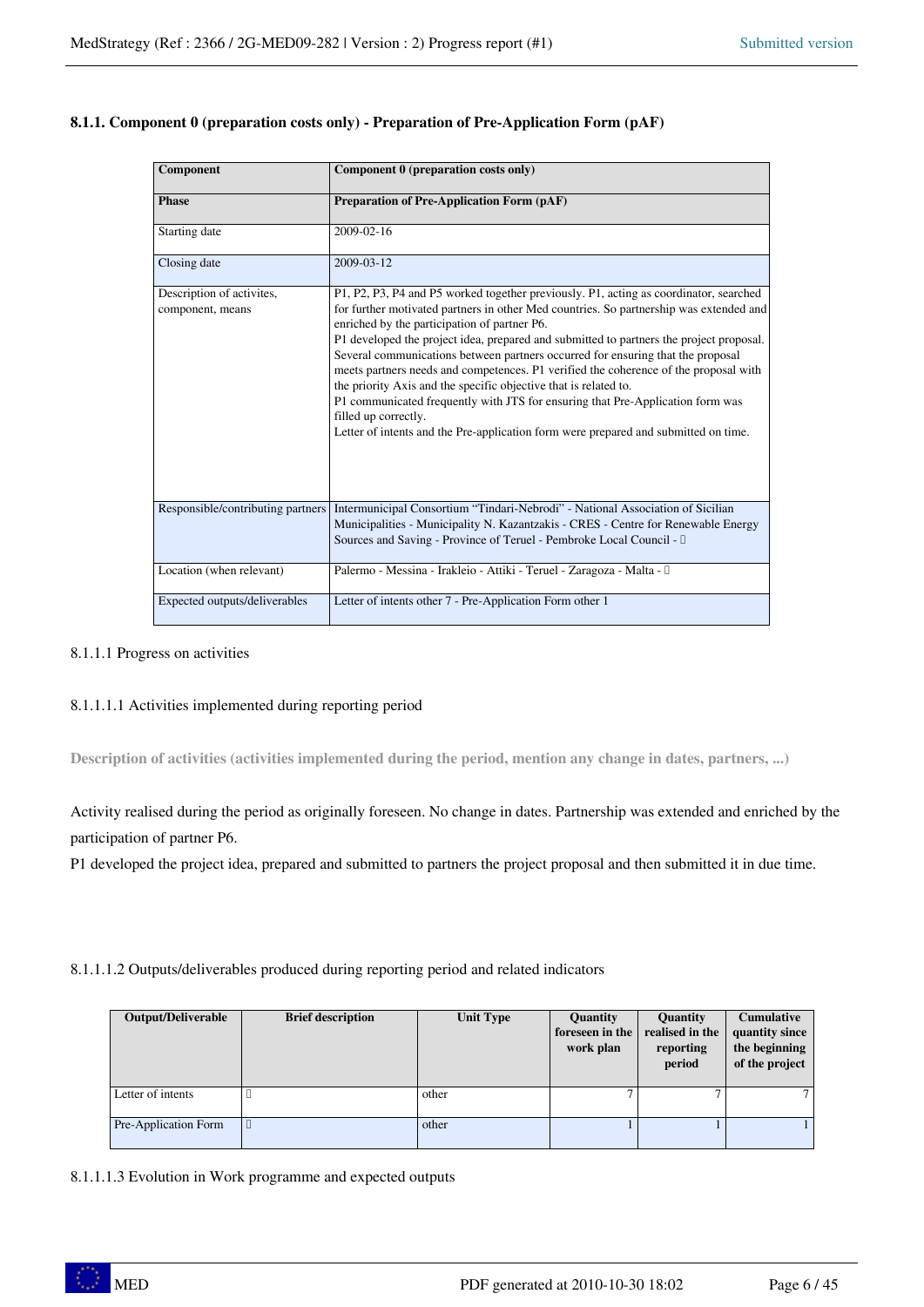**Please mention and explain minor changes in work programme and expected outputs (which do not require a project reprogrammation)**

No changes in work programme neither in expected outputs.

#### 8.1.1.2 Progress on finance

8.1.1.2.1 Summary financial table of Component Component 0 (preparation costs only) - Phase Preparation of Pre-Application Form (pAF)

| Total eligible budget                                                                                                                | 5,023,00 € |
|--------------------------------------------------------------------------------------------------------------------------------------|------------|
| Total eligible expenditure entered since the previous progress report                                                                | $0.00 \in$ |
| Total eligible expenditure entered until the end of current reporting period                                                         | $0.00 \in$ |
| Total eligible expenditure certified and included in the payment claims since the<br>previous progress report                        | $0.00 \in$ |
| Total eligible expenditure certified and included in the payment claims until the end of $(0.00 \in$<br>the current reporting period |            |
| Total eligible expenditure certified and included in the payment claims within the<br>administrative closing date                    | $0.00 \in$ |

#### 8.1.1.2.2 Financial reporting

**Has the project been able to keep within the budget of this Component - Phase and still achieve the desired outputs? (In case of negative answer, please explain the main problems incurred)**

Costs of this component are inferior to the foreseen budget for the administrative problems mentioned in chapter 7. Partners who had these problems will include the expenses in the next progress report.

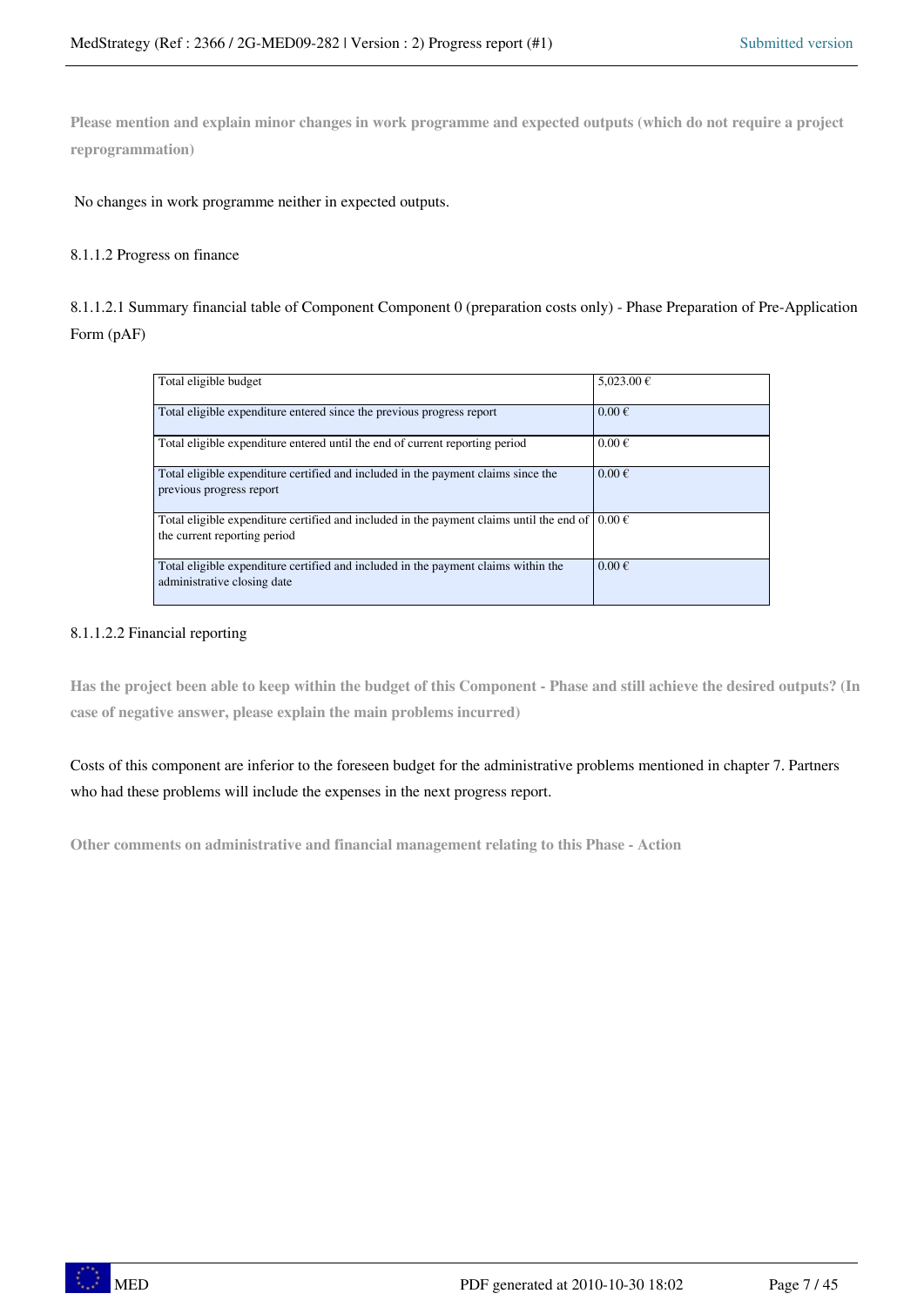| Component                                     | Component 0 (preparation costs only)                                                                                                                                                                                                                                                                                                                                                                                                                                                                                                                                                                                                                                                                                                                                                          |  |  |
|-----------------------------------------------|-----------------------------------------------------------------------------------------------------------------------------------------------------------------------------------------------------------------------------------------------------------------------------------------------------------------------------------------------------------------------------------------------------------------------------------------------------------------------------------------------------------------------------------------------------------------------------------------------------------------------------------------------------------------------------------------------------------------------------------------------------------------------------------------------|--|--|
| <b>Phase</b>                                  | Preparation of the Application Form (AF)                                                                                                                                                                                                                                                                                                                                                                                                                                                                                                                                                                                                                                                                                                                                                      |  |  |
| Starting date                                 | 2009-11-01                                                                                                                                                                                                                                                                                                                                                                                                                                                                                                                                                                                                                                                                                                                                                                                    |  |  |
| Closing date                                  | 2010-01-31                                                                                                                                                                                                                                                                                                                                                                                                                                                                                                                                                                                                                                                                                                                                                                                    |  |  |
| Description of activites,<br>component, means | P1, with the suggestions of the Selection Committee, submitted to Ps a first draft of AF<br>and asked their contribution with particular regard to technical activities and human<br>resources. Strong communication occurred between P1 and Ps for clarifications and<br>advices. Ps worked in a motivated way providing contribution according to timetable<br>fixed by P1. Ps fully agreed with repartition of activities and costs proposed by P1.<br>They signed and sent Partnership Agreement and Commitment Letters to P1.<br>P1 communicated frequently with JTS for ensuring that AF was filled up correctly.<br>AF and annexed documents were fully completed and submitted. During this phase<br>ASAEL was substituted by actual P7, which fully participated in the preparation. |  |  |
| Responsible/contributing partners             | Intermunicipal Consortium "Tindari-Nebrodi" - National Association of Sicilian<br>Municipalities - Municipality N. Kazantzakis - CRES - Centre for Renewable Energy<br>Sources and Saving - Province of Teruel - Pembroke Local Council - Foundation for<br>the Social Development - II                                                                                                                                                                                                                                                                                                                                                                                                                                                                                                       |  |  |
| Location (when relevant)                      | Teruel - Zaragoza - Attiki - Irakleio - Palermo - Messina - Malta -                                                                                                                                                                                                                                                                                                                                                                                                                                                                                                                                                                                                                                                                                                                           |  |  |
| Expected outputs/deliverables                 | Partnership Agreement other 1 - Commitment Letters other 7 - Application Form other<br>1                                                                                                                                                                                                                                                                                                                                                                                                                                                                                                                                                                                                                                                                                                      |  |  |

## **8.1.2. Component 0 (preparation costs only) - Preparation of the Application Form (AF)**

## 8.1.2.1 Progress on activities

## 8.1.2.1.1 Activities implemented during reporting period

**Description of activities (activities implemented during the period, mention any change in dates, partners, ...)**

Activity realised during the period as originally foreseen. No change in dates. Lead Partner worked on the first draft of the Application Form with the contribution of all partners. Partners then agreed with repartition of activities and costs proposed by Lead Partner and with project calendar. They signed and sent Partnership Agreement and Commitment Letters to Lead Partner.

Application Form and annexed documents were fully completed and submitted. During this phase ASAEL was substituted by actual P7, which fully participated in the preparation.

8.1.2.1.2 Outputs/deliverables produced during reporting period and related indicators

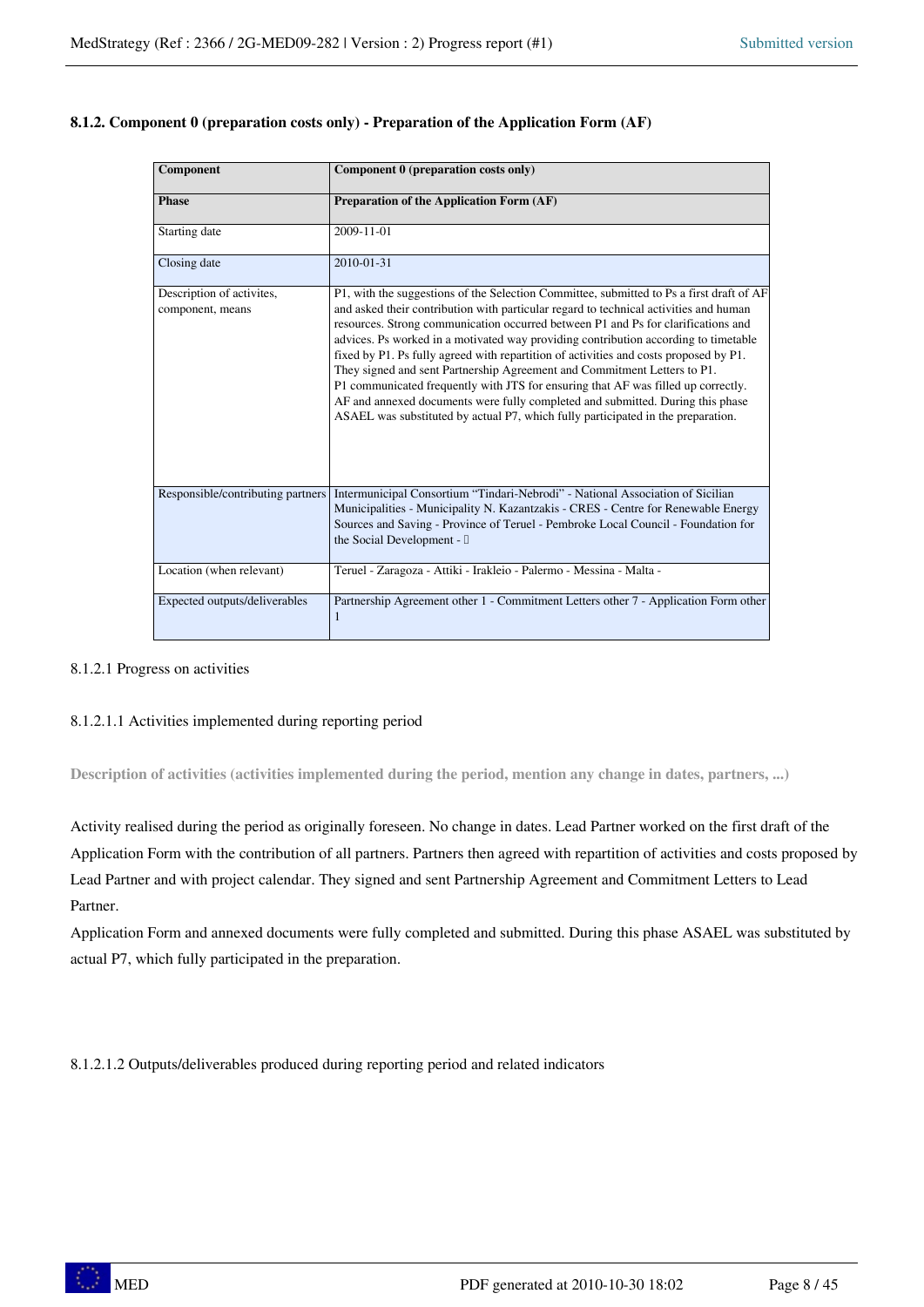| Output/Deliverable      | <b>Brief description</b> | <b>Unit Type</b> | <b>Quantity</b><br>foreseen in the<br>work plan | Quantity<br>realised in the<br>reporting<br>period | <b>Cumulative</b><br>quantity since<br>the beginning<br>of the project |
|-------------------------|--------------------------|------------------|-------------------------------------------------|----------------------------------------------------|------------------------------------------------------------------------|
| Partnership Agreement   | IΠ                       | other            |                                                 |                                                    |                                                                        |
| Commitment Letters      | Ш                        | other            |                                                 |                                                    | $\tau$                                                                 |
| <b>Application Form</b> |                          | other            |                                                 |                                                    |                                                                        |

## 8.1.2.1.3 Evolution in Work programme and expected outputs

**Please mention and explain minor changes in work programme and expected outputs (which do not require a project reprogrammation)**

## No changes in work programme neither in expected outputs.

## 8.1.2.2 Progress on finance

8.1.2.2.1 Summary financial table of Component Component 0 (preparation costs only) - Phase Preparation of the Application Form (AF)

| Total eligible budget                                                                                                    | 11,490.00€ |
|--------------------------------------------------------------------------------------------------------------------------|------------|
| Total eligible expenditure entered since the previous progress report                                                    | $0.00 \in$ |
| Total eligible expenditure entered until the end of current reporting period                                             | $0.00 \in$ |
| Total eligible expenditure certified and included in the payment claims since the<br>previous progress report            | $0.00 \in$ |
| Total eligible expenditure certified and included in the payment claims until the end of<br>the current reporting period | $0.00 \in$ |
| Total eligible expenditure certified and included in the payment claims within the<br>administrative closing date        | $0.00 \in$ |

## 8.1.2.2.2 Financial reporting

**Has the project been able to keep within the budget of this Component - Phase and still achieve the desired outputs? (In case of negative answer, please explain the main problems incurred)**

## Costs of this component are inferior to the foreseen budget for the administrative problems mentioned in chapter 7. Partners who had these problems will include the expenses in the next progress report.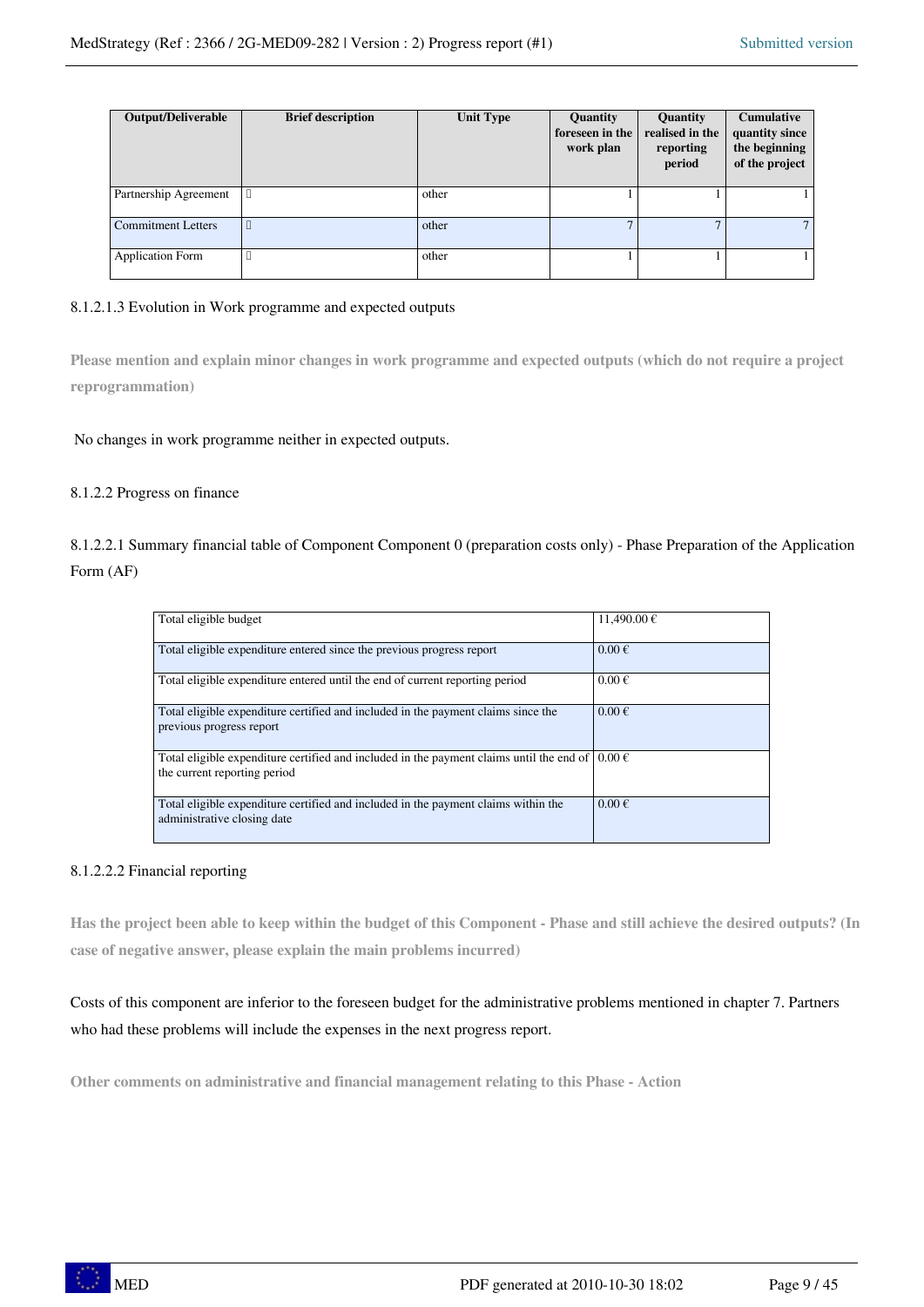## **8.1.3. Communication component - Communication Plan (CP)**

| Component                                     | <b>Communication component</b>                                                                                                                                                                                                                                                                                                                                                                                                                                                                               |
|-----------------------------------------------|--------------------------------------------------------------------------------------------------------------------------------------------------------------------------------------------------------------------------------------------------------------------------------------------------------------------------------------------------------------------------------------------------------------------------------------------------------------------------------------------------------------|
| <b>Phase</b>                                  | <b>Communication Plan (CP)</b>                                                                                                                                                                                                                                                                                                                                                                                                                                                                               |
| Starting date                                 | 2010-06-01                                                                                                                                                                                                                                                                                                                                                                                                                                                                                                   |
| Closing date                                  | 2010-06-30                                                                                                                                                                                                                                                                                                                                                                                                                                                                                                   |
| Description of activites,<br>component, means | The main aim of this phase is producing an agreed communication strategy that will<br>contribute to inform potential and final beneficiaries as well as the general public and to<br>facilitate local and European partnerships. With the project launch the Communication<br>Plan will be drawn up and approved by the Steering Committee. CP will define the<br>various communication activities, when and where each activity will take place and the<br>target group which each activity is directed to. |
| Responsible/contributing partners             | Intermunicipal Consortium "Tindari-Nebrodi" - National Association of Sicilian<br>Municipalities - Municipality N. Kazantzakis - CRES - Centre for Renewable Energy<br>Sources and Saving - Province of Teruel - Pembroke Local Council - Foundation for<br>the Social Development - []                                                                                                                                                                                                                      |
| Location (when relevant)                      | Teruel - Zaragoza - Attiki - Irakleio - Palermo - Messina - Malta - I                                                                                                                                                                                                                                                                                                                                                                                                                                        |
| Expected outputs/deliverables                 | Communication plan Report 1                                                                                                                                                                                                                                                                                                                                                                                                                                                                                  |

## 8.1.3.1 Progress on activities

## 8.1.3.1.1 Activities implemented during reporting period

**Description of activities (activities implemented during the period, mention any change in dates, partners, ...)**

## No activity implemented during the reporting period. The phase will start in June 2010.

## 8.1.3.1.2 Outputs/deliverables produced during reporting period and related indicators

| <b>Output/Deliverable</b> | <b>Brief description</b> | <b>Unit Type</b> | <b>Quantity</b><br>foreseen in the<br>work plan | <b>Quantity</b><br>realised in the<br>reporting<br>period | <b>Cumulative</b><br>quantity since<br>the beginning<br>of the project |
|---------------------------|--------------------------|------------------|-------------------------------------------------|-----------------------------------------------------------|------------------------------------------------------------------------|
| Communication plan        | Ш                        | Report           |                                                 |                                                           |                                                                        |

## 8.1.3.1.3 Evolution in Work programme and expected outputs

**Please mention and explain minor changes in work programme and expected outputs (which do not require a project reprogrammation)**

Work programme and expected outputs are the same foreseen in the application form.

## 8.1.3.2 Progress on finance

8.1.3.2.1 Summary financial table of Component Communication component - Phase Communication Plan (CP)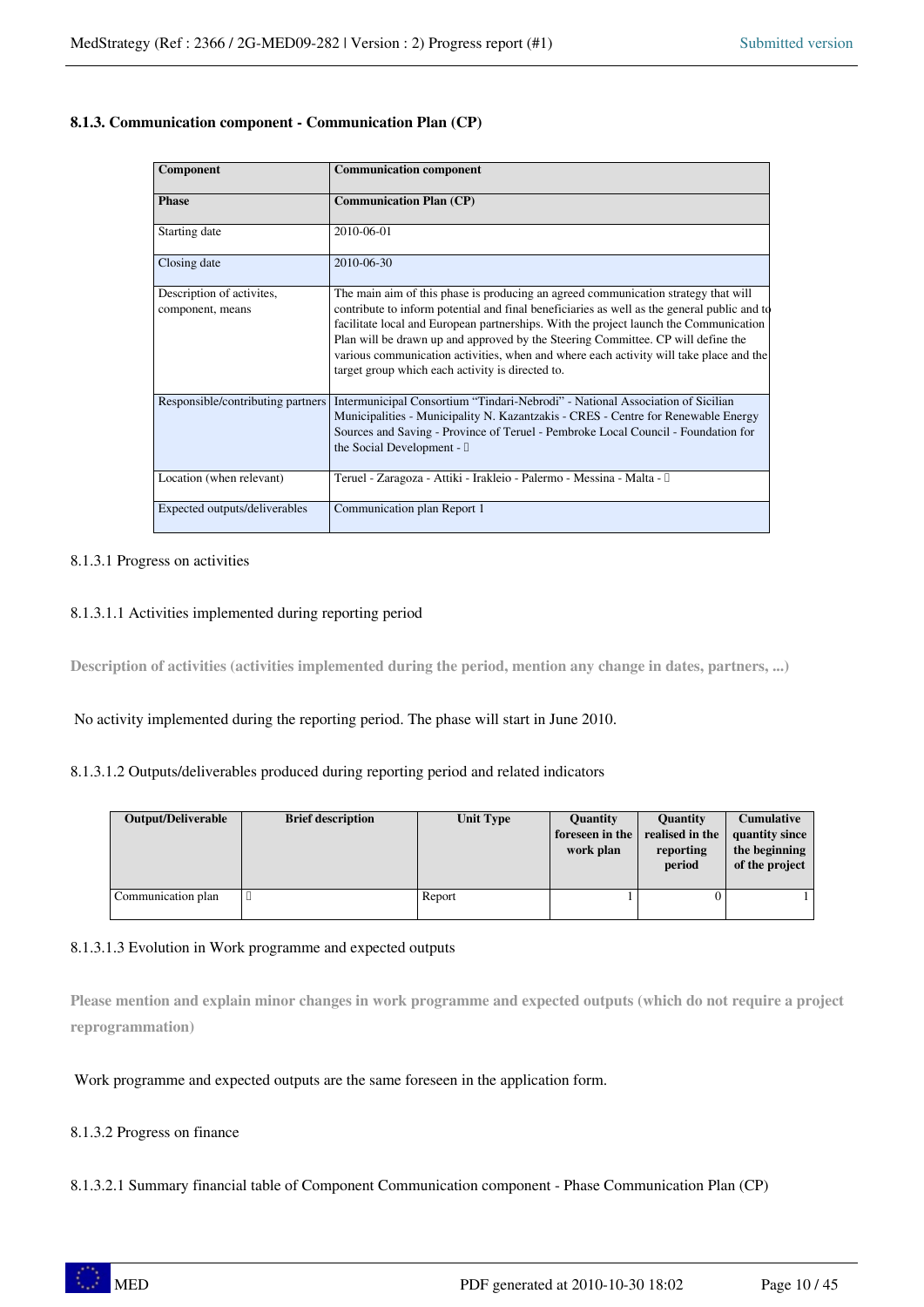| Total eligible budget                                                                                                                | 11,496.00 € |
|--------------------------------------------------------------------------------------------------------------------------------------|-------------|
| Total eligible expenditure entered since the previous progress report                                                                | $0.00 \in$  |
| Total eligible expenditure entered until the end of current reporting period                                                         | $0.00 \in$  |
| Total eligible expenditure certified and included in the payment claims since the<br>previous progress report                        | $0.00 \in$  |
| Total eligible expenditure certified and included in the payment claims until the end of $(0.00 \in$<br>the current reporting period |             |
| Total eligible expenditure certified and included in the payment claims within the<br>administrative closing date                    | $0.00 \in$  |

## 8.1.3.2.2 Financial reporting

**Has the project been able to keep within the budget of this Component - Phase and still achieve the desired outputs? (In case of negative answer, please explain the main problems incurred)**

## The phase will start in June 2010.

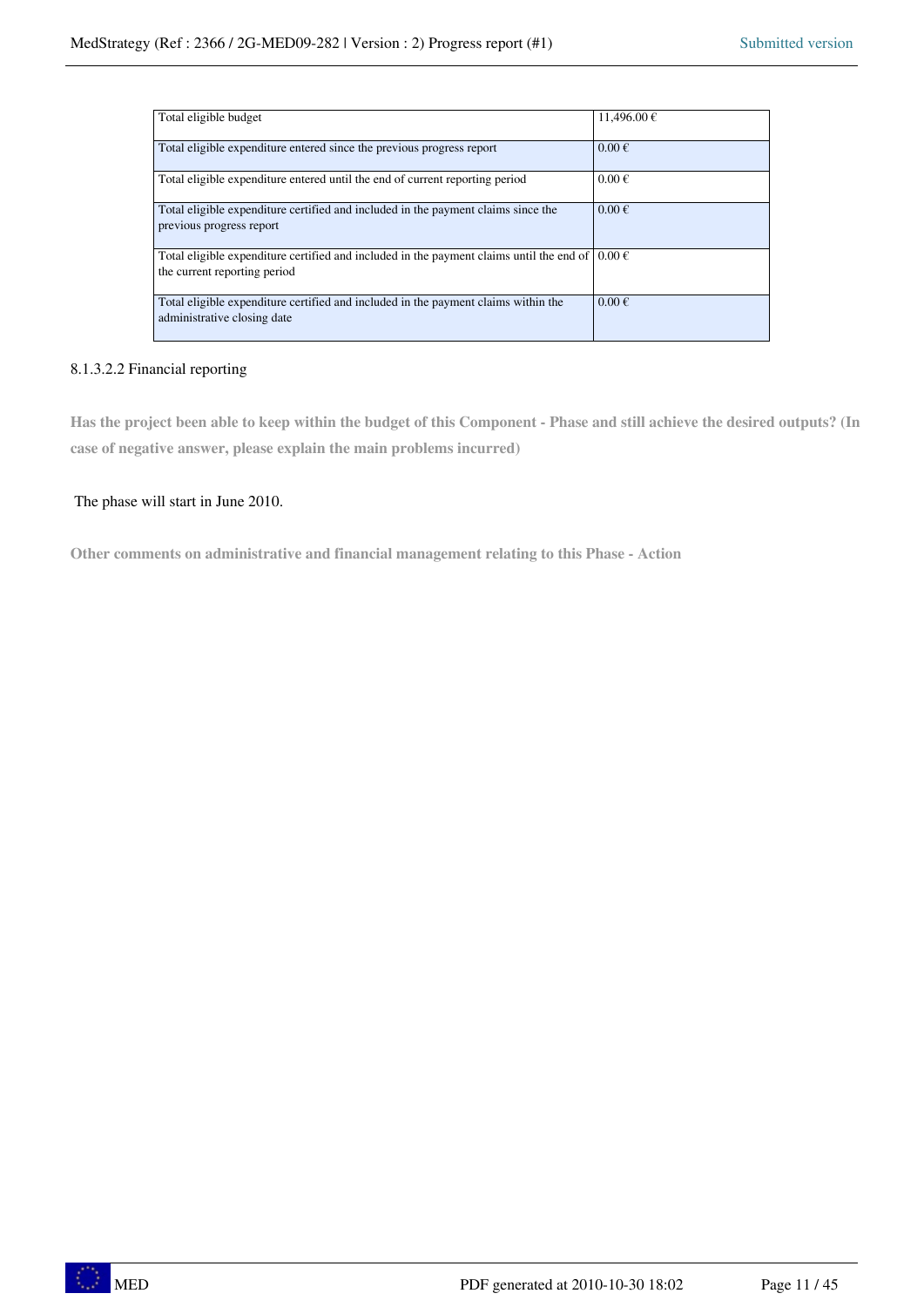## **8.1.4. Communication component - Communication campaign**

| Component                                     | <b>Communication component</b>                                                                                                                                                                                                                                                                                                                                                                                                                                                                                                                                                                                                                                                                                                                                                                   |
|-----------------------------------------------|--------------------------------------------------------------------------------------------------------------------------------------------------------------------------------------------------------------------------------------------------------------------------------------------------------------------------------------------------------------------------------------------------------------------------------------------------------------------------------------------------------------------------------------------------------------------------------------------------------------------------------------------------------------------------------------------------------------------------------------------------------------------------------------------------|
| <b>Phase</b>                                  | <b>Communication campaign</b>                                                                                                                                                                                                                                                                                                                                                                                                                                                                                                                                                                                                                                                                                                                                                                    |
| Starting date                                 | 2010-07-01                                                                                                                                                                                                                                                                                                                                                                                                                                                                                                                                                                                                                                                                                                                                                                                       |
| Closing date                                  | 2012-05-31                                                                                                                                                                                                                                                                                                                                                                                                                                                                                                                                                                                                                                                                                                                                                                                       |
| Description of activites,<br>component, means | At the beginning of the project, project's logo and website will be performed. Website<br>will contain project's documents and deliverables and links with EU institutions, MED<br>Programme site as well as with sustainable development related sites.<br>Promotion campaigns will be organized in all 4 areas for encouraging community<br>involvement and presentation of results.<br>Project's launch will be by local press conferences. Conferences will be held for<br>announcing other public events of the project.<br>Information on project activities and results will be spread via local press, radios and<br>TV channels.<br>Paper popular material (leaflets, brochures, posters) will be produced and disseminated<br>in order to show clearly the project and its objectives. |
| Responsible/contributing partners             | Province of Teruel - Intermunicipal Consortium "Tindari-Nebrodi" - National<br>Association of Sicilian Municipalities - Municipality N. Kazantzakis - CRES - Centre<br>for Renewable Energy Sources and Saving - Pembroke Local Council - Foundation for<br>the Social Development - []                                                                                                                                                                                                                                                                                                                                                                                                                                                                                                          |
| Location (when relevant)                      | Teruel - Zaragoza - Attiki - Irakleio - Palermo - Messina - Malta -                                                                                                                                                                                                                                                                                                                                                                                                                                                                                                                                                                                                                                                                                                                              |
| Expected outputs/deliverables                 | Project's logo other 1 - Project's website Website 1 - Press conferences other 6 -<br>Interviews and articles Information document (brochure, leaflet) 10 - 004 Brochures in<br>double languages (English/Maltese, English/Italian, English/Greek and<br>English/Spanish) Information document (brochure, leaflet) 4 - Project presentation<br>leaflets in double language (English/Maltese, English/Italian, English/Greek and<br>English/Spanish) Information document (brochure, leaflet) 4 - Project posters in 1<br>language (Italian, Greek, Spanish, Maltese) for publicizing project events Information<br>document (brochure, leaflet) 15 - CD/DVD Information document (brochure, leaflet) 1                                                                                           |

## 8.1.4.1 Progress on activities

## 8.1.4.1.1 Activities implemented during reporting period

**Description of activities (activities implemented during the period, mention any change in dates, partners, ...)**

No activity implemented during the reporting period. The phase will start in July 2010.

## 8.1.4.1.2 Outputs/deliverables produced during reporting period and related indicators

| <b>Output/Deliverable</b> | <b>Brief description</b> | <b>Unit Type</b> | <b>Quantity</b> | <b>Quantity</b> | <b>Cumulative</b> |
|---------------------------|--------------------------|------------------|-----------------|-----------------|-------------------|
|                           |                          |                  | foreseen in the | realised in the | quantity since    |
|                           |                          |                  | work plan       | reporting       | the beginning     |
|                           |                          |                  |                 | period          | of the project    |
|                           |                          |                  |                 |                 |                   |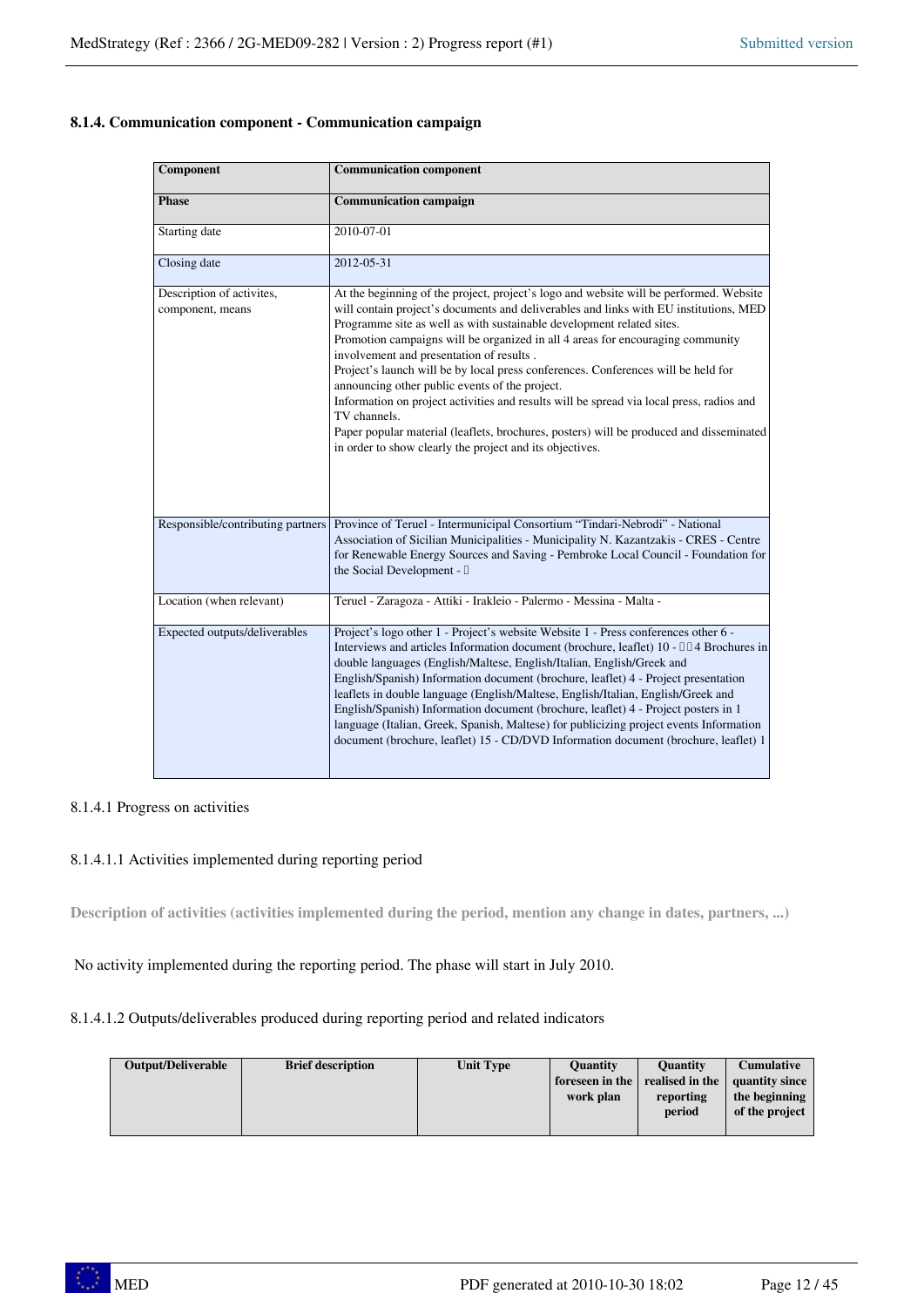| Project's logo                                                                                                                           | It will allow an immediate<br>recognition of project and its<br>deliverables and it will be placed<br>in the website and all documents<br>and materials produced, together<br>with EU and MED Programme<br>logos. | other                                              | 1                        | $\theta$       | $\overline{0}$ |
|------------------------------------------------------------------------------------------------------------------------------------------|-------------------------------------------------------------------------------------------------------------------------------------------------------------------------------------------------------------------|----------------------------------------------------|--------------------------|----------------|----------------|
| Project's website                                                                                                                        | It will inform targeted groups &<br>the general public and will<br>facilitate feedback and exchange<br>of experiences among partners and<br>with other institutions & firms.                                      | Website                                            | $\mathbf{1}$             | $\Omega$       | $\Omega$       |
| Press conferences                                                                                                                        | П                                                                                                                                                                                                                 | other                                              | 6                        | $\overline{0}$ | 1              |
| Interviews and articles                                                                                                                  | $\Box$                                                                                                                                                                                                            | Information document<br>(brochure, leaflet)        | $\overline{10}$          | $\overline{0}$ | $\mathbf{1}$   |
| <b>114 Brochures in double</b><br>languages<br>(English/Maltese,<br>English/Italian,<br>English/Greek and<br>English/Spanish)            | This will provide more detail<br>information about the local<br>project (objectives, methods,<br>community involvement) and an<br>abstract of the local projects in the<br>other 4 partners countries.            | <b>Information</b> document<br>(brochure, leaflet) | $\overline{\mathcal{L}}$ | $\theta$       | $\Omega$       |
| Project presentation<br>leaflets in double<br>language<br>(English/Maltese,<br>English/Italian,<br>English/Greek and<br>English/Spanish) | $\Box$                                                                                                                                                                                                            | Information document<br>(brochure, leaflet)        | $\overline{4}$           | $\Omega$       | $\Omega$       |
| Project posters in 1<br>language (Italian, Greek,<br>Spanish, Maltese) for<br>publicizing project<br>events                              | $\overline{\Pi}$                                                                                                                                                                                                  | Information document<br>(brochure, leaflet)        | $\overline{15}$          | $\overline{0}$ | $\Omega$       |
| CD/DVD                                                                                                                                   | Project presentation and results in<br>5 languages (English, Italian,<br>Greek, Spanish, Maltese)                                                                                                                 | Information document<br>(brochure, leaflet)        | $\mathbf{1}$             | $\overline{0}$ | $\mathbf{0}$   |

## 8.1.4.1.3 Evolution in Work programme and expected outputs

**Please mention and explain minor changes in work programme and expected outputs (which do not require a project reprogrammation)**

## Work programme and expected outputs are the same foreseen in the application form.

## 8.1.4.2 Progress on finance

## 8.1.4.2.1 Summary financial table of Component Communication component - Phase Communication campaign

| Total eligible budget                                                 | $100.223.00 \in$ |
|-----------------------------------------------------------------------|------------------|
| Total eligible expenditure entered since the previous progress report | $0.00 \in$       |

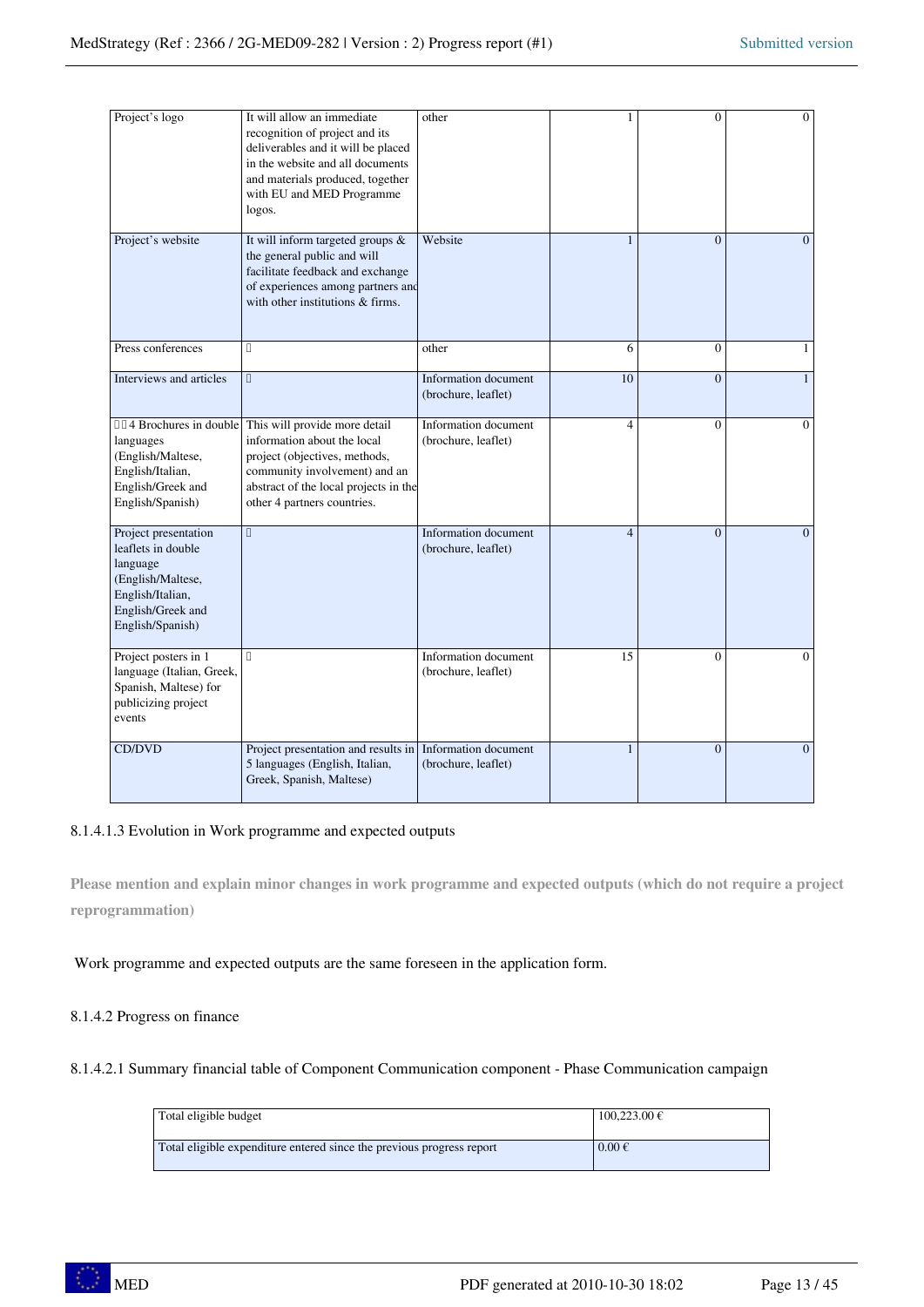| Total eligible expenditure entered until the end of current reporting period                                             | $0.00 \in$ |
|--------------------------------------------------------------------------------------------------------------------------|------------|
| Total eligible expenditure certified and included in the payment claims since the<br>previous progress report            | $0.00 \in$ |
| Total eligible expenditure certified and included in the payment claims until the end of<br>the current reporting period | 0.00€      |
| Total eligible expenditure certified and included in the payment claims within the<br>administrative closing date        | $0.00 \in$ |

## 8.1.4.2.2 Financial reporting

**Has the project been able to keep within the budget of this Component - Phase and still achieve the desired outputs? (In case of negative answer, please explain the main problems incurred)**

## The phase will start in July 2010.

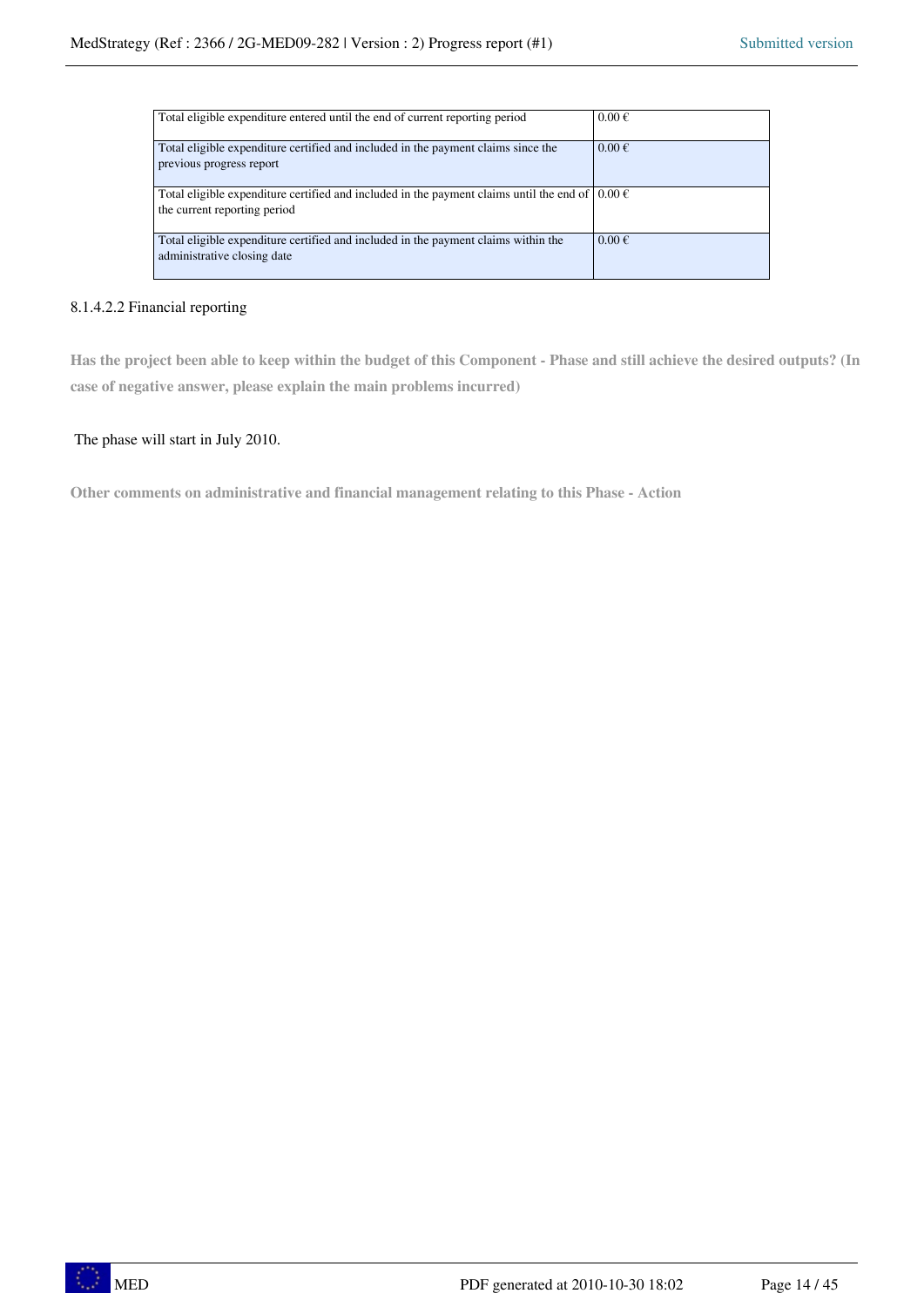| Component                                     | <b>Communication component</b>                                                                                                                                                                                                                                                                                                                                                                                                                                                                                                                                                                                                                                                                                                                                                                          |
|-----------------------------------------------|---------------------------------------------------------------------------------------------------------------------------------------------------------------------------------------------------------------------------------------------------------------------------------------------------------------------------------------------------------------------------------------------------------------------------------------------------------------------------------------------------------------------------------------------------------------------------------------------------------------------------------------------------------------------------------------------------------------------------------------------------------------------------------------------------------|
| <b>Phase</b>                                  | Conferences & workshops & training                                                                                                                                                                                                                                                                                                                                                                                                                                                                                                                                                                                                                                                                                                                                                                      |
| Starting date                                 | 2010-07-01                                                                                                                                                                                                                                                                                                                                                                                                                                                                                                                                                                                                                                                                                                                                                                                              |
| Closing date                                  | 2012-05-31                                                                                                                                                                                                                                                                                                                                                                                                                                                                                                                                                                                                                                                                                                                                                                                              |
| Description of activites,<br>component, means | All project's deliverables are public documents and will be used for disseminating<br>information on specific project activities and results.<br>Results will be disseminated to appropriate organisations and related material will be<br>prepared for seminars and conferences and distributed to international forums.<br>At the end of the project, a conference will be organized in each country.<br>In each area 1 training course, which will become the Standing Observatory of<br>Municipalities, will be organised aiming at providing opportunities for learning and<br>getting qualified experts. It will see the participation of local experts, decision makers<br>and local authorities staff, also external to the project. Courses will focus on sustainable<br>development planning. |
| Responsible/contributing partners             | Intermunicipal Consortium "Tindari-Nebrodi" - National Association of Sicilian<br>Municipalities - Municipality N. Kazantzakis - CRES - Centre for Renewable Energy<br>Sources and Saving - Province of Teruel - Pembroke Local Council - Foundation for<br>the Social Development - Region Sicily-Tourism Depart.; Province Messina-Depart. of<br>Territorial Policies, Infrastruct. Planning, Parks and Natural Reserves, Civil<br>Protection; Local Council Ass. of Malta; Environment Depart. of the Regional<br>Government of Aragòn; Region Crete.                                                                                                                                                                                                                                                |
| Location (when relevant)                      | Teruel - Zaragoza - Attiki - Irakleio - Palermo - Messina - Malta -                                                                                                                                                                                                                                                                                                                                                                                                                                                                                                                                                                                                                                                                                                                                     |
| Expected outputs/deliverables                 | Papers and presentations for non projects conferences other 8 - Training courses other 4<br>- International conference other 1 - National conferences other 4 - Awareness raising<br>seminars other 4 - Observatories of Municipalities other 4                                                                                                                                                                                                                                                                                                                                                                                                                                                                                                                                                         |

## **8.1.5. Communication component - Conferences & workshops & training**

## 8.1.5.1 Progress on activities

## 8.1.5.1.1 Activities implemented during reporting period

**Description of activities (activities implemented during the period, mention any change in dates, partners, ...)**

No activity implemented during the reporting period. The phase will start in July 2010.

#### 8.1.5.1.2 Outputs/deliverables produced during reporting period and related indicators

| <b>Output/Deliverable</b>                                   | <b>Brief description</b> | Unit Type | Quantity<br>foreseen in the<br>work plan | <b>Quantity</b><br>realised in the<br>reporting<br>period | <b>Cumulative</b><br>quantity since<br>the beginning<br>of the project |
|-------------------------------------------------------------|--------------------------|-----------|------------------------------------------|-----------------------------------------------------------|------------------------------------------------------------------------|
| Papers and presentations<br>for non projects<br>conferences |                          | other     |                                          |                                                           | $\Omega$                                                               |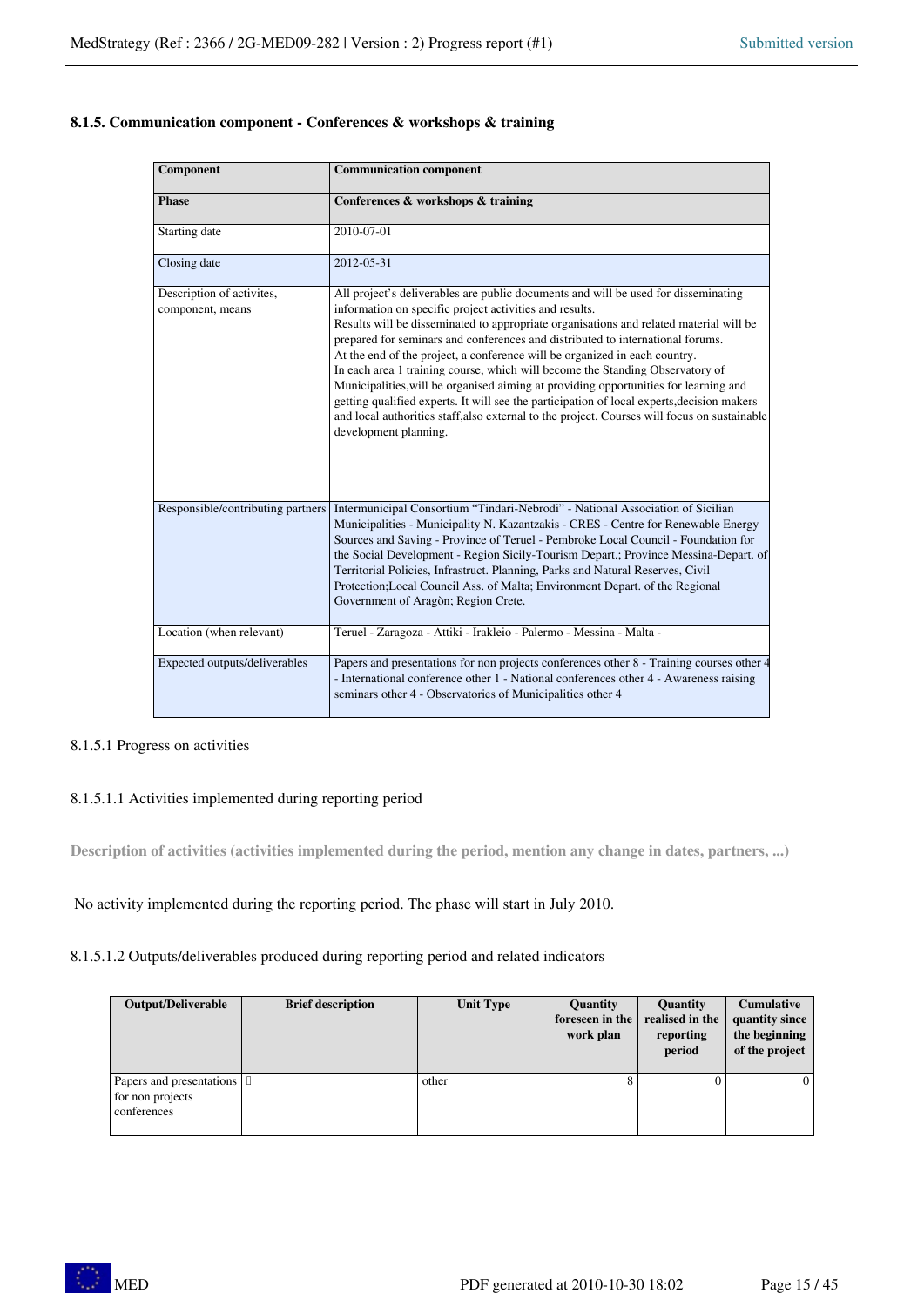| Training courses                   | In Italy, Greece, Spain and Malta<br>a training courses for local<br>authorities and local experts<br>focused on development<br>planning, objectivies, methods,<br>best practices, quality of<br>management, services and<br>products, will be organised.       | other | 4              | $\overline{0}$ | $\Omega$       |
|------------------------------------|-----------------------------------------------------------------------------------------------------------------------------------------------------------------------------------------------------------------------------------------------------------------|-------|----------------|----------------|----------------|
| International conference           | This will be organised in Sicily.<br>The target audience will be EU<br>institutions, policy developers,<br>public authorities, development<br>agencies, research organizations,<br>entrepreneurs & professional<br>associations, investment experts.            | other | 1              | $\Omega$       | $\Omega$       |
| National conferences               | These will be organised in Italy,<br>Greece, Spain and Malta. The<br>target audience will be policy<br>developers, public authorities,<br>development agencies, research<br>organizations, entrepreneurs &<br>professional associations,<br>investment experts. | other | $\overline{4}$ | $\overline{0}$ | $\overline{0}$ |
| Awareness raising<br>seminars      | They will be addressed to<br>different institutional level staff,<br>leaders and actors to present the<br>project and collect adhesions for<br>training courses.                                                                                                | other | 4              | $\overline{0}$ | $\Omega$       |
| Observatories of<br>Municipalities | In each country a training course<br>for local authorities and local<br>experts focused on development<br>planning, objectives, methods,<br>best practices, quality of<br>management, services and<br>products, will be organised.                              | other | $\overline{4}$ | $\Omega$       | $\Omega$       |

## 8.1.5.1.3 Evolution in Work programme and expected outputs

**Please mention and explain minor changes in work programme and expected outputs (which do not require a project reprogrammation)**

Work programme and expected outputs are the same foreseen in the application form.

#### 8.1.5.2 Progress on finance

8.1.5.2.1 Summary financial table of Component Communication component - Phase Conferences & workshops & training

| Total eligible budget                                                                                         | 84,700.00€ |
|---------------------------------------------------------------------------------------------------------------|------------|
| Total eligible expenditure entered since the previous progress report                                         | $0.00 \in$ |
| Total eligible expenditure entered until the end of current reporting period                                  | $0.00 \in$ |
| Total eligible expenditure certified and included in the payment claims since the<br>previous progress report | $0.00 \in$ |

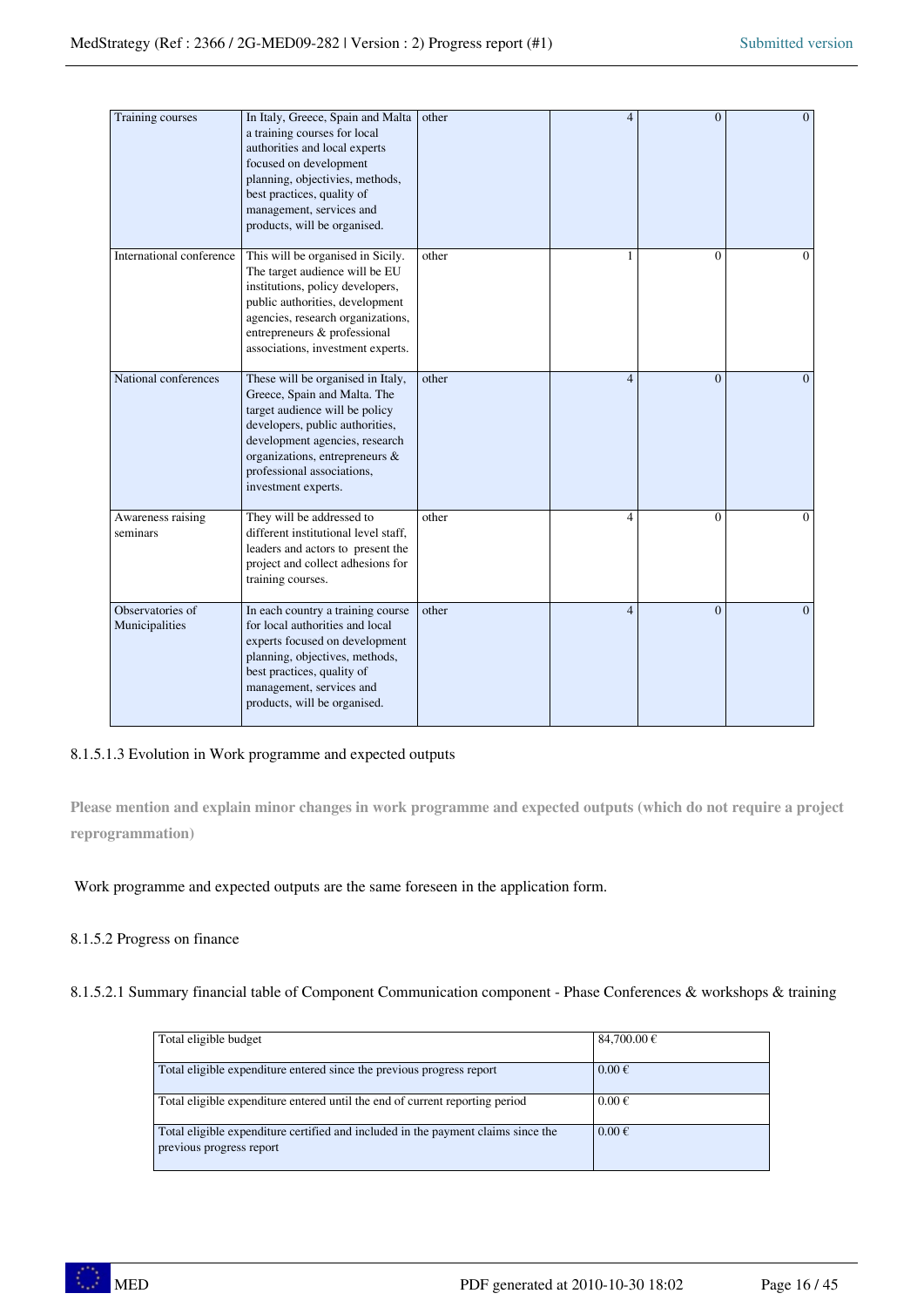| Total eligible expenditure certified and included in the payment claims until the end of $(0.00 \in$<br>the current reporting period |            |
|--------------------------------------------------------------------------------------------------------------------------------------|------------|
| Total eligible expenditure certified and included in the payment claims within the                                                   | $0.00 \in$ |
| administrative closing date                                                                                                          |            |
|                                                                                                                                      |            |

## 8.1.5.2.2 Financial reporting

**Has the project been able to keep within the budget of this Component - Phase and still achieve the desired outputs? (In case of negative answer, please explain the main problems incurred)**

## The phase will start in July 2010.

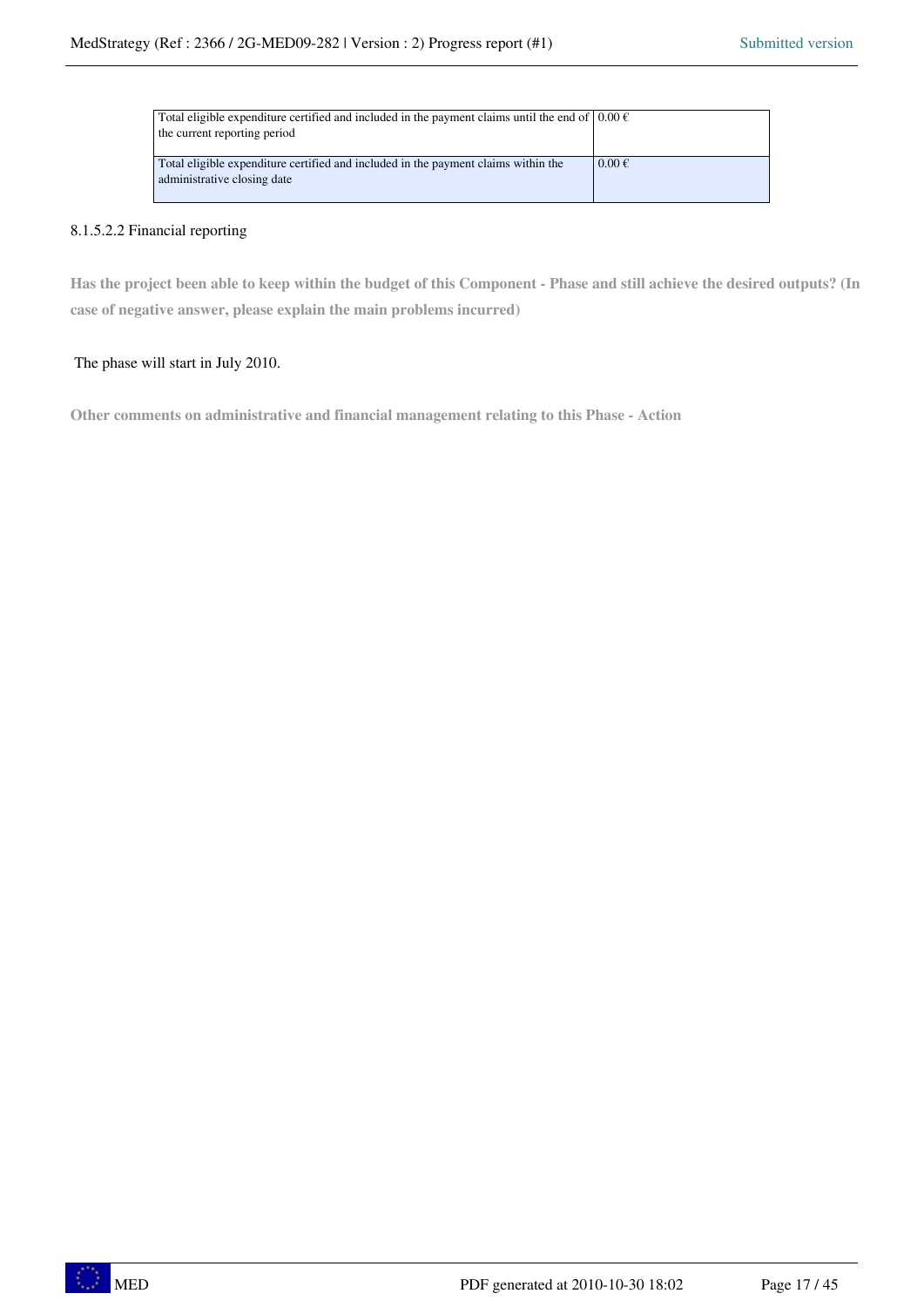| Component                                     | <b>Management component</b>                                                                                                                                                                                                                                                                                                                                                                                                                                                                                                                                                                                                                                                                                                                                            |
|-----------------------------------------------|------------------------------------------------------------------------------------------------------------------------------------------------------------------------------------------------------------------------------------------------------------------------------------------------------------------------------------------------------------------------------------------------------------------------------------------------------------------------------------------------------------------------------------------------------------------------------------------------------------------------------------------------------------------------------------------------------------------------------------------------------------------------|
| <b>Phase</b>                                  | <b>Administrative and financial management</b>                                                                                                                                                                                                                                                                                                                                                                                                                                                                                                                                                                                                                                                                                                                         |
| Starting date                                 | 2010-02-01                                                                                                                                                                                                                                                                                                                                                                                                                                                                                                                                                                                                                                                                                                                                                             |
| Closing date                                  | 2012-05-31                                                                                                                                                                                                                                                                                                                                                                                                                                                                                                                                                                                                                                                                                                                                                             |
| Description of activites,<br>component, means | P1 coordinates administrative, financial and contractual issues and supervises the<br>implementation of Med programme rules. P1 signs the Subsidy Contract and sends the<br>start-up Report.<br>P1 gathers and controls documents provided by PPs and collates the 6-months progress<br>reports and the final report. P1 makes the payment to PPs.<br>P1 mobilises PPs for achieving project outcomes, to timeline and within budget. P1<br>ensures interaction and exchange of information and knowledge.<br>All PPs use ICT communication tools to exchange information and documents.<br>Project secretariat is responsible for keeping all documents, files and correspondence<br>with partners, JTS and MA. Documents are available in the project's website too. |
| Responsible/contributing partners             | Intermunicipal Consortium "Tindari-Nebrodi" - National Association of Sicilian<br>Municipalities - Municipality N. Kazantzakis - CRES - Centre for Renewable Energy<br>Sources and Saving - Province of Teruel - Pembroke Local Council - Foundation for<br>the Social Development - II                                                                                                                                                                                                                                                                                                                                                                                                                                                                                |
| Location (when relevant)                      | Teruel - Zaragoza - Attiki - Irakleio - Palermo - Messina - Malta - I                                                                                                                                                                                                                                                                                                                                                                                                                                                                                                                                                                                                                                                                                                  |
| Expected outputs/deliverables                 | Subsidy Contract other 1 - Start-up report Report 1 - Progress reports Report 3 - Final<br>technical report Report 1                                                                                                                                                                                                                                                                                                                                                                                                                                                                                                                                                                                                                                                   |

## **8.1.6. Management component - Administrative and financial management**

## 8.1.6.1 Progress on activities

## 8.1.6.1.1 Activities implemented during reporting period

**Description of activities (activities implemented during the period, mention any change in dates, partners, ...)**

No activity implemented during the reporting period. The phase will start in February 2010.

## 8.1.6.1.2 Outputs/deliverables produced during reporting period and related indicators

| <b>Output/Deliverable</b> | <b>Brief description</b> | <b>Unit Type</b> | Quantity<br>foreseen in the<br>work plan | Quantity<br>realised in the<br>reporting<br>period | <b>Cumulative</b><br>quantity since<br>the beginning<br>of the project |
|---------------------------|--------------------------|------------------|------------------------------------------|----------------------------------------------------|------------------------------------------------------------------------|
| <b>Subsidy Contract</b>   |                          | other            |                                          |                                                    |                                                                        |
| Start-up report           |                          | Report           |                                          | $\Omega$                                           |                                                                        |
| Progress reports          |                          | Report           | 3                                        | $\Omega$                                           | 0                                                                      |
| Final technical report    | 10                       | Report           |                                          | $\theta$                                           | $\Omega$                                                               |

8.1.6.1.3 Evolution in Work programme and expected outputs

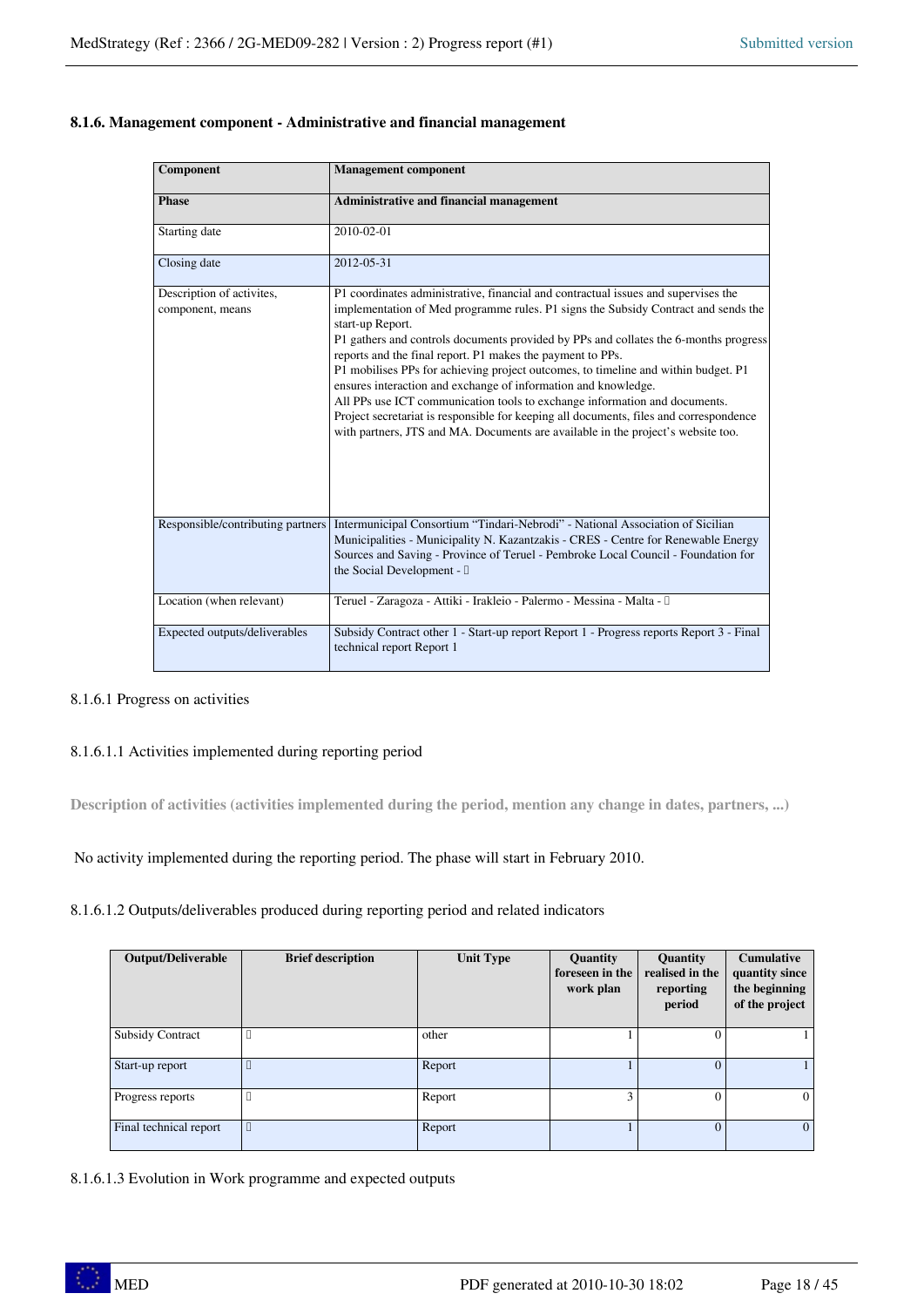**Please mention and explain minor changes in work programme and expected outputs (which do not require a project reprogrammation)**

Work programme and expected outputs are the same foreseen in the application form.

## 8.1.6.2 Progress on finance

8.1.6.2.1 Summary financial table of Component Management component - Phase Administrative and financial management

| Total eligible budget                                                                                                    | 54,806.00€ |
|--------------------------------------------------------------------------------------------------------------------------|------------|
| Total eligible expenditure entered since the previous progress report                                                    | $0.00 \in$ |
| Total eligible expenditure entered until the end of current reporting period                                             | $0.00 \in$ |
| Total eligible expenditure certified and included in the payment claims since the<br>previous progress report            | $0.00 \in$ |
| Total eligible expenditure certified and included in the payment claims until the end of<br>the current reporting period | $0.00 \in$ |
| Total eligible expenditure certified and included in the payment claims within the<br>administrative closing date        | $0.00 \in$ |

## 8.1.6.2.2 Financial reporting

**Has the project been able to keep within the budget of this Component - Phase and still achieve the desired outputs? (In case of negative answer, please explain the main problems incurred)**

## The phase will start in February 2010.

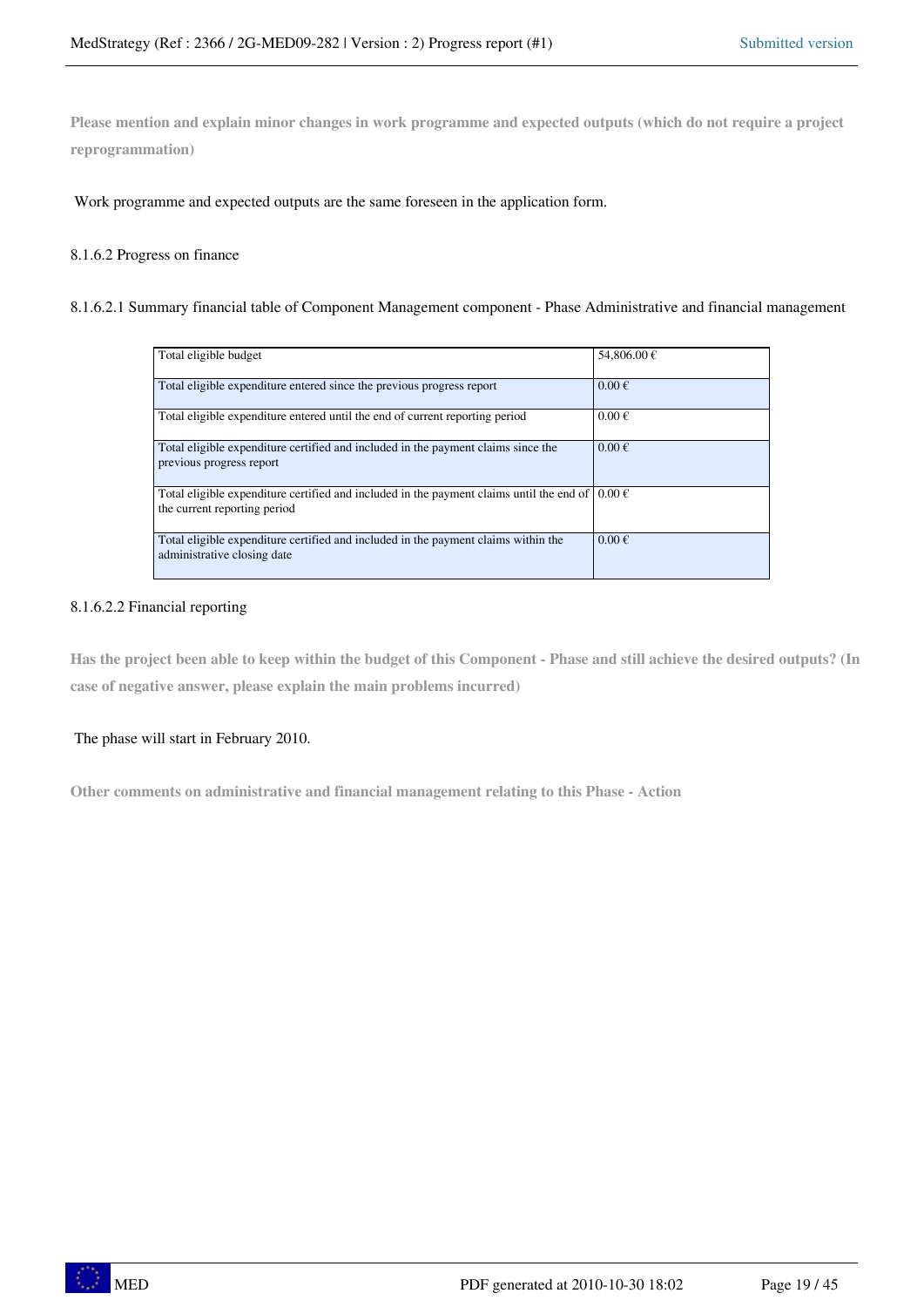## **8.1.7. Management component - Technical coordination**

| Component                         | <b>Management component</b>                                                                                                                                                                                                                                                                                                                                                                                                                                                                                                                                                                                                          |
|-----------------------------------|--------------------------------------------------------------------------------------------------------------------------------------------------------------------------------------------------------------------------------------------------------------------------------------------------------------------------------------------------------------------------------------------------------------------------------------------------------------------------------------------------------------------------------------------------------------------------------------------------------------------------------------|
| <b>Phase</b>                      | <b>Technical coordination</b>                                                                                                                                                                                                                                                                                                                                                                                                                                                                                                                                                                                                        |
| Starting date                     | 2010-02-01                                                                                                                                                                                                                                                                                                                                                                                                                                                                                                                                                                                                                           |
| Closing date                      | 2012-05-31                                                                                                                                                                                                                                                                                                                                                                                                                                                                                                                                                                                                                           |
| Description of activites,         | P1 is responsible for the overall technical coordination of the project that will be carried                                                                                                                                                                                                                                                                                                                                                                                                                                                                                                                                         |
| component, means                  | out in strong collaboration with Steering Committee (SC), Experts Board (EB) and the<br>Responsibles of the Phases (RoPs).<br>During the kick-off meeting PPs will appoint the members of SC.<br>EB members will be appointed by SC.<br>P1 will produce the overall work plan of the project. In collaboration with EB and<br>RoP, P1 produces the 6-months activity reports.<br>In collaboration with RoPs, EB produces the guides and bibliography for helping PPs in<br>the implementation of phases.<br>5 project meetings (2 Italy, 1 Greece, 1 Spain, 1 Malta) will be held for monitoring and<br>discussing project progress. |
| Responsible/contributing partners | Intermunicipal Consortium "Tindari-Nebrodi" - National Association of Sicilian<br>Municipalities - Municipality N. Kazantzakis - CRES - Centre for Renewable Energy<br>Sources and Saving - Province of Teruel - Pembroke Local Council - Foundation for<br>the Social Development - []                                                                                                                                                                                                                                                                                                                                              |
| Location (when relevant)          | Teruel - Zaragoza - Attiki - Irakleio - Palermo - Messina - Malta -                                                                                                                                                                                                                                                                                                                                                                                                                                                                                                                                                                  |
| Expected outputs/deliverables     | Overall Work plan Report 1 - Progress Reports (1 each six months) Report 3 - Minutes<br>of project 's meetings other 5 - Final report Report 1                                                                                                                                                                                                                                                                                                                                                                                                                                                                                       |

## 8.1.7.1 Progress on activities

## 8.1.7.1.1 Activities implemented during reporting period

**Description of activities (activities implemented during the period, mention any change in dates, partners, ...)**

No activity implemented during the reporting period. The phase will start in February 2010.

## 8.1.7.1.2 Outputs/deliverables produced during reporting period and related indicators

| <b>Output/Deliverable</b>                      | <b>Brief description</b> | <b>Unit Type</b> | <b>Quantity</b><br>foreseen in the<br>work plan | Quantity<br>realised in the<br>reporting<br>period | <b>Cumulative</b><br>quantity since<br>the beginning<br>of the project |
|------------------------------------------------|--------------------------|------------------|-------------------------------------------------|----------------------------------------------------|------------------------------------------------------------------------|
| Overall Work plan                              |                          | Report           |                                                 | $^{(1)}$                                           |                                                                        |
| Progress Reports (1 each $\Box$<br>six months) |                          | Report           | 3                                               | $\Omega$                                           | $\Omega$                                                               |
| Minutes of project 's<br>meetings              |                          | other            |                                                 | 0                                                  |                                                                        |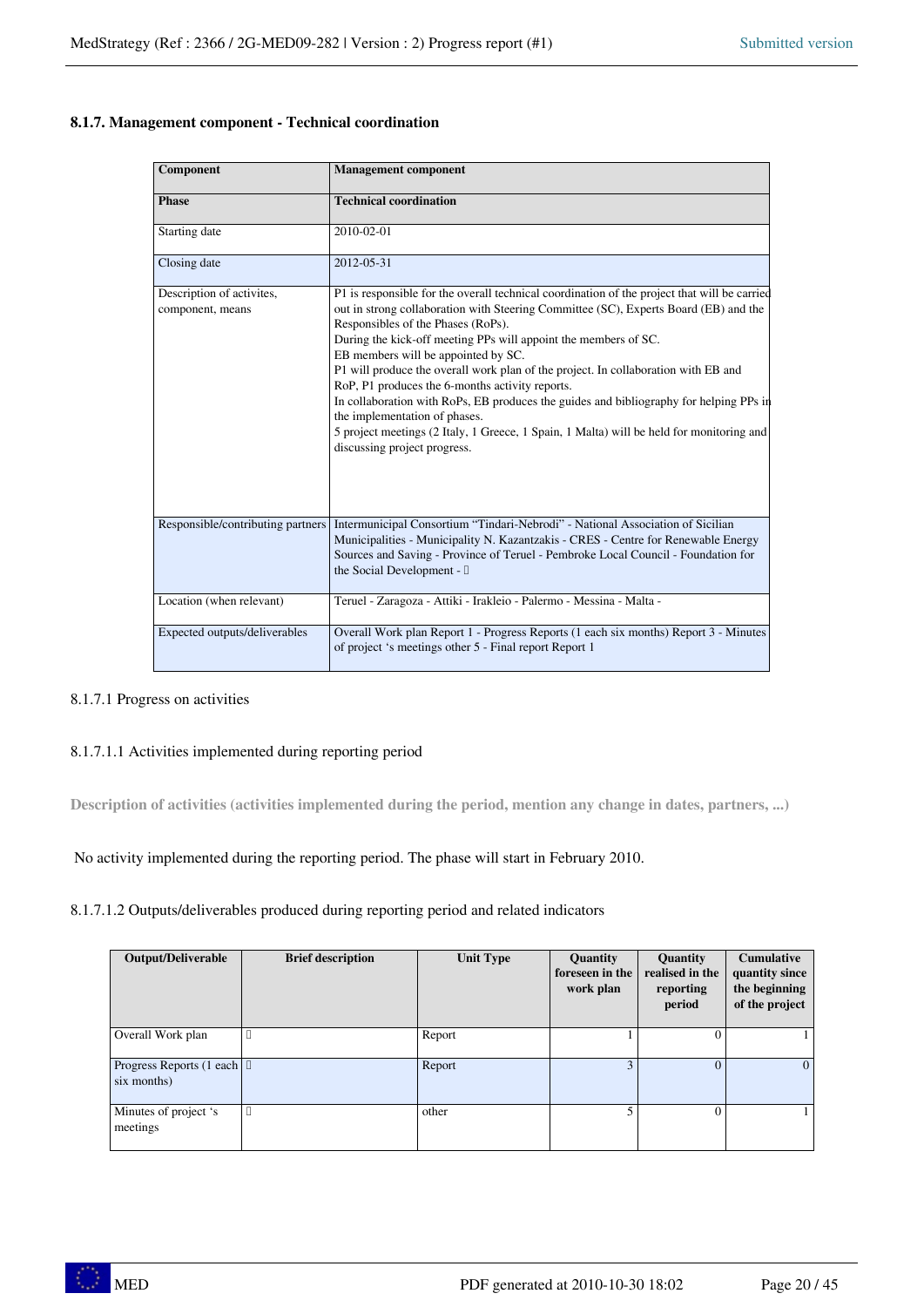|  | $\mathbf{r}$<br>.<br><b>Report</b> |
|--|------------------------------------|
|--|------------------------------------|

## 8.1.7.1.3 Evolution in Work programme and expected outputs

**Please mention and explain minor changes in work programme and expected outputs (which do not require a project reprogrammation)**

## Work programme and expected outputs are the same foreseen in the application form.

## 8.1.7.2 Progress on finance

## 8.1.7.2.1 Summary financial table of Component Management component - Phase Technical coordination

| Total eligible budget                                                                                                                | 58,924.00 € |
|--------------------------------------------------------------------------------------------------------------------------------------|-------------|
| Total eligible expenditure entered since the previous progress report                                                                | $0.00 \in$  |
| Total eligible expenditure entered until the end of current reporting period                                                         | $0.00 \in$  |
| Total eligible expenditure certified and included in the payment claims since the<br>previous progress report                        | $0.00 \in$  |
| Total eligible expenditure certified and included in the payment claims until the end of $(0.00 \in$<br>the current reporting period |             |
| Total eligible expenditure certified and included in the payment claims within the<br>administrative closing date                    | $0.00 \in$  |

## 8.1.7.2.2 Financial reporting

**Has the project been able to keep within the budget of this Component - Phase and still achieve the desired outputs? (In case of negative answer, please explain the main problems incurred)**

## The phase will start in February 2010.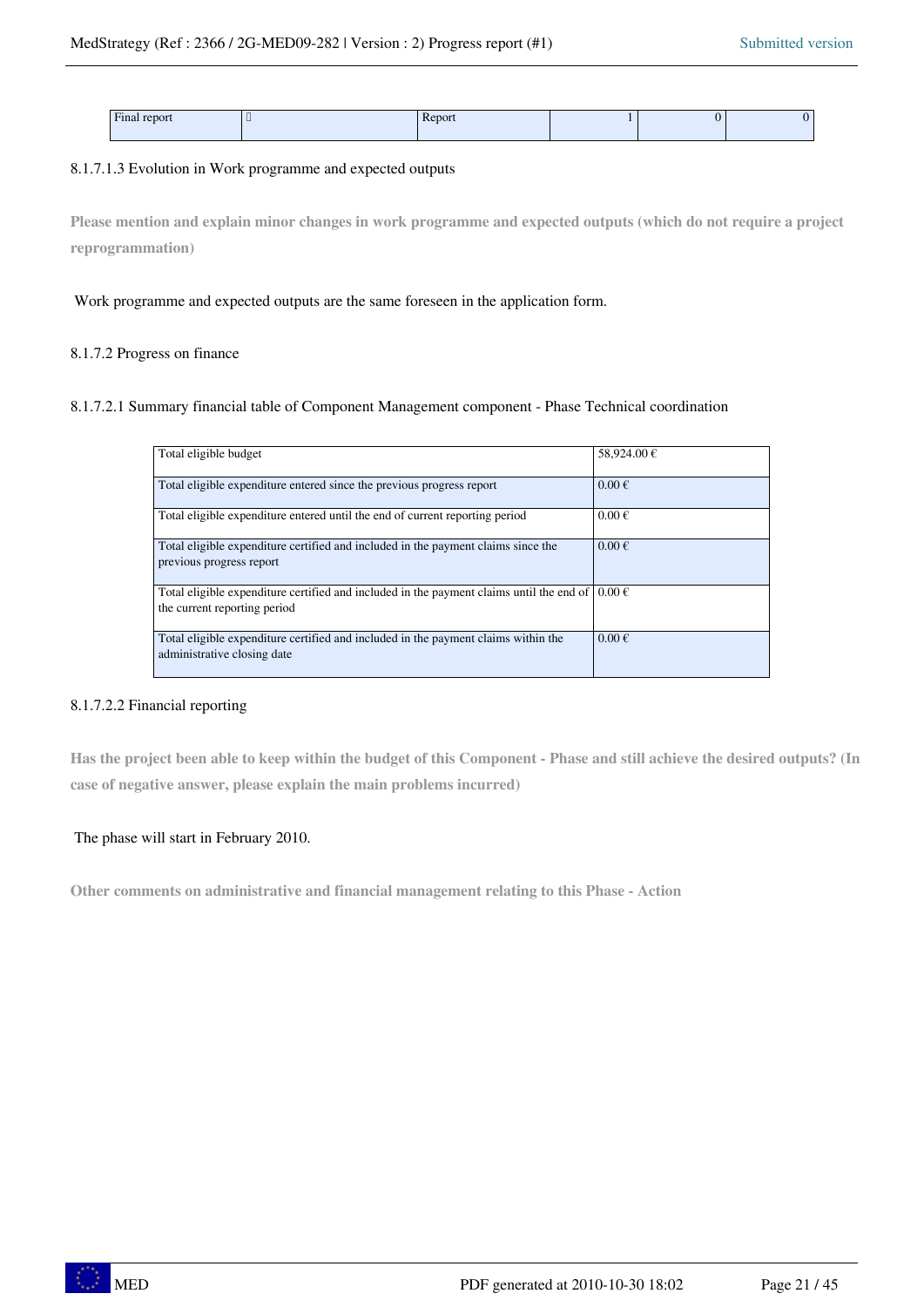|  |  |  |  | 8.1.8. Management component - Monitoring and evaluation |
|--|--|--|--|---------------------------------------------------------|
|--|--|--|--|---------------------------------------------------------|

| Component                         | <b>Management component</b>                                                                                                                                         |
|-----------------------------------|---------------------------------------------------------------------------------------------------------------------------------------------------------------------|
| <b>Phase</b>                      | <b>Monitoring and evaluation</b>                                                                                                                                    |
| Starting date                     | 2010-06-01                                                                                                                                                          |
| Closing date                      | 2012-05-31                                                                                                                                                          |
| Description of activites,         | Following the establishment of SC the monitoring and evaluation system will be set                                                                                  |
| component, means                  | up. In collaboration with P1, SC will implement the evaluation process that regards the<br>following points:                                                        |
|                                   | - effectiveness and efficiency of the project: technical consistency and coherence of the                                                                           |
|                                   | activities taking place within and between all phases; activities adherence to the project<br>goals, budget and time frame                                          |
|                                   | - quality of management and partnership: efficiency of management system;<br>consistence and quality of partners collaboration                                      |
|                                   | - achievement of project objectives: evaluation of the project on the basis of output and<br>results indicators                                                     |
|                                   |                                                                                                                                                                     |
| Responsible/contributing partners | Intermunicipal Consortium "Tindari-Nebrodi" - National Association of Sicilian<br>Municipalities - Municipality N. Kazantzakis - CRES - Centre for Renewable Energy |
|                                   | Sources and Saving - Province of Teruel - Pembroke Local Council - Foundation for                                                                                   |
|                                   | the Social Development - []                                                                                                                                         |
| Location (when relevant)          | Teruel - Zaragoza - Attiki - Irakleio - Palermo - Messina - Malta -                                                                                                 |
| Expected outputs/deliverables     | Monitoring and evaluation report (1 each 6 months) Report 4                                                                                                         |

## 8.1.8.1 Progress on activities

## 8.1.8.1.1 Activities implemented during reporting period

**Description of activities (activities implemented during the period, mention any change in dates, partners, ...)**

No activity implemented during the reporting period. The phase will start in June 2010.

## 8.1.8.1.2 Outputs/deliverables produced during reporting period and related indicators

| <b>Output/Deliverable</b>                                 | <b>Brief description</b> | Unit Type | Quantity<br>foreseen in the<br>work plan | Quantity<br>realised in the<br>reporting<br>period | <b>Cumulative</b><br>quantity since<br>the beginning<br>of the project |
|-----------------------------------------------------------|--------------------------|-----------|------------------------------------------|----------------------------------------------------|------------------------------------------------------------------------|
| Monitoring and<br>evaluation report (1 each)<br>6 months) |                          | Report    |                                          |                                                    |                                                                        |

#### 8.1.8.1.3 Evolution in Work programme and expected outputs

**Please mention and explain minor changes in work programme and expected outputs (which do not require a project reprogrammation)**

Work programme and expected outputs are the same foreseen in the application form.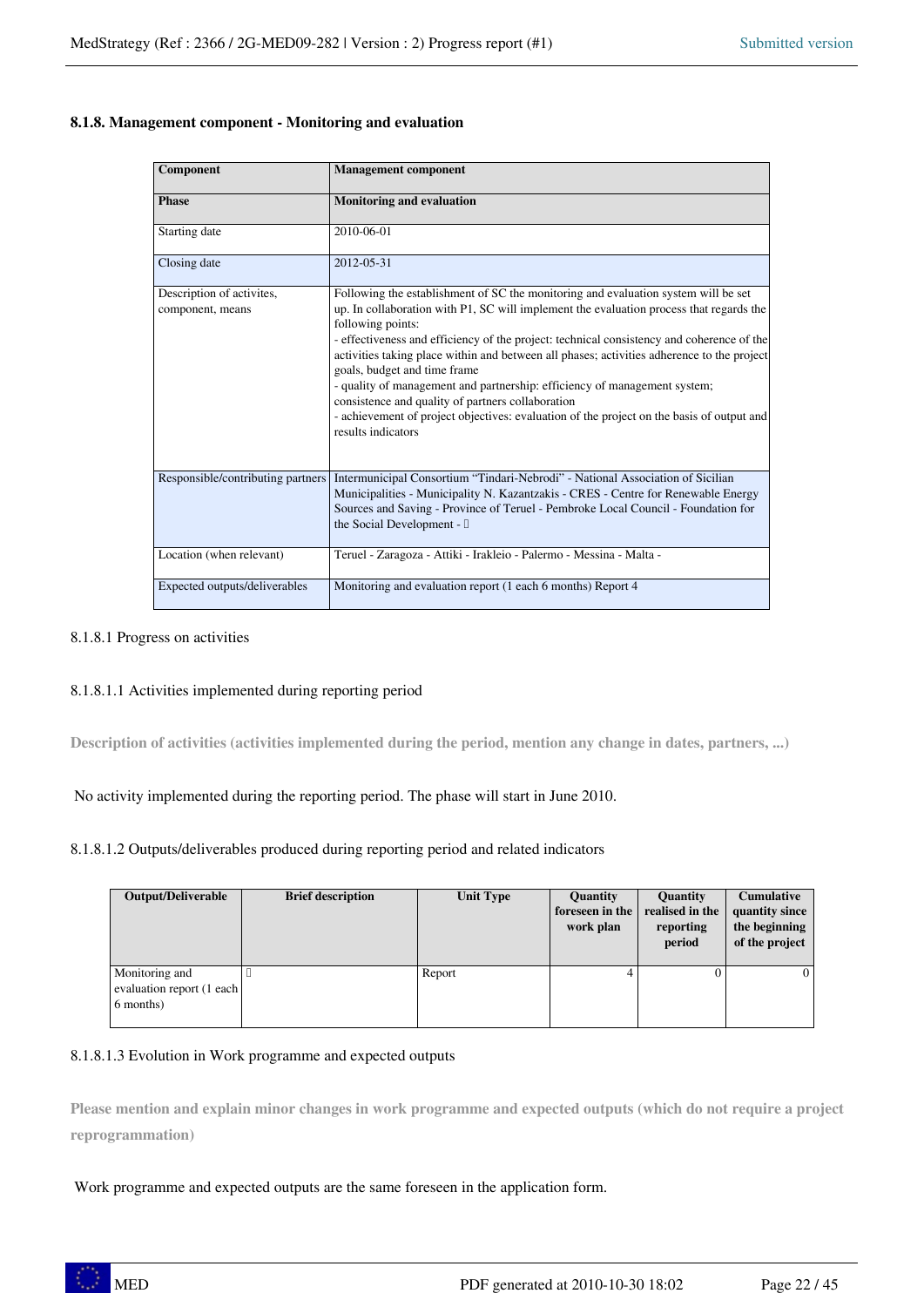#### 8.1.8.2 Progress on finance

## 8.1.8.2.1 Summary financial table of Component Management component - Phase Monitoring and evaluation

| Total eligible budget                                                                                                                | 33,454.00 € |
|--------------------------------------------------------------------------------------------------------------------------------------|-------------|
| Total eligible expenditure entered since the previous progress report                                                                | $0.00 \in$  |
| Total eligible expenditure entered until the end of current reporting period                                                         | $0.00 \in$  |
| Total eligible expenditure certified and included in the payment claims since the<br>previous progress report                        | $0.00 \in$  |
| Total eligible expenditure certified and included in the payment claims until the end of $(0.00 \in$<br>the current reporting period |             |
| Total eligible expenditure certified and included in the payment claims within the<br>administrative closing date                    | $0.00 \in$  |

#### 8.1.8.2.2 Financial reporting

**Has the project been able to keep within the budget of this Component - Phase and still achieve the desired outputs? (In case of negative answer, please explain the main problems incurred)**

#### The phase will start in June 2010.

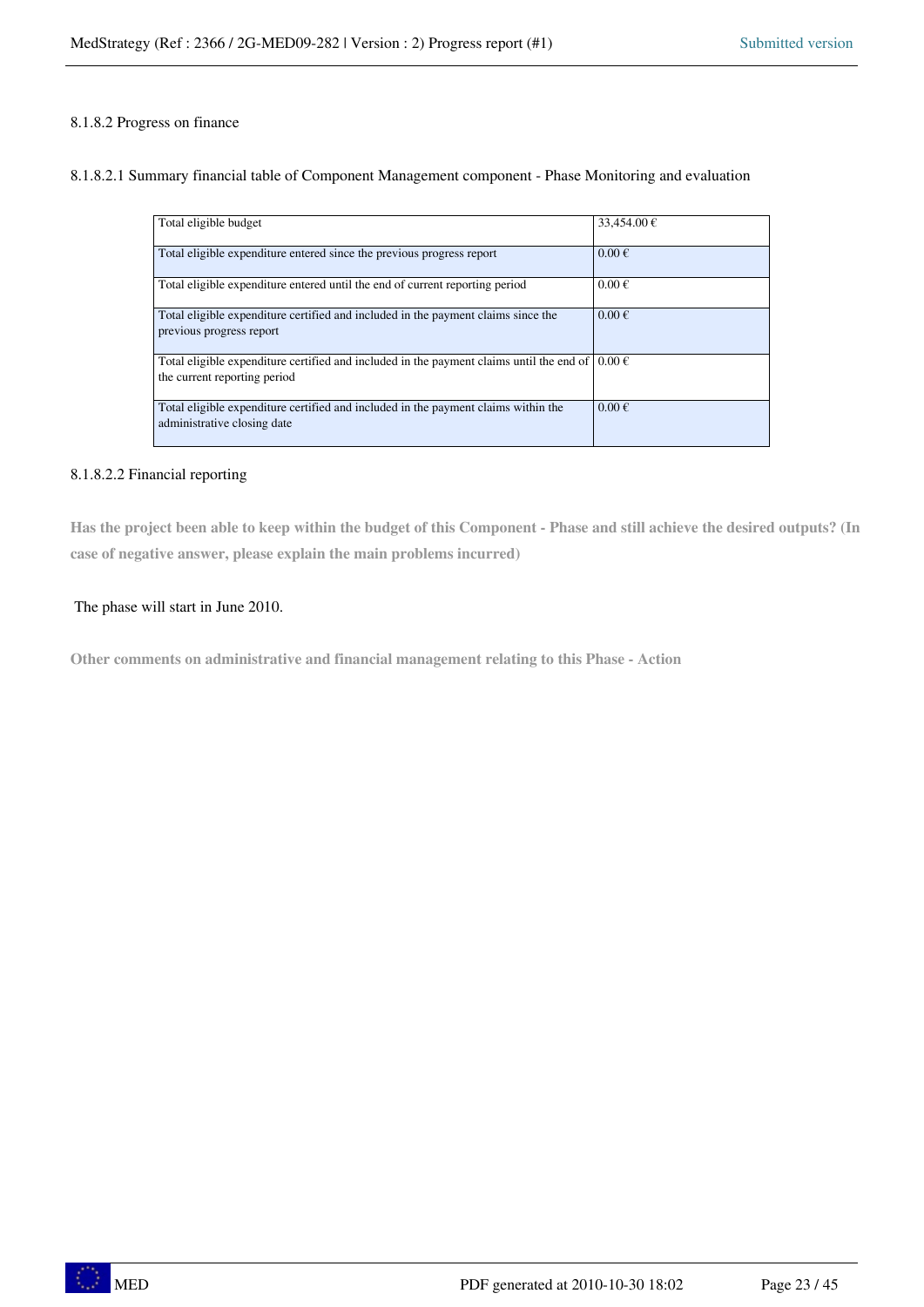## **8.1.9. Territories and institutions: diagnosis and ex ante evaluation - Integrated territorial analysis in relation to the 3 sustainability dimensions**

| Component                                     | Territories and institutions: diagnosis and ex ante evaluation                                                                                                                                                                                                                                                                                                                                                                                                                                                                                                                                                                                                                                                                                                                             |
|-----------------------------------------------|--------------------------------------------------------------------------------------------------------------------------------------------------------------------------------------------------------------------------------------------------------------------------------------------------------------------------------------------------------------------------------------------------------------------------------------------------------------------------------------------------------------------------------------------------------------------------------------------------------------------------------------------------------------------------------------------------------------------------------------------------------------------------------------------|
| <b>Phase</b>                                  | Integrated territorial analysis in relation to the 3 sustainability dimensions                                                                                                                                                                                                                                                                                                                                                                                                                                                                                                                                                                                                                                                                                                             |
| Starting date                                 | 2010-07-01                                                                                                                                                                                                                                                                                                                                                                                                                                                                                                                                                                                                                                                                                                                                                                                 |
| Closing date                                  | 2011-02-10                                                                                                                                                                                                                                                                                                                                                                                                                                                                                                                                                                                                                                                                                                                                                                                 |
| Description of activites,<br>component, means | Following the proposal of the RoP an Audit process will be activated for the definition<br>of the criticalities of the local contexts:<br>- data gathering and diagnosis of the involved rural areas through the development of<br>appropriate set of indicators for identifying trends and conditions.<br>- GIS applications will be used and immediately available for the Local<br>Administrations.<br>Framework Document will be an orientation tool and shall:<br>-show, synthetically and in an integrated way, the problems of environmental and<br>socioeconomic sustainability of local systems;<br>-show a set of key indicators according to the territorial specificities;<br>-develop the subjects according to regional and global dimensions.<br>- Identity characteristics |
| Responsible/contributing partners             | Intermunicipal Consortium "Tindari-Nebrodi" - National Association of Sicilian<br>Municipalities - Municipality N. Kazantzakis - CRES - Centre for Renewable Energy<br>Sources and Saving - Province of Teruel - Pembroke Local Council - Foundation for<br>the Social Development - Region Sicily-Tourism Depart.; Province Messina-Depart. of<br>Territorial Policies, Infrastruct. Planning, Parks and Natural Reserves, Civil<br>Protection; Local Council Ass. of Malta; Environment Depart. of the Regional<br>Government of Aragòn; Region Crete.                                                                                                                                                                                                                                   |
| Location (when relevant)                      | Teruel - Zaragoza - Attiki - Irakleio - Palermo - Messina - Malta -                                                                                                                                                                                                                                                                                                                                                                                                                                                                                                                                                                                                                                                                                                                        |
| Expected outputs/deliverables                 | Framework Documents of the criticalities of local territorial contexts Studies 4                                                                                                                                                                                                                                                                                                                                                                                                                                                                                                                                                                                                                                                                                                           |

## 8.1.9.1 Progress on activities

## 8.1.9.1.1 Activities implemented during reporting period

**Description of activities (activities implemented during the period, mention any change in dates, partners, ...)**

No activity implemented during the reporting period. The phase will start in July 2010.

## 8.1.9.1.2 Outputs/deliverables produced during reporting period and related indicators

| Output/Deliverable | <b>Brief description</b> | Unit Type | <b>Quantity</b> | <b>Quantity</b>                                                | <b>Cumulative</b> |
|--------------------|--------------------------|-----------|-----------------|----------------------------------------------------------------|-------------------|
|                    |                          |           |                 | foreseen in the $\vert$ realised in the $\vert$ quantity since |                   |
|                    |                          |           | work plan       | reporting                                                      | the beginning     |
|                    |                          |           |                 | period                                                         | of the project    |
|                    |                          |           |                 |                                                                |                   |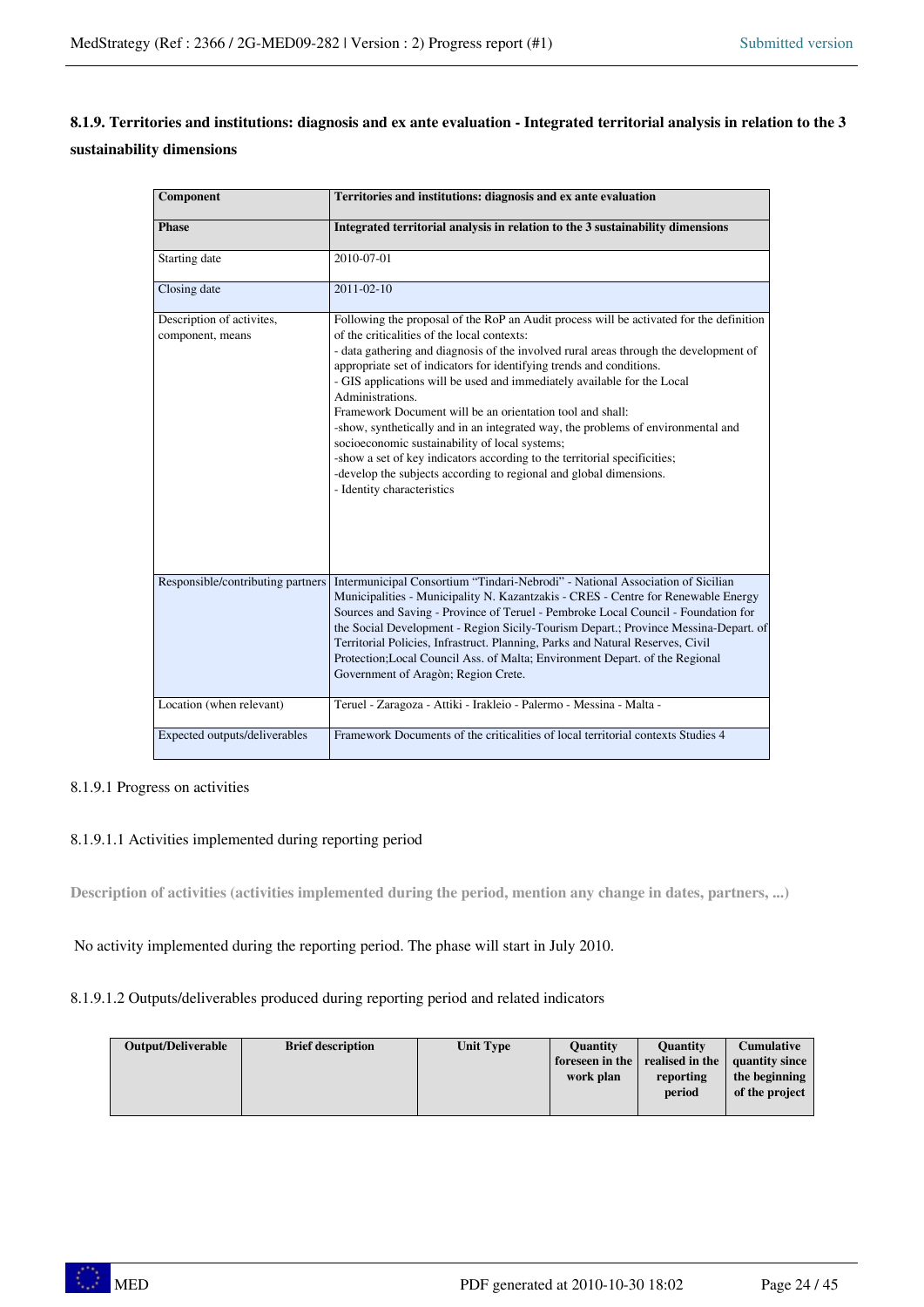| <b>Framework Documents</b> | These will be easily                | <b>Studies</b> |  | $\mathbf{U}$ |
|----------------------------|-------------------------------------|----------------|--|--------------|
| of the criticalities of    | understandable as they will be      |                |  |              |
| local territorial contexts | published to increase the citizen's |                |  |              |
|                            | knowledge of territorial contexts   |                |  |              |
|                            | and the awareness of services       |                |  |              |
|                            | quality and potentials of their own |                |  |              |
|                            | resources and identity values.      |                |  |              |
|                            |                                     |                |  |              |
|                            |                                     |                |  |              |

## 8.1.9.1.3 Evolution in Work programme and expected outputs

**Please mention and explain minor changes in work programme and expected outputs (which do not require a project reprogrammation)**

## Work programme and expected outputs are the same foreseen in the application form.

## 8.1.9.2 Progress on finance

| 8.1.9.2.1 Summary financial table of Component Territories and institutions: diagnosis and ex ante evaluation - Phase |  |
|-----------------------------------------------------------------------------------------------------------------------|--|
| Integrated territorial analysis in relation to the 3 sustainability dimensions                                        |  |

| Total eligible budget                                                                                                                | 80,847.00€ |
|--------------------------------------------------------------------------------------------------------------------------------------|------------|
| Total eligible expenditure entered since the previous progress report                                                                | $0.00 \in$ |
| Total eligible expenditure entered until the end of current reporting period                                                         | $0.00 \in$ |
| Total eligible expenditure certified and included in the payment claims since the<br>previous progress report                        | $0.00 \in$ |
| Total eligible expenditure certified and included in the payment claims until the end of $(0.00 \in$<br>the current reporting period |            |
| Total eligible expenditure certified and included in the payment claims within the<br>administrative closing date                    | $0.00 \in$ |

## 8.1.9.2.2 Financial reporting

**Has the project been able to keep within the budget of this Component - Phase and still achieve the desired outputs? (In case of negative answer, please explain the main problems incurred)**

## The phase will start in July 2010.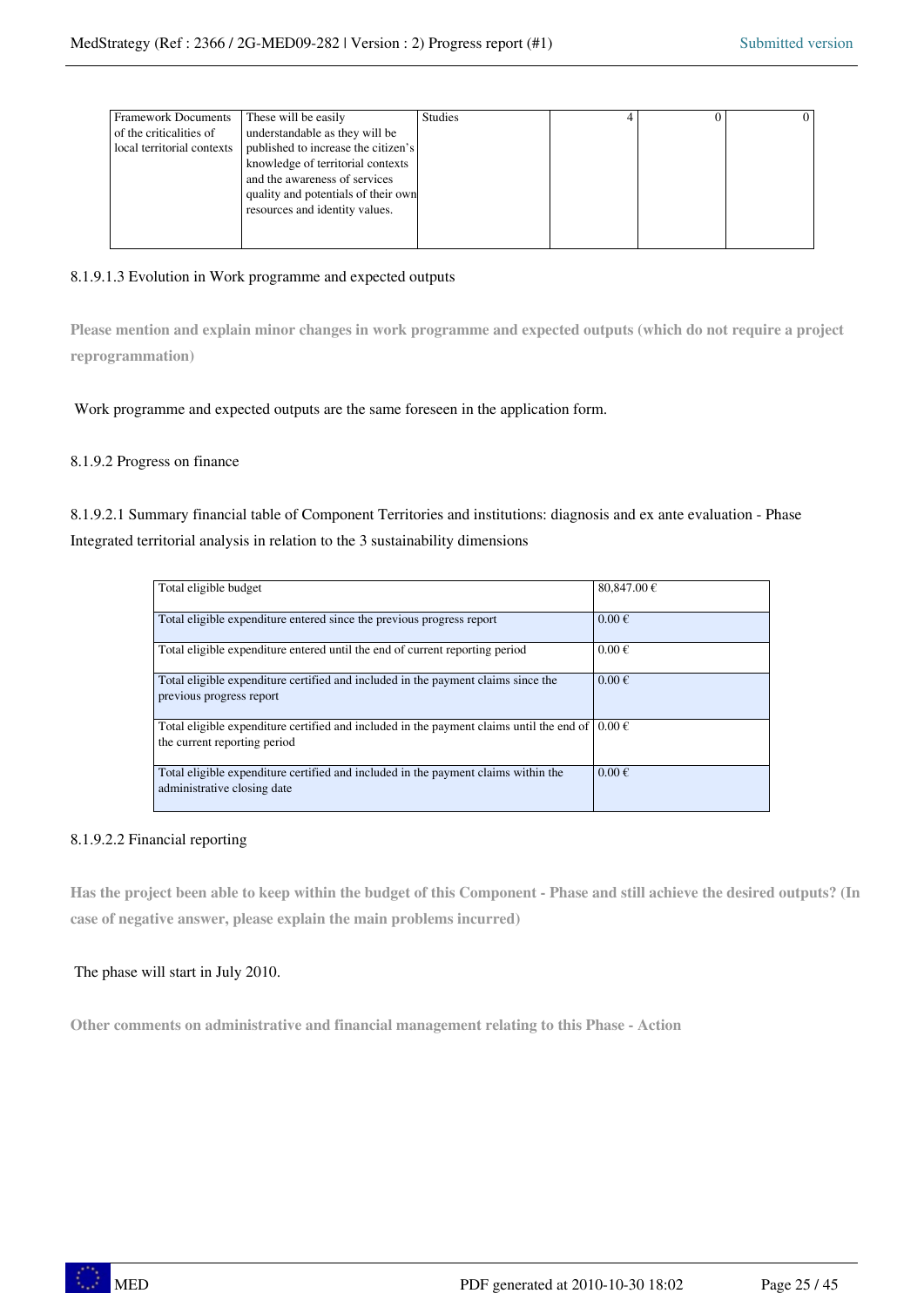| Component                                     | Territories and institutions: diagnosis and ex ante evaluation                                                                                                                                                                                                                                                                                                                                                                                                                                                                                                                                                                                                                                                                                                                      |
|-----------------------------------------------|-------------------------------------------------------------------------------------------------------------------------------------------------------------------------------------------------------------------------------------------------------------------------------------------------------------------------------------------------------------------------------------------------------------------------------------------------------------------------------------------------------------------------------------------------------------------------------------------------------------------------------------------------------------------------------------------------------------------------------------------------------------------------------------|
| <b>Phase</b>                                  | <b>Analysis of institutional framework</b>                                                                                                                                                                                                                                                                                                                                                                                                                                                                                                                                                                                                                                                                                                                                          |
| Starting date                                 | 2010-07-20                                                                                                                                                                                                                                                                                                                                                                                                                                                                                                                                                                                                                                                                                                                                                                          |
| Closing date                                  | 2011-02-10                                                                                                                                                                                                                                                                                                                                                                                                                                                                                                                                                                                                                                                                                                                                                                          |
| Description of activites,<br>component, means | The priority objective will be to analyse the governance systems of the Local<br>Authorities (LA) pointing out the interdependences of different institutional levels and<br>the criticalities (competences, efficacy and efficiency) of the LA and their capacity to<br>support growth and innovation.<br>The results will evaluate the LA ability to develop policies and programs, aimed at the<br>sustainability of the Local Development, that have to be able to increase the territories<br>competitiveness and attractivity coherently with the EU, national and regional<br>programmes.<br>The results will complete the Framework Document with an analysis of the local<br>governance levels and will be spread in order to increase the citizen's and LA'<br>awareness. |
| Responsible/contributing partners             | Pembroke Local Council - Intermunicipal Consortium "Tindari-Nebrodi" - National<br>Association of Sicilian Municipalities - Municipality N. Kazantzakis - CRES - Centre<br>for Renewable Energy Sources and Saving - Province of Teruel - Foundation for the<br>Social Development - Region Sicily-Tourism Depart.; Province Messina-Depart. of<br>Territorial Policies, Infrastruct. Planning, Parks and Natural Reserves, Civil<br>Protection; Local Council Ass. of Malta; Environment Depart. of the Regional<br>Government of Aragòn; Region Crete.                                                                                                                                                                                                                            |
| Location (when relevant)                      | Teruel - Zaragoza - Attiki - Irakleio - Palermo - Messina - Malta -                                                                                                                                                                                                                                                                                                                                                                                                                                                                                                                                                                                                                                                                                                                 |
| Expected outputs/deliverables                 | Reports on the institutional framework Studies 4                                                                                                                                                                                                                                                                                                                                                                                                                                                                                                                                                                                                                                                                                                                                    |

## **8.1.10. Territories and institutions: diagnosis and ex ante evaluation - Analysis of institutional framework**

## 8.1.10.1 Progress on activities

## 8.1.10.1.1 Activities implemented during reporting period

**Description of activities (activities implemented during the period, mention any change in dates, partners, ...)**

No activity implemented during the reporting period. The phase will start in July 2010.

## 8.1.10.1.2 Outputs/deliverables produced during reporting period and related indicators

| <b>Output/Deliverable</b>                 | <b>Brief description</b>                                                                                                                                                                                                                | <b>Unit Type</b> | <b>Quantity</b><br>foreseen in the<br>work plan | <b>Quantity</b><br>realised in the<br>reporting<br>period | <b>Cumulative</b><br>quantity since<br>the beginning<br>of the project |
|-------------------------------------------|-----------------------------------------------------------------------------------------------------------------------------------------------------------------------------------------------------------------------------------------|------------------|-------------------------------------------------|-----------------------------------------------------------|------------------------------------------------------------------------|
| Reports on the<br>institutional framework | These reports consist of a Key<br>Indicators Set of Local<br>Authorities (LA) efficiency and<br>efficacy, of an interdependences<br>analysis and of a "LA Conceptual<br>map". These reports will be put<br>into the Framework Document. | <b>Studies</b>   |                                                 |                                                           | $\Omega$                                                               |

8.1.10.1.3 Evolution in Work programme and expected outputs

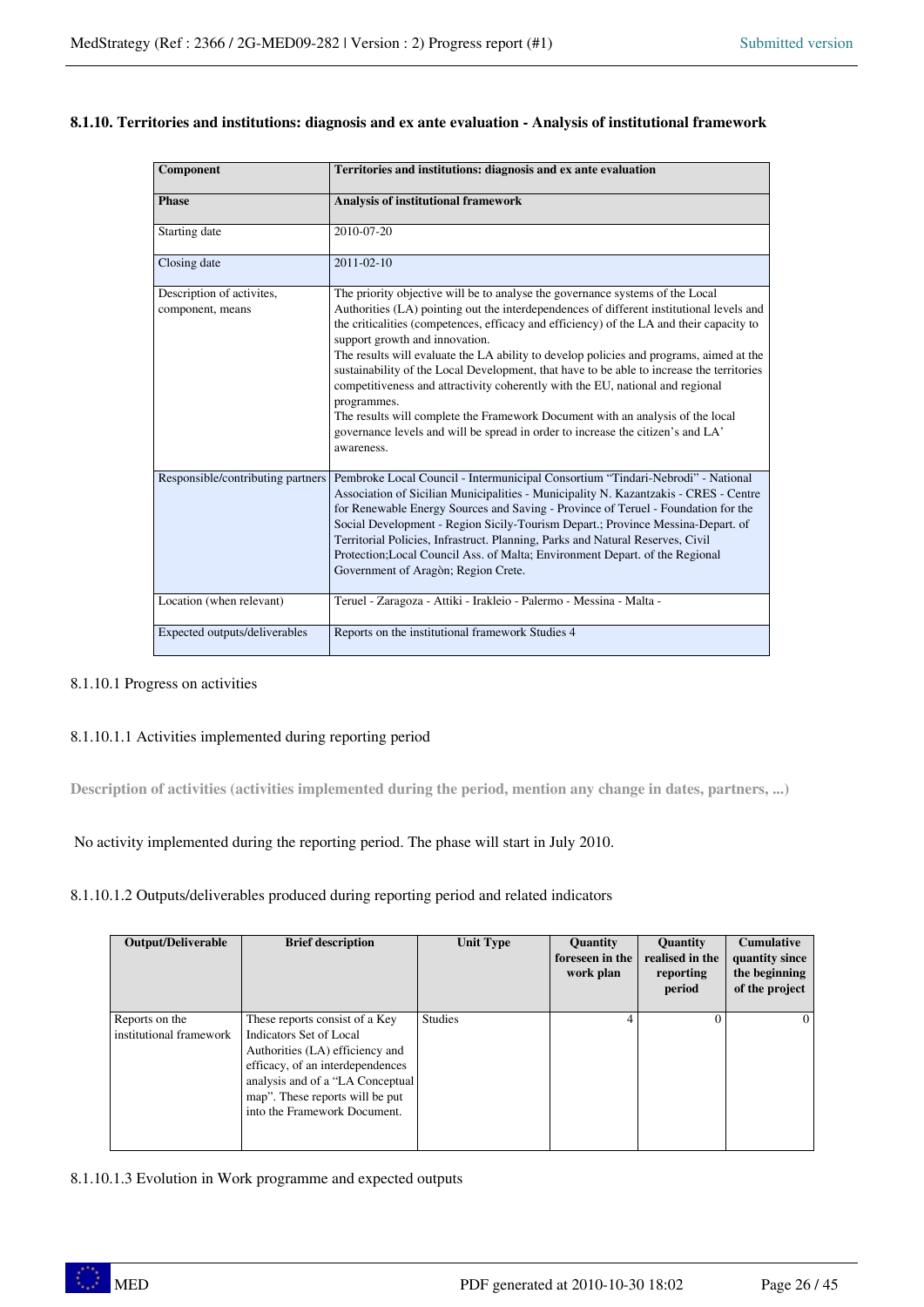**Please mention and explain minor changes in work programme and expected outputs (which do not require a project reprogrammation)**

Work programme and expected outputs are the same foreseen in the application form.

#### 8.1.10.2 Progress on finance

8.1.10.2.1 Summary financial table of Component Territories and institutions: diagnosis and ex ante evaluation - Phase Analysis of institutional framework

| Total eligible budget                                                                                                    | 83,523.00 € |
|--------------------------------------------------------------------------------------------------------------------------|-------------|
| Total eligible expenditure entered since the previous progress report                                                    | $0.00 \in$  |
| Total eligible expenditure entered until the end of current reporting period                                             | $0.00 \in$  |
| Total eligible expenditure certified and included in the payment claims since the<br>previous progress report            | $0.00 \in$  |
| Total eligible expenditure certified and included in the payment claims until the end of<br>the current reporting period | $0.00 \in$  |
| Total eligible expenditure certified and included in the payment claims within the<br>administrative closing date        | $0.00 \in$  |

## 8.1.10.2.2 Financial reporting

**Has the project been able to keep within the budget of this Component - Phase and still achieve the desired outputs? (In case of negative answer, please explain the main problems incurred)**

## The phase will start in July 2010.

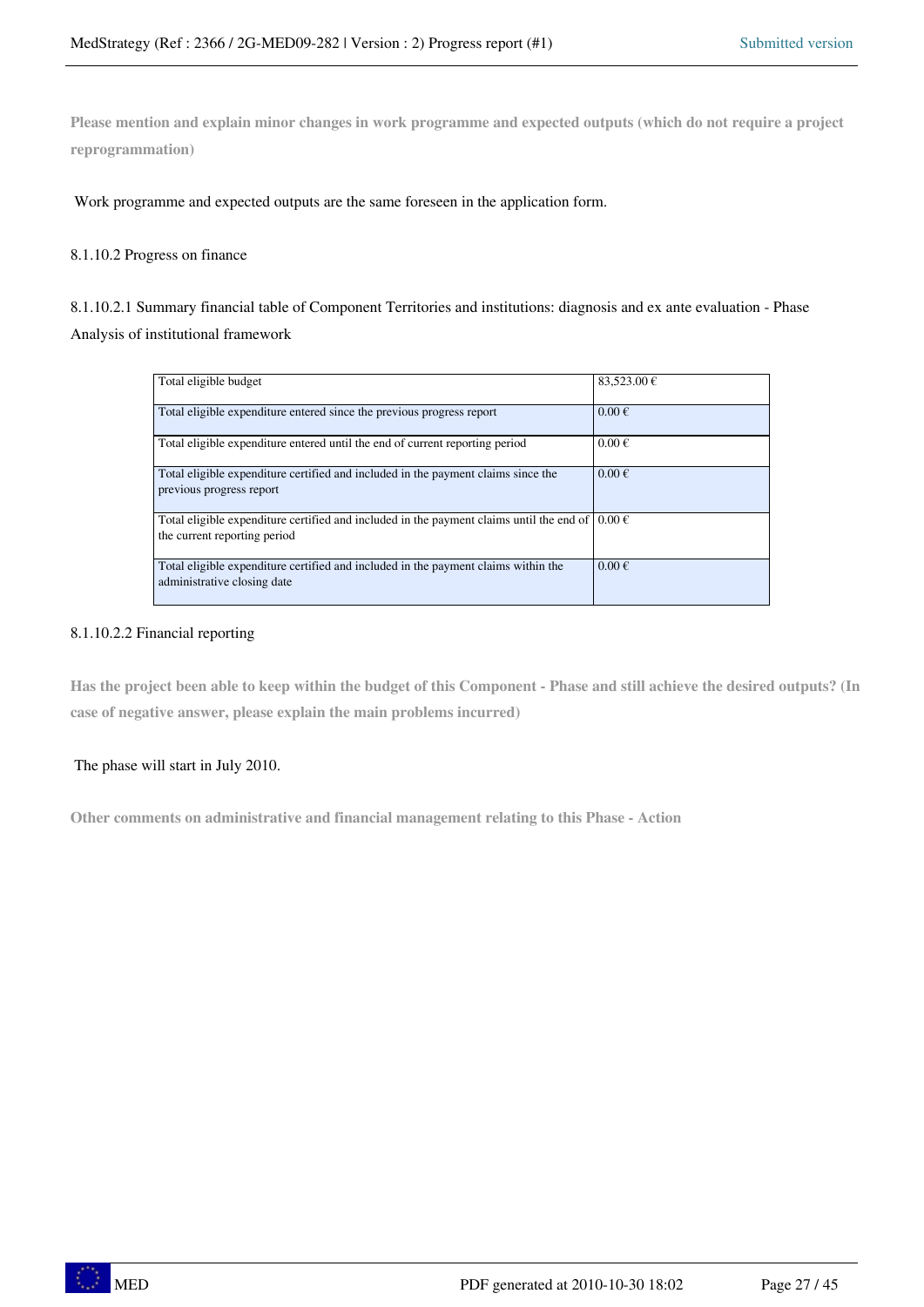| Component                                     | Territories and institutions: diagnosis and ex ante evaluation                                                                                                                                                                                                                                                                                                                                                                                                                                                                                                                                                                                                                                                                                                                                           |
|-----------------------------------------------|----------------------------------------------------------------------------------------------------------------------------------------------------------------------------------------------------------------------------------------------------------------------------------------------------------------------------------------------------------------------------------------------------------------------------------------------------------------------------------------------------------------------------------------------------------------------------------------------------------------------------------------------------------------------------------------------------------------------------------------------------------------------------------------------------------|
| <b>Phase</b>                                  | <b>SWOT Analysis</b>                                                                                                                                                                                                                                                                                                                                                                                                                                                                                                                                                                                                                                                                                                                                                                                     |
| Starting date                                 | 2011-01-01                                                                                                                                                                                                                                                                                                                                                                                                                                                                                                                                                                                                                                                                                                                                                                                               |
| Closing date                                  | 2011-04-20                                                                                                                                                                                                                                                                                                                                                                                                                                                                                                                                                                                                                                                                                                                                                                                               |
| Description of activites,<br>component, means | The Ps, considering the results of the Framework Document, will develop an<br>auto-evaluation activity of their contexts through a "SWOT" methodology, aimed at<br>singling out the factors encouraging or impeding the implementation of integrated<br>development strategies.<br>This phase, which schedules occasions of comparison about the different institutional<br>assets and specific issues, will allow each local reality to compare the results and the<br>goals achieved in the 4 studied areas.<br>The final report (Diagnostic Report, DR) will compare the territories' quality and the<br>different governance systems. It will be drawn up on the basis of common criteria<br>indicated by the Experts Board. The DR will be the reference document for the<br>participation process. |
| Responsible/contributing partners             | CRES - Centre for Renewable Energy Sources and Saving - Intermunicipal Consortium<br>"Tindari-Nebrodi" - National Association of Sicilian Municipalities - Municipality N.<br>Kazantzakis - Province of Teruel - Pembroke Local Council - Foundation for the<br>Social Development - I                                                                                                                                                                                                                                                                                                                                                                                                                                                                                                                   |
| Location (when relevant)                      | Teruel - Zaragoza - Attiki - Irakleio - Palermo - Messina - Malta -                                                                                                                                                                                                                                                                                                                                                                                                                                                                                                                                                                                                                                                                                                                                      |
| Expected outputs/deliverables                 | Diagnostic Report Studies 1                                                                                                                                                                                                                                                                                                                                                                                                                                                                                                                                                                                                                                                                                                                                                                              |

## **8.1.11. Territories and institutions: diagnosis and ex ante evaluation - SWOT Analysis**

## 8.1.11.1 Progress on activities

#### 8.1.11.1.1 Activities implemented during reporting period

**Description of activities (activities implemented during the period, mention any change in dates, partners, ...)**

No activity implemented during the reporting period. The phase will start in January 2011.

8.1.11.1.2 Outputs/deliverables produced during reporting period and related indicators

| <b>Output/Deliverable</b> | <b>Brief description</b>                                                                                                                                                                                                                 | <b>Unit Type</b> | Quantity<br>foreseen in the<br>work plan | <b>Quantity</b><br>realised in the<br>reporting<br>period | <b>Cumulative</b><br>quantity since<br>the beginning<br>of the project |
|---------------------------|------------------------------------------------------------------------------------------------------------------------------------------------------------------------------------------------------------------------------------------|------------------|------------------------------------------|-----------------------------------------------------------|------------------------------------------------------------------------|
| Diagnostic Report         | This Report concerns problems<br>and barriers, opportunities and<br>assets regarding quality and<br>availability of local resources,<br>territorial competitiveness and<br>attractivity, training and<br>competences of human resources. | <b>Studies</b>   |                                          | 0                                                         | $\Omega$                                                               |

## 8.1.11.1.3 Evolution in Work programme and expected outputs

**Please mention and explain minor changes in work programme and expected outputs (which do not require a project**

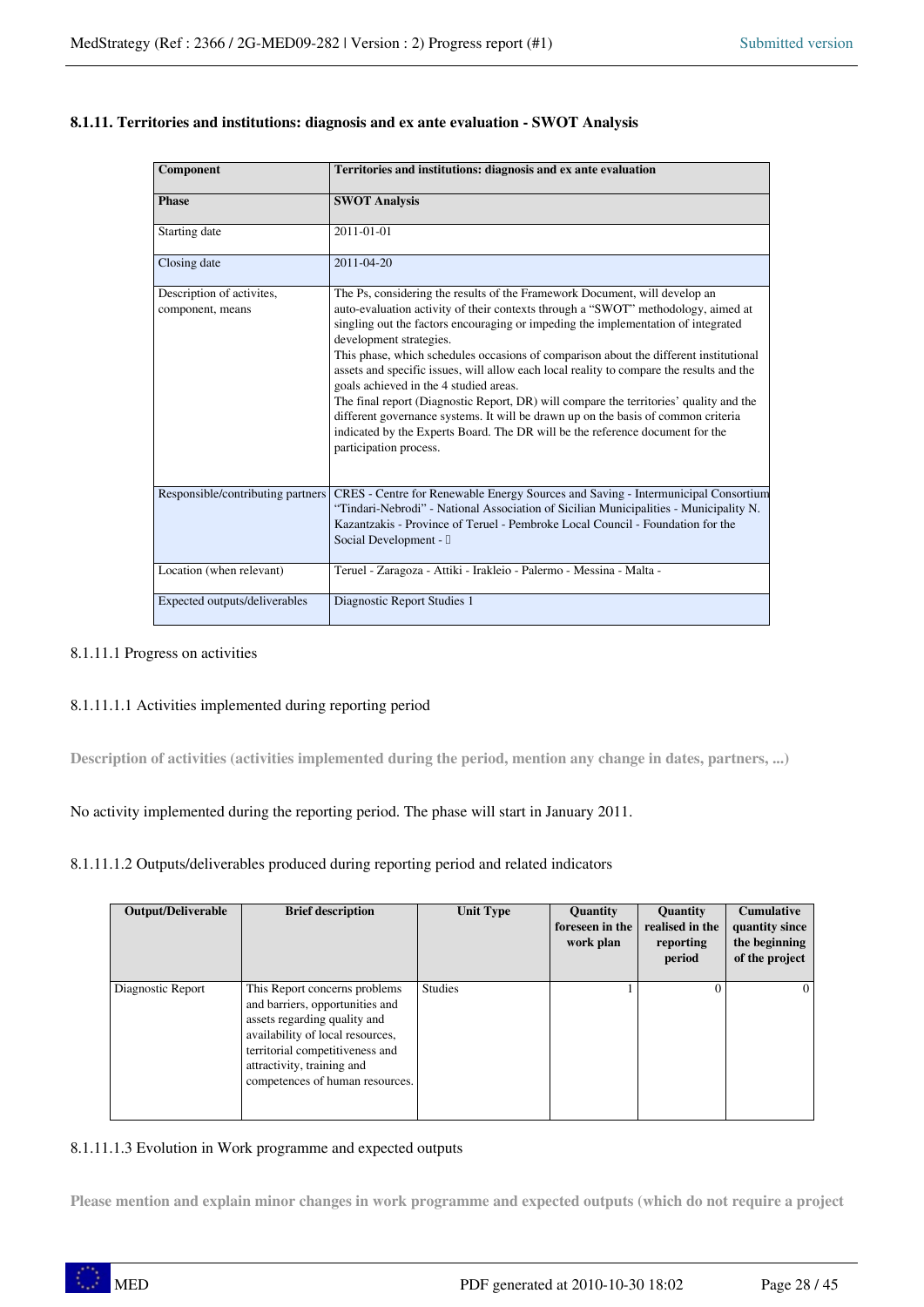**reprogrammation)**

Work programme and expected outputs are the same foreseen in the application form.

## 8.1.11.2 Progress on finance

8.1.11.2.1 Summary financial table of Component Territories and institutions: diagnosis and ex ante evaluation - Phase SWOT Analysis

| Total eligible budget                                                                                                    | 53,782,00€ |
|--------------------------------------------------------------------------------------------------------------------------|------------|
| Total eligible expenditure entered since the previous progress report                                                    | $0.00 \in$ |
| Total eligible expenditure entered until the end of current reporting period                                             | $0.00 \in$ |
| Total eligible expenditure certified and included in the payment claims since the<br>previous progress report            | $0.00 \in$ |
| Total eligible expenditure certified and included in the payment claims until the end of<br>the current reporting period | $0.00 \in$ |
| Total eligible expenditure certified and included in the payment claims within the<br>administrative closing date        | $0.00 \in$ |

## 8.1.11.2.2 Financial reporting

**Has the project been able to keep within the budget of this Component - Phase and still achieve the desired outputs? (In case of negative answer, please explain the main problems incurred)**

## The phase will start in January 2011.

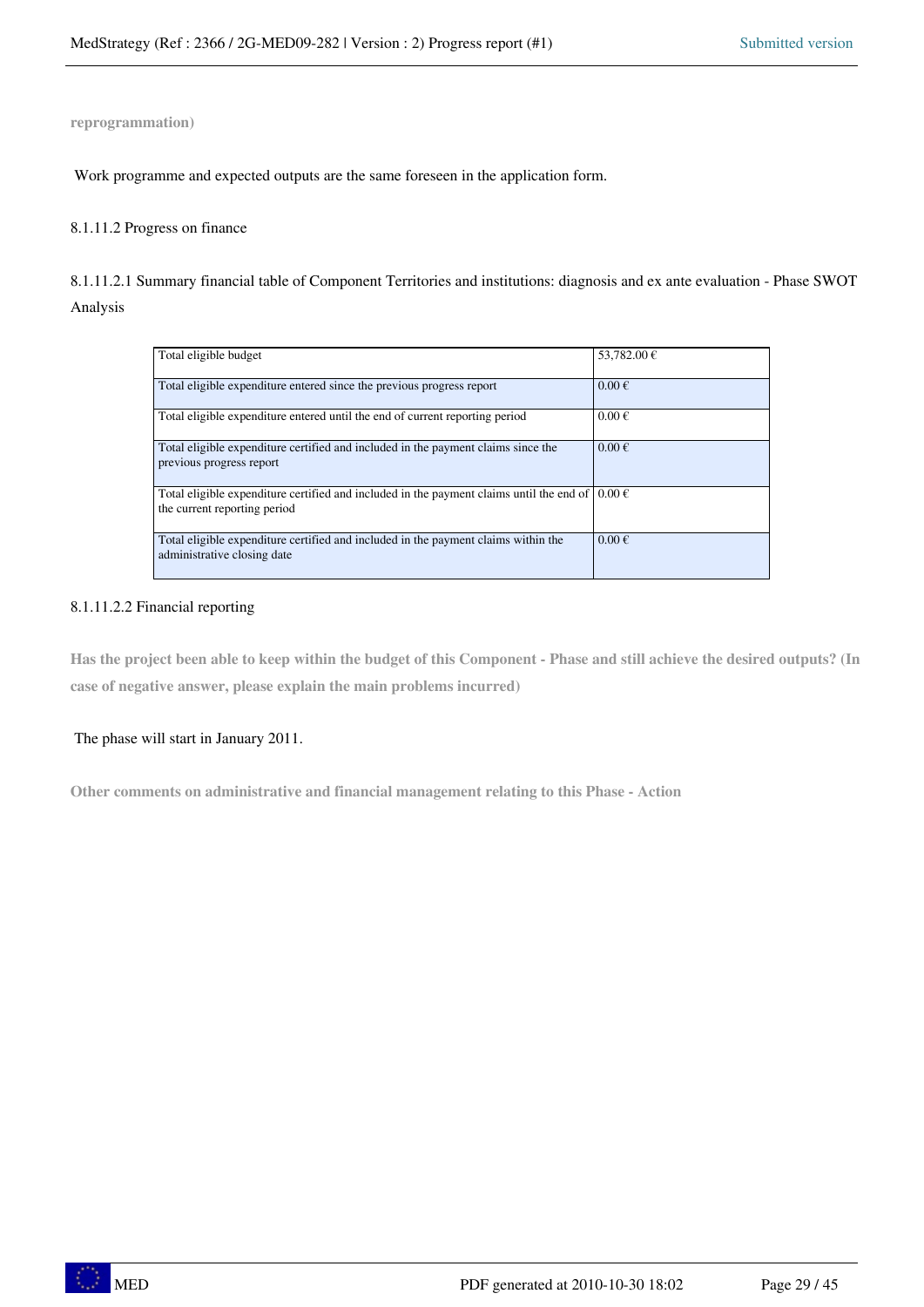| Component                                     | Partecipation Component: Strategic Common Vision                                                                                                                                                                                                                                                                                                                                                                                                                                                                                                                                                                                                                                                                                                                                      |
|-----------------------------------------------|---------------------------------------------------------------------------------------------------------------------------------------------------------------------------------------------------------------------------------------------------------------------------------------------------------------------------------------------------------------------------------------------------------------------------------------------------------------------------------------------------------------------------------------------------------------------------------------------------------------------------------------------------------------------------------------------------------------------------------------------------------------------------------------|
| <b>Phase</b>                                  | <b>Establishment of community participation process</b>                                                                                                                                                                                                                                                                                                                                                                                                                                                                                                                                                                                                                                                                                                                               |
| Starting date                                 | 2011-03-10                                                                                                                                                                                                                                                                                                                                                                                                                                                                                                                                                                                                                                                                                                                                                                            |
| Closing date                                  | 2012-05-31                                                                                                                                                                                                                                                                                                                                                                                                                                                                                                                                                                                                                                                                                                                                                                            |
| Description of activites,<br>component, means | In each local reality a participation process (Forum) will be started, structured<br>according to methodologies indicated by the Experts Board. Forum will be aimed at<br>informing and involving local communities in the project.<br>During the start-up phase, the selection criteria of the stakeholders, the consultation and<br>participation rules and procedures will be established. The meetings will be divided<br>into Plenums and Thematic Focus Groups and managed according to consolidated<br>facilitation techniques. Stakeholders of other local communities will be invited to<br>participate as observers.<br>The subjects discussed and agreed in the Forums will orient the choices, which will<br>have to be shared by all the territory institutional actors. |
| Responsible/contributing partners             | National Association of Sicilian Municipalities - Intermunicipal Consortium<br>"Tindari-Nebrodi" - Municipality N. Kazantzakis - CRES - Centre for Renewable<br>Energy Sources and Saving - Province of Teruel - Pembroke Local Council -<br>Foundation for the Social Development - Region Sicily-Tourism Depart.; Province<br>Messina-Depart. of Territorial Policies, Infrastruct. Planning, Parks and Natural<br>Reserves, Civil Protection; Local Council Ass. of Malta; Environment Depart. of the<br>Regional Government of Aragòn; Region Crete.                                                                                                                                                                                                                              |
| Location (when relevant)                      | Teruel - Zaragoza - Attiki - Irakleio - Palermo - Messina - Malta -                                                                                                                                                                                                                                                                                                                                                                                                                                                                                                                                                                                                                                                                                                                   |
| Expected outputs/deliverables                 | Review of participation methods Studies 1 - Forums regulation other 4 - Minutes of<br>Forum meetings and workshops Report 24                                                                                                                                                                                                                                                                                                                                                                                                                                                                                                                                                                                                                                                          |

## **8.1.12. Partecipation Component: Strategic Common Vision - Establishment of community participation process**

## 8.1.12.1 Progress on activities

## 8.1.12.1.1 Activities implemented during reporting period

**Description of activities (activities implemented during the period, mention any change in dates, partners, ...)**

No activity implemented during the reporting period. The phase will start in March 2011.

## 8.1.12.1.2 Outputs/deliverables produced during reporting period and related indicators

| <b>Output/Deliverable</b>          | <b>Brief description</b>                                                       | <b>Unit Type</b> | Quantity<br>foreseen in the<br>work plan | <b>Quantity</b><br>realised in the<br>reporting<br>period | <b>Cumulative</b><br>quantity since<br>the beginning<br>of the project |
|------------------------------------|--------------------------------------------------------------------------------|------------------|------------------------------------------|-----------------------------------------------------------|------------------------------------------------------------------------|
| Review of participation<br>methods | A synthetic description of most<br>common participation methods<br>and tools.  | <b>Studies</b>   |                                          | $\Omega$                                                  |                                                                        |
| Forums regulation                  | Rule and procedures for an<br>efficient implementation of Forum<br>activities. | other            |                                          | $\Omega$                                                  | $\Omega$                                                               |

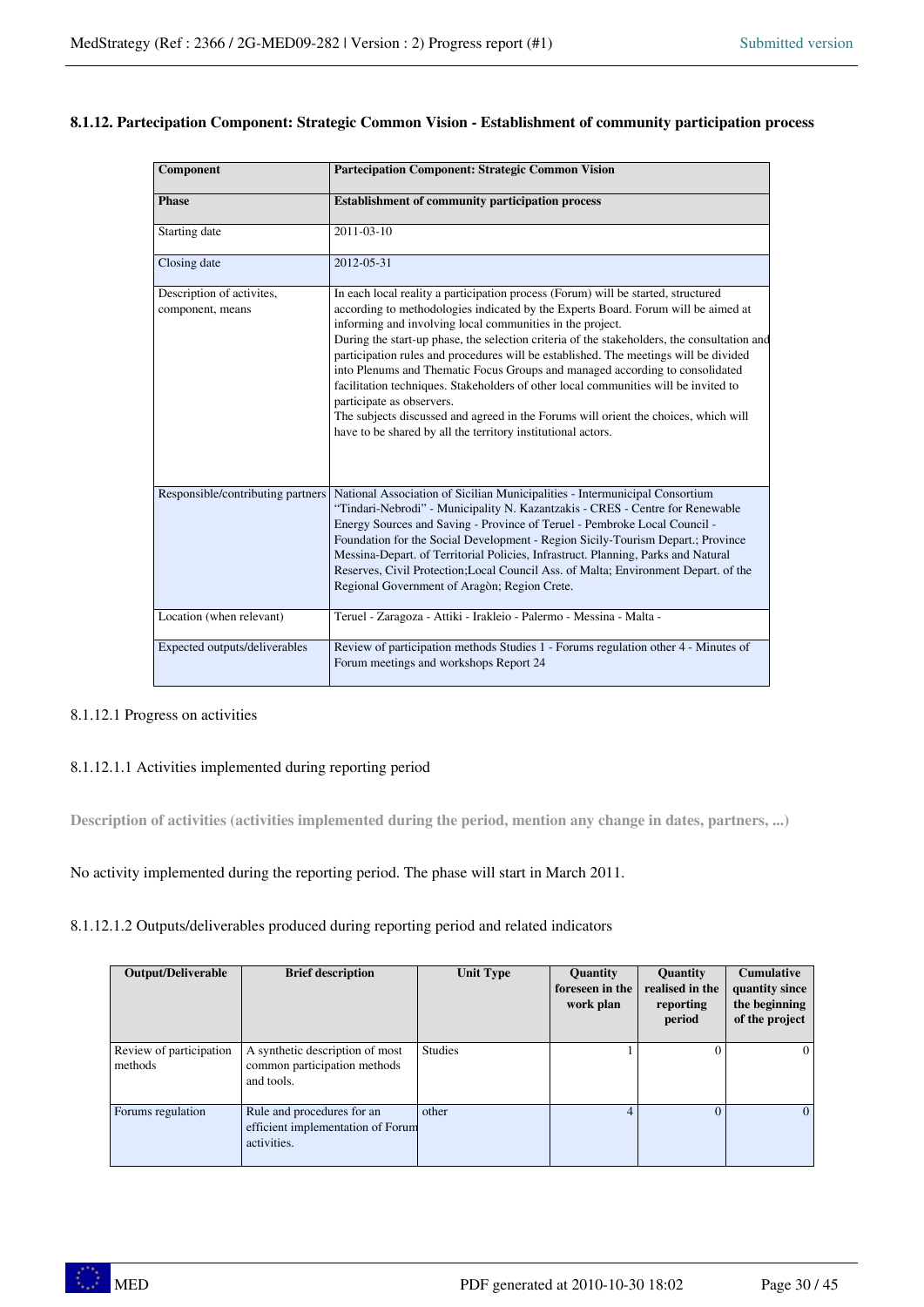| Minutes of Forum | These will include list of                               | Report | 24 |  |
|------------------|----------------------------------------------------------|--------|----|--|
|                  | meetings and workshops   participants, issues discussed, |        |    |  |
|                  | results agreed in each meeting of                        |        |    |  |
|                  | Local Forums.                                            |        |    |  |
|                  |                                                          |        |    |  |

## 8.1.12.1.3 Evolution in Work programme and expected outputs

**Please mention and explain minor changes in work programme and expected outputs (which do not require a project reprogrammation)**

Work programme and expected outputs are the same foreseen in the application form.

## 8.1.12.2 Progress on finance

8.1.12.2.1 Summary financial table of Component Partecipation Component: Strategic Common Vision - Phase Establishment of community participation process

| Total eligible budget                                                                                                                | 82,020.00€ |
|--------------------------------------------------------------------------------------------------------------------------------------|------------|
| Total eligible expenditure entered since the previous progress report                                                                | $0.00 \in$ |
| Total eligible expenditure entered until the end of current reporting period                                                         | $0.00 \in$ |
| Total eligible expenditure certified and included in the payment claims since the<br>previous progress report                        | $0.00 \in$ |
| Total eligible expenditure certified and included in the payment claims until the end of $(0.00 \in$<br>the current reporting period |            |
| Total eligible expenditure certified and included in the payment claims within the<br>administrative closing date                    | $0.00 \in$ |

## 8.1.12.2.2 Financial reporting

**Has the project been able to keep within the budget of this Component - Phase and still achieve the desired outputs? (In case of negative answer, please explain the main problems incurred)**

## The phase will start in March 2011.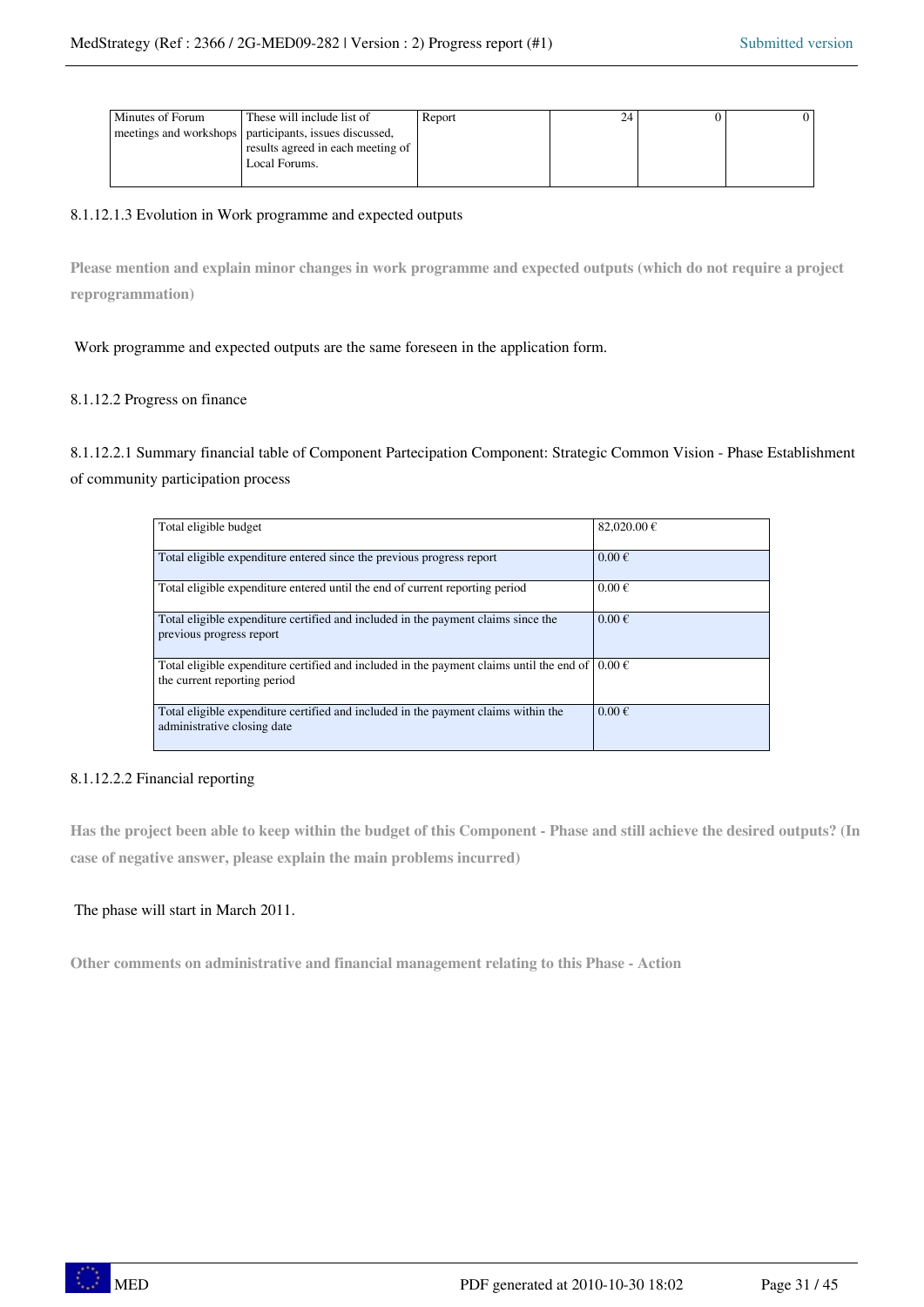## **8.1.13. Partecipation Component: Strategic Common Vision - Selection and analysis of the Success Cases: evaluation of success/failure elements**

| Component                                     | <b>Partecipation Component: Strategic Common Vision</b>                                                                                                                                                                                                                                                                                                                                                                                                                                                                                                                                                                                                                                                                                                                                      |
|-----------------------------------------------|----------------------------------------------------------------------------------------------------------------------------------------------------------------------------------------------------------------------------------------------------------------------------------------------------------------------------------------------------------------------------------------------------------------------------------------------------------------------------------------------------------------------------------------------------------------------------------------------------------------------------------------------------------------------------------------------------------------------------------------------------------------------------------------------|
| <b>Phase</b>                                  | Selection and analysis of the Success Cases: evaluation of success/failure elements                                                                                                                                                                                                                                                                                                                                                                                                                                                                                                                                                                                                                                                                                                          |
| Starting date                                 | 2011-03-01                                                                                                                                                                                                                                                                                                                                                                                                                                                                                                                                                                                                                                                                                                                                                                                   |
| Closing date                                  | $2011 - 07 - 20$                                                                                                                                                                                                                                                                                                                                                                                                                                                                                                                                                                                                                                                                                                                                                                             |
| Description of activites,<br>component, means | In this phase, the Forums activities will be addressed towards the analysis of<br>experiences in similar rural contexts in Mediterranean area, which have been able to<br>bring forward integrated and sustainable local development. Success cases will be<br>proposed by EB.<br>The comparison of the paths and results got, will allow to pick out strategies, tools and<br>actions which have determined the success of these experiences.<br>The difficulties faced and the solutions adopted can represent concrete examples to<br>refer to in order to orient the choices of the Forum.<br>The Report of this phase will give the necessary reference values to develop an<br>associated monitoring indicators system of the goals and improvements achieved by<br>local communities. |
| Responsible/contributing partners             | Foundation for the Social Development - Intermunicipal Consortium<br>"Tindari-Nebrodi" - National Association of Sicilian Municipalities - Municipality N.<br>Kazantzakis - CRES - Centre for Renewable Energy Sources and Saving - Province of<br>Teruel - Pembroke Local Council - []                                                                                                                                                                                                                                                                                                                                                                                                                                                                                                      |
| Location (when relevant)                      | Teruel - Zaragoza - Attiki - Irakleio - Palermo - Messina - Malta -                                                                                                                                                                                                                                                                                                                                                                                                                                                                                                                                                                                                                                                                                                                          |
| Expected outputs/deliverables                 | Report on Success Cases Studies 1 - Case Studies database databases 1                                                                                                                                                                                                                                                                                                                                                                                                                                                                                                                                                                                                                                                                                                                        |

## 8.1.13.1 Progress on activities

## 8.1.13.1.1 Activities implemented during reporting period

**Description of activities (activities implemented during the period, mention any change in dates, partners, ...)**

## No activity implemented during the reporting period. The phase will start in March 2011.

## 8.1.13.1.2 Outputs/deliverables produced during reporting period and related indicators

| <b>Output/Deliverable</b> | <b>Brief description</b>                                                                                                                                           | <b>Unit Type</b> | <b>Quantity</b><br>foreseen in the<br>work plan | Quantity<br>realised in the<br>reporting<br>period | <b>Cumulative</b><br>quantity since<br>the beginning<br>of the project |
|---------------------------|--------------------------------------------------------------------------------------------------------------------------------------------------------------------|------------------|-------------------------------------------------|----------------------------------------------------|------------------------------------------------------------------------|
| Report on Success Cases   | Synthesis of performances and<br>goals achieved in the reference<br>local realities. Comparative<br>experiences analysis. Set of<br>results evaluation indicators. | <b>Studies</b>   |                                                 |                                                    | $\Omega$                                                               |
| Case Studies database     |                                                                                                                                                                    | databases        |                                                 |                                                    | $\theta$                                                               |

8.1.13.1.3 Evolution in Work programme and expected outputs

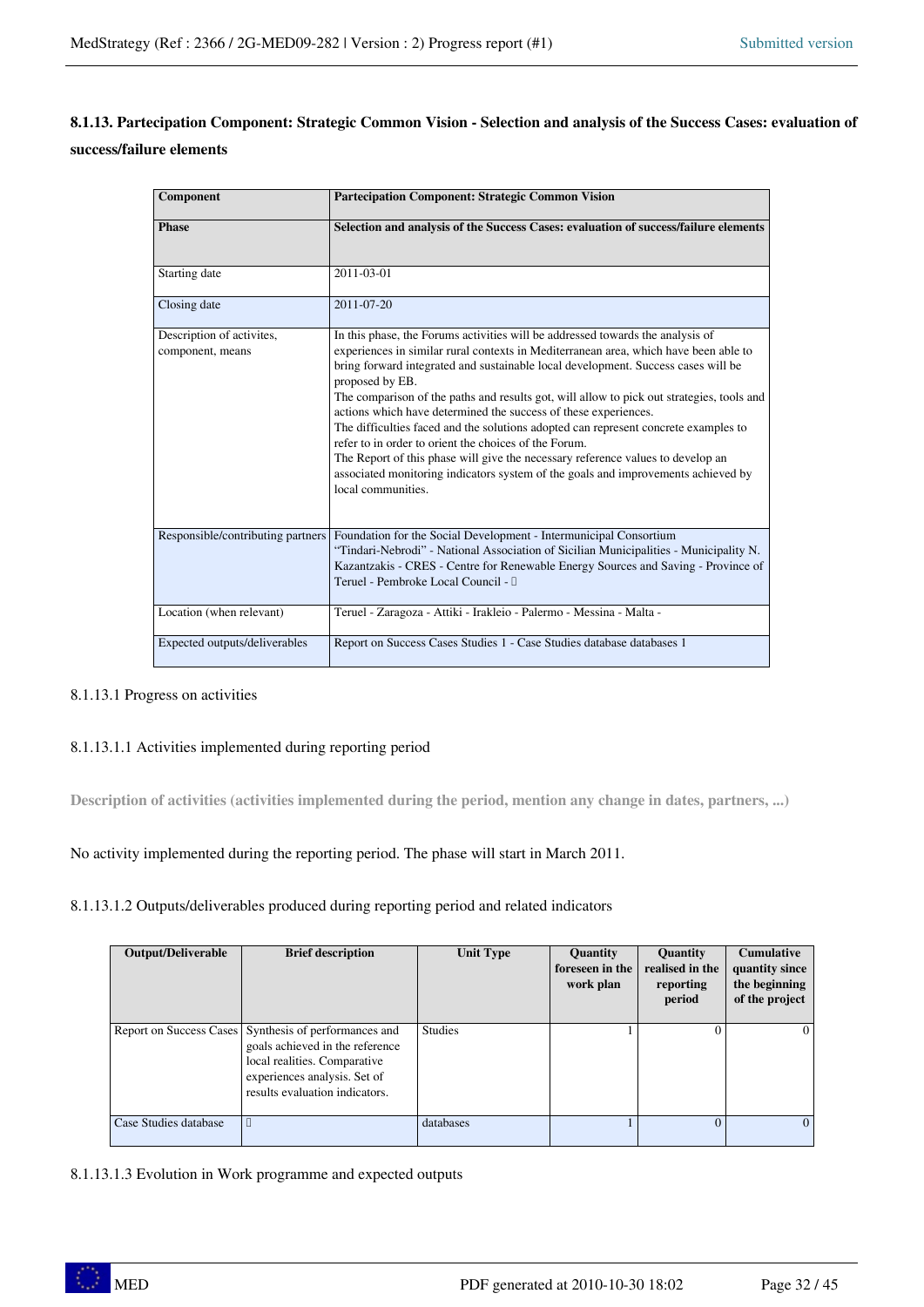**Please mention and explain minor changes in work programme and expected outputs (which do not require a project reprogrammation)**

Work programme and expected outputs are the same foreseen in the application form.

## 8.1.13.2 Progress on finance

8.1.13.2.1 Summary financial table of Component Partecipation Component: Strategic Common Vision - Phase Selection and analysis of the Success Cases: evaluation of success/failure elements

| Total eligible budget                                                                                                                | 69,046.00 € |
|--------------------------------------------------------------------------------------------------------------------------------------|-------------|
| Total eligible expenditure entered since the previous progress report                                                                | $0.00 \in$  |
| Total eligible expenditure entered until the end of current reporting period                                                         | $0.00 \in$  |
| Total eligible expenditure certified and included in the payment claims since the<br>previous progress report                        | $0.00 \in$  |
| Total eligible expenditure certified and included in the payment claims until the end of $(0.00 \in$<br>the current reporting period |             |
| Total eligible expenditure certified and included in the payment claims within the<br>administrative closing date                    | $0.00 \in$  |

#### 8.1.13.2.2 Financial reporting

**Has the project been able to keep within the budget of this Component - Phase and still achieve the desired outputs? (In case of negative answer, please explain the main problems incurred)**

## The phase will start in March 2011.

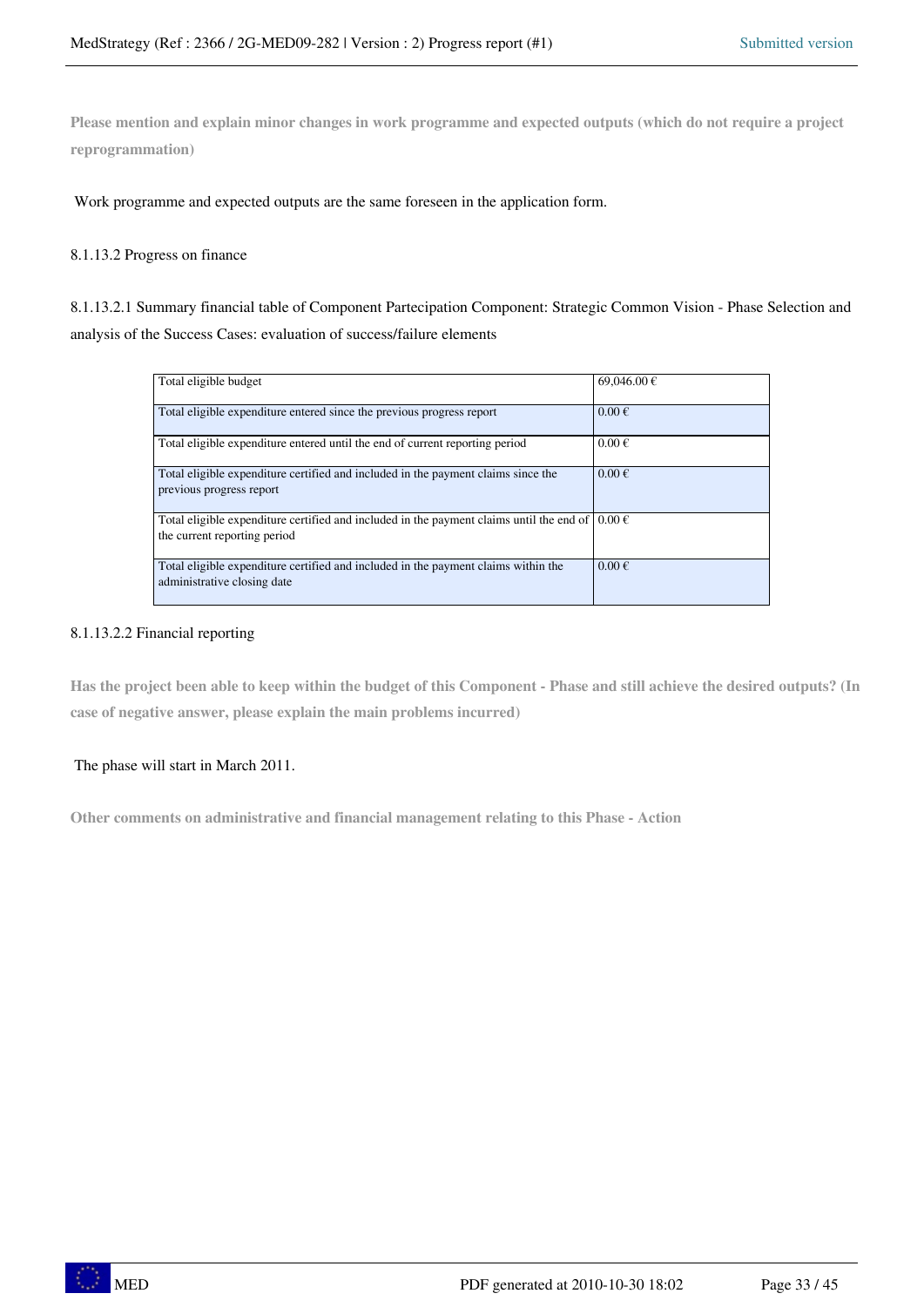## **8.1.14. Partecipation Component: Strategic Common Vision - Construction of a Transnational Strategic Common Vision (TSCV)**

| Component                                     | <b>Partecipation Component: Strategic Common Vision</b>                                                                                                                                                                                                                                                                                                                                                                                                                                                                                                                                                                                                                                                                                                                                                        |
|-----------------------------------------------|----------------------------------------------------------------------------------------------------------------------------------------------------------------------------------------------------------------------------------------------------------------------------------------------------------------------------------------------------------------------------------------------------------------------------------------------------------------------------------------------------------------------------------------------------------------------------------------------------------------------------------------------------------------------------------------------------------------------------------------------------------------------------------------------------------------|
| <b>Phase</b>                                  | <b>Construction of a Transnational Strategic Common Vision (TSCV)</b>                                                                                                                                                                                                                                                                                                                                                                                                                                                                                                                                                                                                                                                                                                                                          |
| Starting date                                 | 2011-06-10                                                                                                                                                                                                                                                                                                                                                                                                                                                                                                                                                                                                                                                                                                                                                                                                     |
| Closing date                                  | 2011-09-20                                                                                                                                                                                                                                                                                                                                                                                                                                                                                                                                                                                                                                                                                                                                                                                                     |
| Description of activites,<br>component, means | The aim of this phase is to create an integrated Common Vision for sustainable<br>development through sharing and increasing awareness in local actors. They will be<br>stimulated in participating to identifying and planning concrete solutions to the existing<br>problems. According to EASW®(European Awareness Scenario<br>Workshop) methodology, Forums based on the deliverables worked out in C3<br>(Framework Document, Diagnostic Report) will define 2 alternative visions of the<br>future: negative (nothing changes) and positive (things change improving). In each area<br>1 workshop is scheduled.<br>Following taking into account the "Review of Success Cases" they will suggest ideas<br>and projects which can support the above established common and convergent positive<br>vision. |
| Responsible/contributing partners             | Municipality N. Kazantzakis - Intermunicipal Consortium "Tindari-Nebrodi" -<br>National Association of Sicilian Municipalities - CRES - Centre for Renewable Energy<br>Sources and Saving - Province of Teruel - Pembroke Local Council - Foundation for<br>the Social Development - []                                                                                                                                                                                                                                                                                                                                                                                                                                                                                                                        |
| Location (when relevant)                      | Teruel - Zaragoza - Attiki - Irakleio - Palermo - Messina - Malta -                                                                                                                                                                                                                                                                                                                                                                                                                                                                                                                                                                                                                                                                                                                                            |
| Expected outputs/deliverables                 | Reports on local EASWs Report 4                                                                                                                                                                                                                                                                                                                                                                                                                                                                                                                                                                                                                                                                                                                                                                                |

## 8.1.14.1 Progress on activities

## 8.1.14.1.1 Activities implemented during reporting period

**Description of activities (activities implemented during the period, mention any change in dates, partners, ...)**

No activity implemented during the reporting period. The phase will start in June 2011.

8.1.14.1.2 Outputs/deliverables produced during reporting period and related indicators

| <b>Output/Deliverable</b> | <b>Brief description</b>                                                                                                                                                | <b>Unit Type</b> | Quantity<br>foreseen in the<br>work plan | Quantity<br>realised in the<br>reporting<br>period | <b>Cumulative</b><br>quantity since<br>the beginning<br>of the project |
|---------------------------|-------------------------------------------------------------------------------------------------------------------------------------------------------------------------|------------------|------------------------------------------|----------------------------------------------------|------------------------------------------------------------------------|
|                           | Reports on local EASWs These will include list of<br>participants, common negative<br>and positive visions, shared ideas<br>and projects defined in each<br>Local EASW. | Report           |                                          |                                                    |                                                                        |

## 8.1.14.1.3 Evolution in Work programme and expected outputs

**Please mention and explain minor changes in work programme and expected outputs (which do not require a project reprogrammation)**

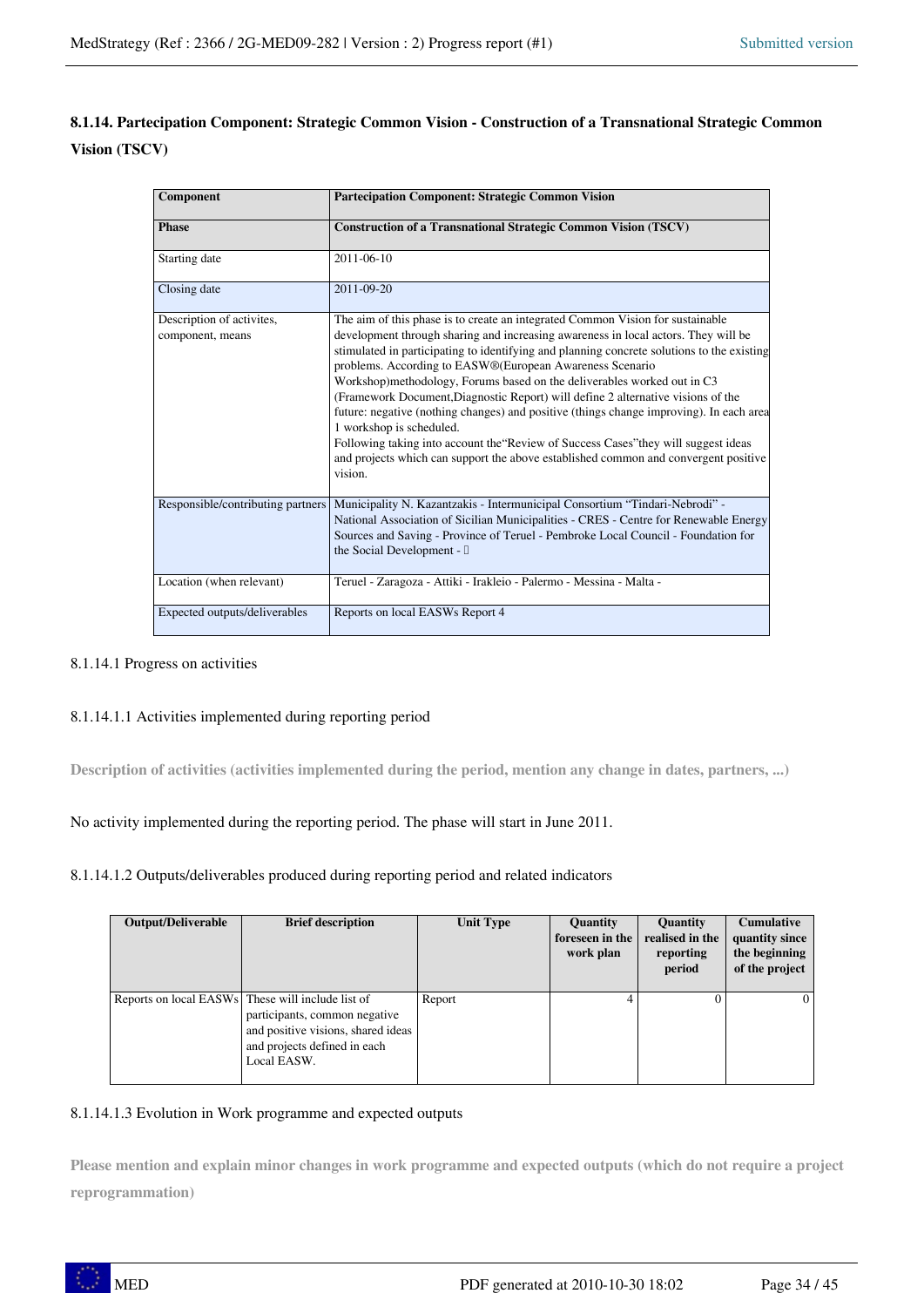Work programme and expected outputs are the same foreseen in the application form.

#### 8.1.14.2 Progress on finance

8.1.14.2.1 Summary financial table of Component Partecipation Component: Strategic Common Vision - Phase Construction of a Transnational Strategic Common Vision (TSCV)

| Total eligible budget                                                                                                                | 73.731.00€ |
|--------------------------------------------------------------------------------------------------------------------------------------|------------|
| Total eligible expenditure entered since the previous progress report                                                                | $0.00 \in$ |
| Total eligible expenditure entered until the end of current reporting period                                                         | $0.00 \in$ |
| Total eligible expenditure certified and included in the payment claims since the<br>previous progress report                        | $0.00 \in$ |
| Total eligible expenditure certified and included in the payment claims until the end of $(0.00 \in$<br>the current reporting period |            |
| Total eligible expenditure certified and included in the payment claims within the<br>administrative closing date                    | $0.00 \in$ |

## 8.1.14.2.2 Financial reporting

**Has the project been able to keep within the budget of this Component - Phase and still achieve the desired outputs? (In case of negative answer, please explain the main problems incurred)**

#### The phase will start in June 2011.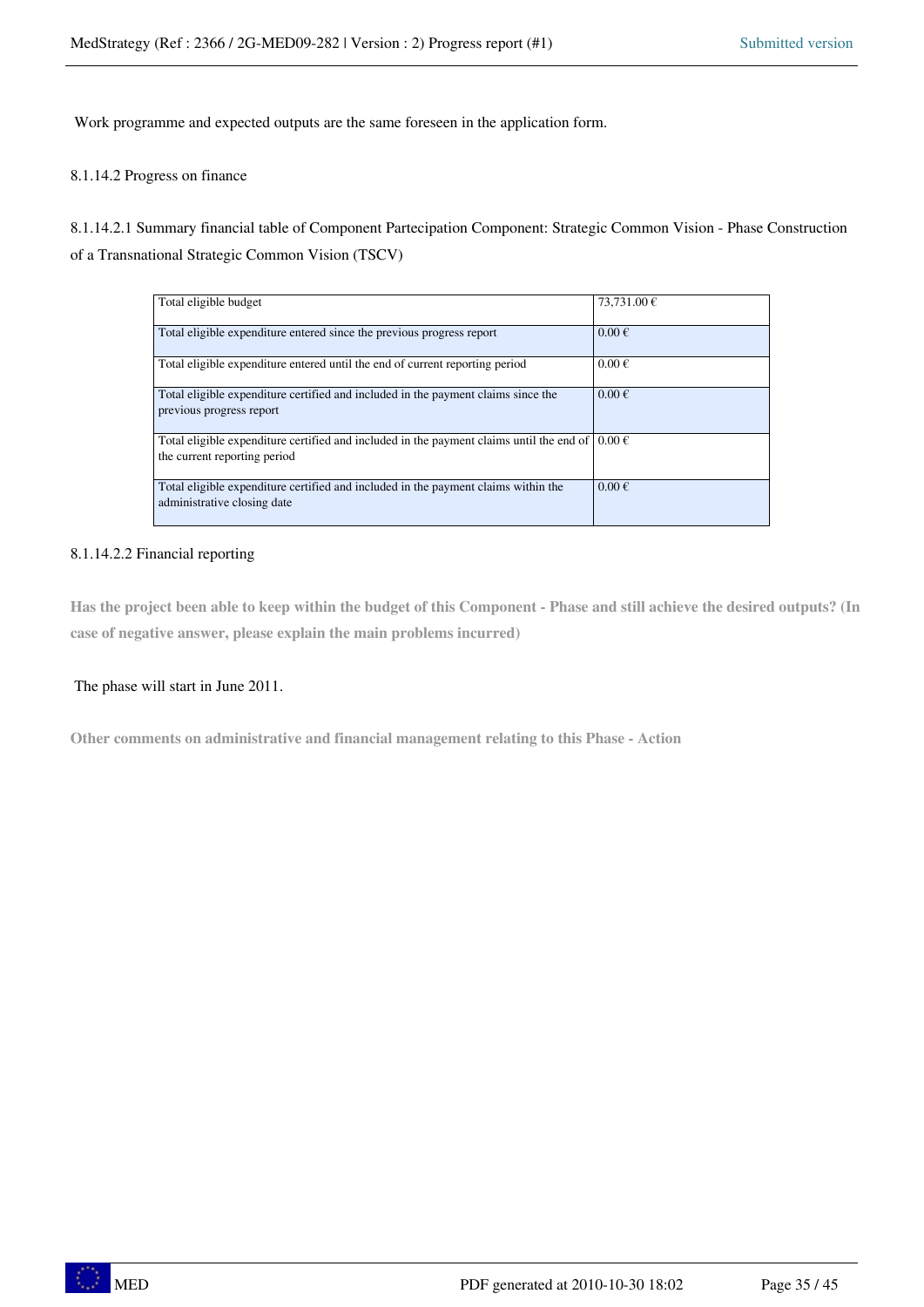## **8.1.15. Strategic Planning in Med Rural Areas - Definition of the Local Pilot Operative Plans (LPOPs) for the integrated development of rural areas**

| Component                                     | <b>Strategic Planning in Med Rural Areas</b>                                                                                                                                                                                                                                                                                                                                                                                                                                                                                                                                                                                                                                                                                                                                                         |
|-----------------------------------------------|------------------------------------------------------------------------------------------------------------------------------------------------------------------------------------------------------------------------------------------------------------------------------------------------------------------------------------------------------------------------------------------------------------------------------------------------------------------------------------------------------------------------------------------------------------------------------------------------------------------------------------------------------------------------------------------------------------------------------------------------------------------------------------------------------|
| <b>Phase</b>                                  | Definition of the Local Pilot Operative Plans (LPOPs) for the integrated<br>development of rural areas                                                                                                                                                                                                                                                                                                                                                                                                                                                                                                                                                                                                                                                                                               |
| Starting date                                 | 2011-08-20                                                                                                                                                                                                                                                                                                                                                                                                                                                                                                                                                                                                                                                                                                                                                                                           |
| Closing date                                  | 2012-02-20                                                                                                                                                                                                                                                                                                                                                                                                                                                                                                                                                                                                                                                                                                                                                                                           |
| Description of activites,<br>component, means | Ps, coherently with the common vision identified in the local forums, will test the<br>methodology defined in the previous phase (TLDM), through the drawing of Local<br>Pilot Operative Plans (pilot projects) for the development oriented to sustanaibility.<br>The LPOPs, structured as a circular process, shall:<br>-specify the key approaches to be adopted to develop an integrated planning<br>-identify challenges and priorities to be enacted, to increase competitiveness and<br>improve the attractivity potential of local systems<br>-define financial resources needed<br>-single out specific competences<br>-attribute responsibilities for LPOP management and processes carrying out<br>-define Target and Key Interventions<br>-identify monitoring and evaluation indicators |
| Responsible/contributing partners             | Intermunicipal Consortium "Tindari-Nebrodi" - National Association of Sicilian<br>Municipalities - Municipality N. Kazantzakis - CRES - Centre for Renewable Energy<br>Sources and Saving - Province of Teruel - Pembroke Local Council - Foundation for<br>the Social Development - []                                                                                                                                                                                                                                                                                                                                                                                                                                                                                                              |
| Location (when relevant)                      | Teruel - Zaragoza - Attiki - Irakleio - Palermo - Messina - Malta -                                                                                                                                                                                                                                                                                                                                                                                                                                                                                                                                                                                                                                                                                                                                  |
| Expected outputs/deliverables                 | Local Pilot Operative Plans (LPOPs) Studies 4                                                                                                                                                                                                                                                                                                                                                                                                                                                                                                                                                                                                                                                                                                                                                        |

## 8.1.15.1 Progress on activities

## 8.1.15.1.1 Activities implemented during reporting period

**Description of activities (activities implemented during the period, mention any change in dates, partners, ...)**

## No activity implemented during the reporting period. The phase will start in August 2011.

## 8.1.15.1.2 Outputs/deliverables produced during reporting period and related indicators

|  | <b>Output/Deliverable</b> | <b>Brief description</b> | <b>Unit Type</b> | <b>Quantity</b><br>foreseen in the<br>work plan | <b>Quantity</b><br>reporting<br>period | <b>Cumulative</b><br>realised in the   quantity since<br>the beginning<br>of the project |
|--|---------------------------|--------------------------|------------------|-------------------------------------------------|----------------------------------------|------------------------------------------------------------------------------------------|
|--|---------------------------|--------------------------|------------------|-------------------------------------------------|----------------------------------------|------------------------------------------------------------------------------------------|

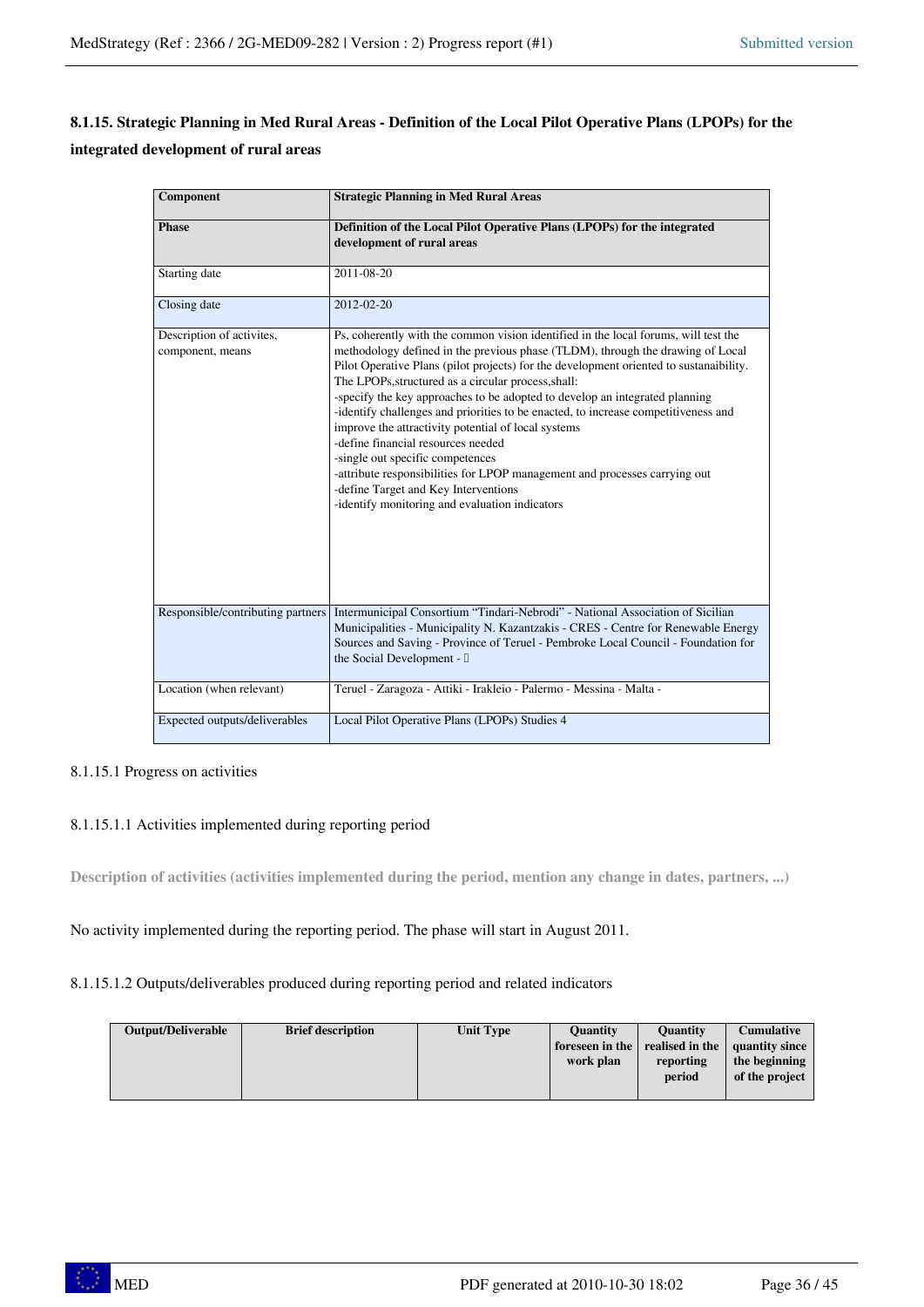| Local Pilot Operative | Report on LPOP will be structured Studies |  | $\theta$ | 0 |
|-----------------------|-------------------------------------------|--|----------|---|
| Plans (LPOPs)         | as a Local Action Plan and will be        |  |          |   |
|                       | organized for:                            |  |          |   |
|                       | -Sustainability Objectives                |  |          |   |
|                       | -Intervention sectors/fields              |  |          |   |
|                       | -Strategic Lines                          |  |          |   |
|                       | -Targets                                  |  |          |   |
|                       | -Projects and actions                     |  |          |   |
|                       | -Timing & Costs                           |  |          |   |
|                       | -Actors                                   |  |          |   |
|                       | -Monitoring indicators                    |  |          |   |
|                       |                                           |  |          |   |
|                       |                                           |  |          |   |
|                       |                                           |  |          |   |
|                       |                                           |  |          |   |
|                       |                                           |  |          |   |
|                       |                                           |  |          |   |
|                       |                                           |  |          |   |

## 8.1.15.1.3 Evolution in Work programme and expected outputs

**Please mention and explain minor changes in work programme and expected outputs (which do not require a project reprogrammation)**

## Work programme and expected outputs are the same foreseen in the application form.

## 8.1.15.2 Progress on finance

8.1.15.2.1 Summary financial table of Component Strategic Planning in Med Rural Areas - Phase Definition of the Local Pilot Operative Plans (LPOPs) for the integrated development of rural areas

| Total eligible budget                                                                                                                | 108,002.00€ |
|--------------------------------------------------------------------------------------------------------------------------------------|-------------|
| Total eligible expenditure entered since the previous progress report                                                                | $0.00 \in$  |
| Total eligible expenditure entered until the end of current reporting period                                                         | $0.00 \in$  |
| Total eligible expenditure certified and included in the payment claims since the<br>previous progress report                        | $0.00 \in$  |
| Total eligible expenditure certified and included in the payment claims until the end of $(0.00 \in$<br>the current reporting period |             |
| Total eligible expenditure certified and included in the payment claims within the<br>administrative closing date                    | $0.00 \in$  |

## 8.1.15.2.2 Financial reporting

**Has the project been able to keep within the budget of this Component - Phase and still achieve the desired outputs? (In case of negative answer, please explain the main problems incurred)**

## The phase will start in August 2011.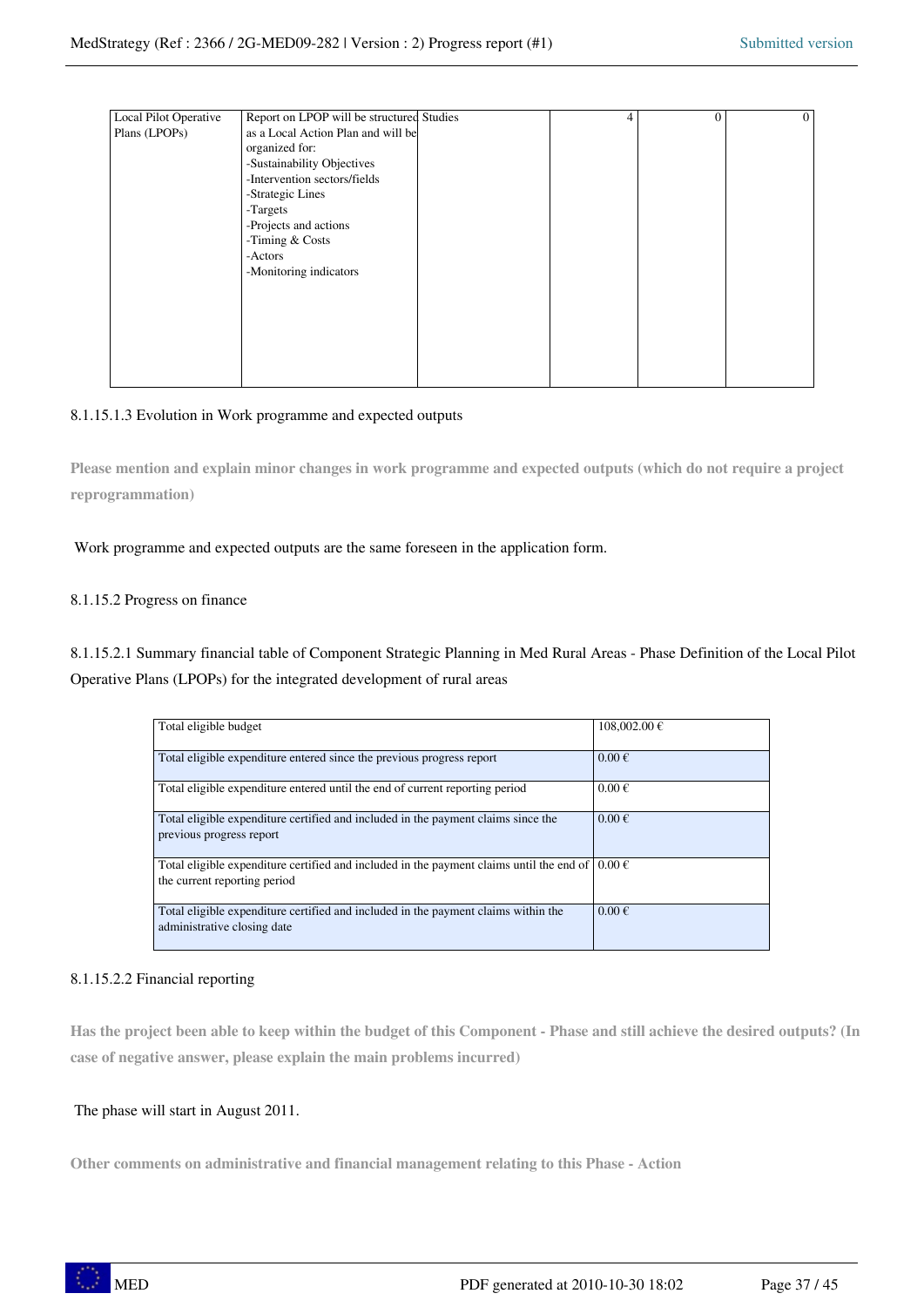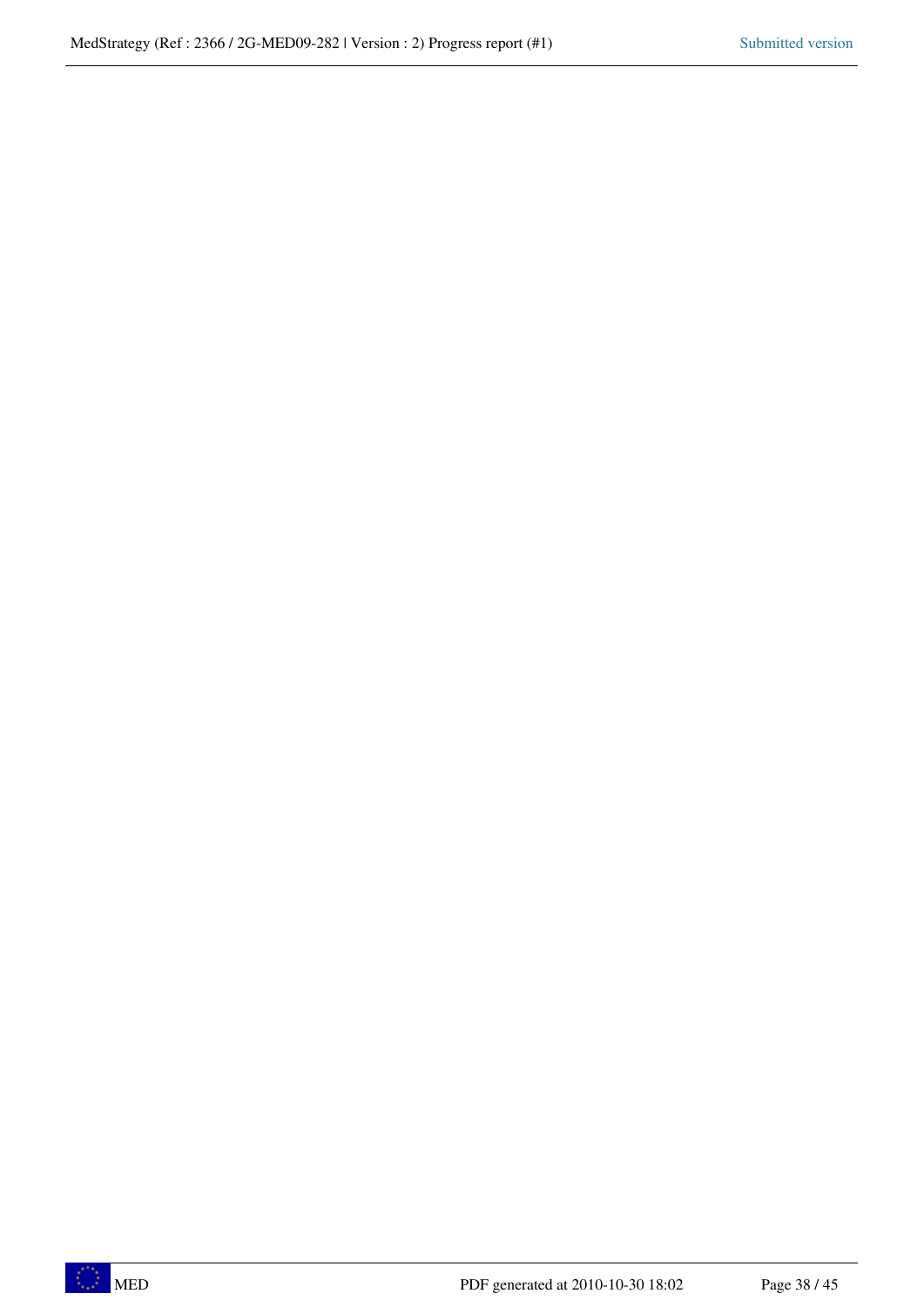## **8.1.16. Strategic Planning in Med Rural Areas - Definition of the Transnational Local Development Methodology (TLDM)**

| Component                                     | <b>Strategic Planning in Med Rural Areas</b>                                                                                                                                                                                                                                                                                                                                                                                                                                                                                                                                                                                                                                                                                                                                                  |
|-----------------------------------------------|-----------------------------------------------------------------------------------------------------------------------------------------------------------------------------------------------------------------------------------------------------------------------------------------------------------------------------------------------------------------------------------------------------------------------------------------------------------------------------------------------------------------------------------------------------------------------------------------------------------------------------------------------------------------------------------------------------------------------------------------------------------------------------------------------|
| <b>Phase</b>                                  | Definition of the Transnational Local Development Methodology (TLDM)                                                                                                                                                                                                                                                                                                                                                                                                                                                                                                                                                                                                                                                                                                                          |
| Starting date                                 | 2012-01-10                                                                                                                                                                                                                                                                                                                                                                                                                                                                                                                                                                                                                                                                                                                                                                                    |
| Closing date                                  | 2012-05-10                                                                                                                                                                                                                                                                                                                                                                                                                                                                                                                                                                                                                                                                                                                                                                                    |
| Description of activites,<br>component, means | The Experts Board, taking into account the TSCV and through a comparative<br>evaluation of the results included in the LPOPs, will define the framework of the TLDM<br>for the definition of an "Integrated Strategic Plan for the sustainable development in<br>Mediterranean rural areas"<br>The results of this phase will be included in the Guidelines that will be structured as an<br>operative handbook. This will indicate an innovative Transnational Tool to define and<br>manage local development integrated Plans based on sustainability criteria.<br>TLDM will strengthen MED rural areas cohesion and improve local governance<br>through the definition of a suitable territorial asset for development strategies (as<br>foreseen by Green Paper on Territorial Cohesion). |
| Responsible/contributing partners             | CRES - Centre for Renewable Energy Sources and Saving - Intermunicipal Consortium<br>"Tindari-Nebrodi" - National Association of Sicilian Municipalities - Municipality N.<br>Kazantzakis - Province of Teruel - Pembroke Local Council - Foundation for the<br>Social Development - Region Sicily-Tourism Depart.; Province Messina-Depart. of<br>Territorial Policies, Infrastruct. Planning, Parks and Natural Reserves, Civil<br>Protection; Local Council Ass. of Malta; Environment Depart. of the Regional<br>Government of Aragòn; Region Crete.                                                                                                                                                                                                                                      |
| Location (when relevant)                      | Teruel - Zaragoza - Attiki - Palermo - Messina - Malta -                                                                                                                                                                                                                                                                                                                                                                                                                                                                                                                                                                                                                                                                                                                                      |
| Expected outputs/deliverables                 | Guidelines for the drawing up of an "Integrated Strategic Plan for the sustainable<br>development in Mediterranean rural areas" guide 1                                                                                                                                                                                                                                                                                                                                                                                                                                                                                                                                                                                                                                                       |

## 8.1.16.1 Progress on activities

## 8.1.16.1.1 Activities implemented during reporting period

**Description of activities (activities implemented during the period, mention any change in dates, partners, ...)**

No activity implemented during the reporting period. The phase will start in January 2012.

## 8.1.16.1.2 Outputs/deliverables produced during reporting period and related indicators

| Output/Deliverable | <b>Brief description</b> | Unit Type | <b>Quantity</b><br>foreseen in the<br>work plan | <b>Quantity</b><br>reporting<br>period | <b>Cumulative</b><br>realised in the quantity since<br>the beginning<br>of the project |
|--------------------|--------------------------|-----------|-------------------------------------------------|----------------------------------------|----------------------------------------------------------------------------------------|
|--------------------|--------------------------|-----------|-------------------------------------------------|----------------------------------------|----------------------------------------------------------------------------------------|

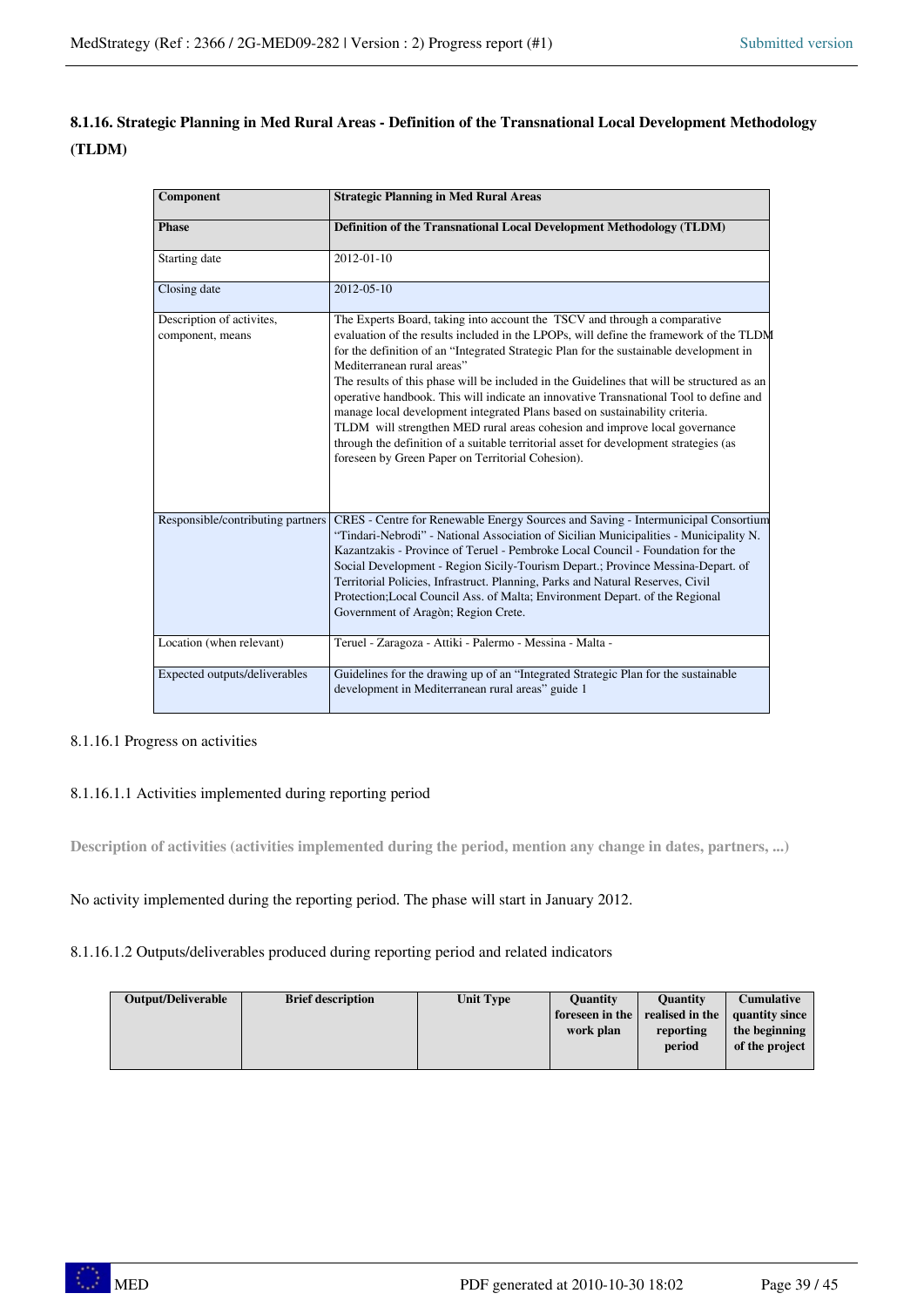| Guidelines for the                       | The guidelines will single out:    | guide | $\Omega$ | $_{0}$ |
|------------------------------------------|------------------------------------|-------|----------|--------|
| drawing up of an                         | -Environmental and Governance      |       |          |        |
| "Integrated Strategic Plan Audit methods |                                    |       |          |        |
| for the sustainable                      | -Auto-evaluation methods           |       |          |        |
| development in                           | -Participated Process Models       |       |          |        |
| Mediterranean rural                      | -Guide for drawing-up of Local     |       |          |        |
| areas"                                   | <b>Operative Plans</b>             |       |          |        |
|                                          | -Efficiency and Coherence          |       |          |        |
|                                          | Monitoring Indicators of Strategic |       |          |        |
|                                          | Plans                              |       |          |        |
|                                          |                                    |       |          |        |
|                                          |                                    |       |          |        |
|                                          |                                    |       |          |        |
|                                          |                                    |       |          |        |
|                                          |                                    |       |          |        |

## 8.1.16.1.3 Evolution in Work programme and expected outputs

**Please mention and explain minor changes in work programme and expected outputs (which do not require a project reprogrammation)**

Work programme and expected outputs are the same foreseen in the application form.

#### 8.1.16.2 Progress on finance

8.1.16.2.1 Summary financial table of Component Strategic Planning in Med Rural Areas - Phase Definition of the Transnational Local Development Methodology (TLDM)

| Total eligible budget                                                                                                    | 78,165.00€ |
|--------------------------------------------------------------------------------------------------------------------------|------------|
| Total eligible expenditure entered since the previous progress report                                                    | $0.00 \in$ |
| Total eligible expenditure entered until the end of current reporting period                                             | $0.00 \in$ |
| Total eligible expenditure certified and included in the payment claims since the<br>previous progress report            | $0.00 \in$ |
| Total eligible expenditure certified and included in the payment claims until the end of<br>the current reporting period | $0.00 \in$ |
| Total eligible expenditure certified and included in the payment claims within the<br>administrative closing date        | $0.00 \in$ |

#### 8.1.16.2.2 Financial reporting

**Has the project been able to keep within the budget of this Component - Phase and still achieve the desired outputs? (In case of negative answer, please explain the main problems incurred)**

## The phase will start in January 2012.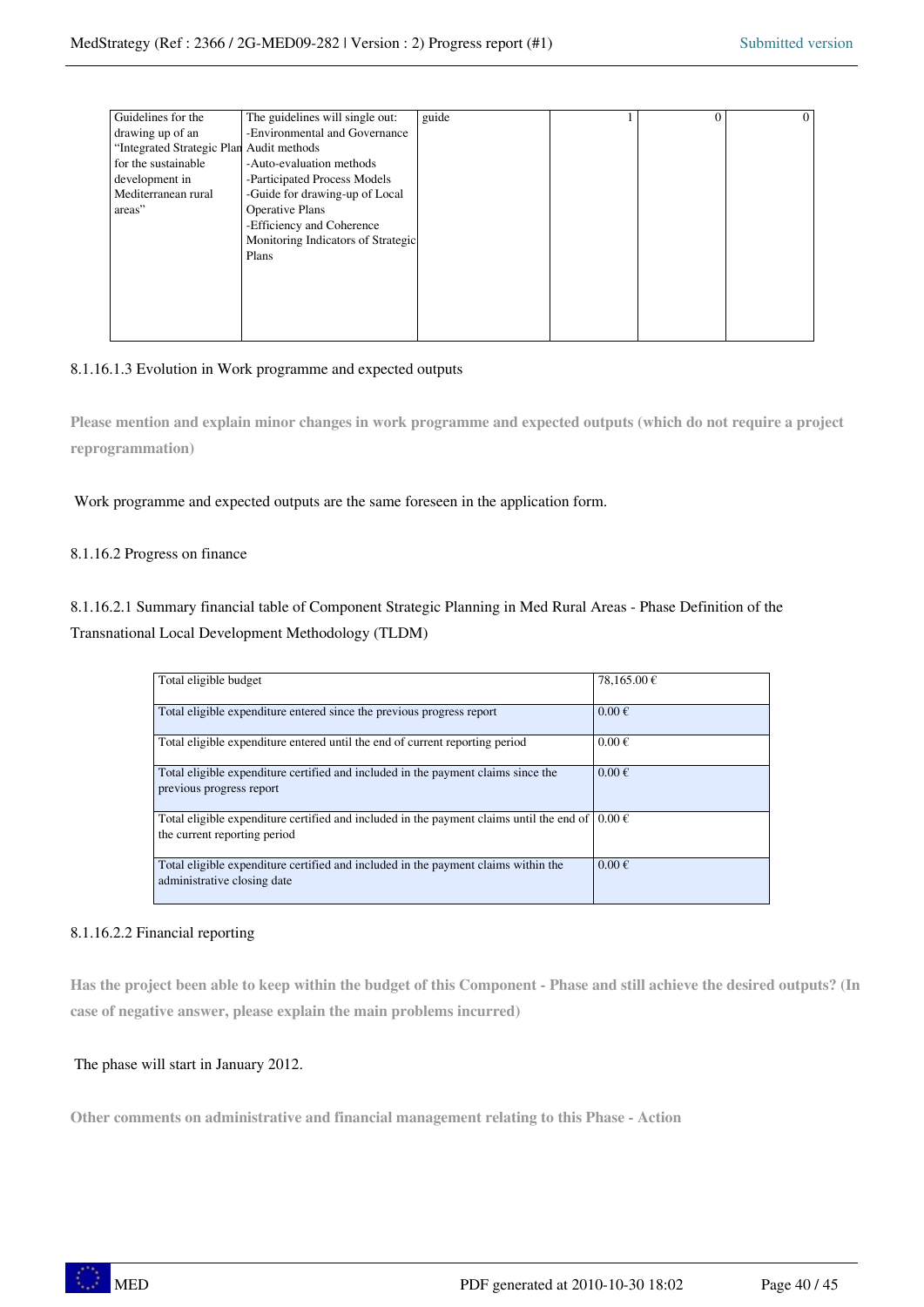| Component                         | Strategic Planning in Med Rural Areas                                                                                                                                      |
|-----------------------------------|----------------------------------------------------------------------------------------------------------------------------------------------------------------------------|
| <b>Phase</b>                      | <b>Identification of Key Interventions (KI)</b>                                                                                                                            |
| Starting date                     | 2012-01-10                                                                                                                                                                 |
| Closing date                      | 2012-05-10                                                                                                                                                                 |
| Description of activites,         | In each territorial context the partners will develop a Key Intervention (KI), singled out                                                                                 |
| component, means                  | by the Experts Board, among the ones considered of priority and common in the 4<br>LPOPs.<br>KI will:                                                                      |
|                                   | -be intersectorial                                                                                                                                                         |
|                                   | -aim at the social economic development of the rural areas<br>-have to be shared and involve different levels of decisional power                                          |
|                                   | The KI will be a useful resource for all the partners and will become an example of                                                                                        |
|                                   | "good practice" (e.g. Quality Trademark of Tourist Structures, Desk-office for the<br>enterprises, Coordinative Office for territorial planning).                          |
|                                   | Within each KI the partners will define technical solutions, procedure and                                                                                                 |
|                                   | administrative modalities, human resources and technical competences needed for<br>realizing the intervention.                                                             |
|                                   |                                                                                                                                                                            |
| Responsible/contributing partners | Foundation for the Social Development - Intermunicipal Consortium                                                                                                          |
|                                   | "Tindari-Nebrodi" - National Association of Sicilian Municipalities - Municipality N.<br>Kazantzakis - CRES - Centre for Renewable Energy Sources and Saving - Province of |
|                                   | Teruel - Pembroke Local Council - []                                                                                                                                       |
| Location (when relevant)          | Teruel - Zaragoza - Attiki - Irakleio - Palermo - Messina - Malta -                                                                                                        |
| Expected outputs/deliverables     | Final Report for each Key Intervention Studies 4                                                                                                                           |

## **8.1.17. Strategic Planning in Med Rural Areas - Identification of Key Interventions (KI)**

## 8.1.17.1 Progress on activities

## 8.1.17.1.1 Activities implemented during reporting period

**Description of activities (activities implemented during the period, mention any change in dates, partners, ...)**

No activity implemented during the reporting period. The phase will start in January 2012.

## 8.1.17.1.2 Outputs/deliverables produced during reporting period and related indicators

| <b>Output/Deliverable</b> | <b>Brief description</b> | Unit Type | <b>Quantity</b><br>work plan | <b>Ouantity</b><br>foreseen in the $\vert$ realised in the $\vert$ quantity since<br>reporting<br>period | <b>Cumulative</b><br>the beginning<br>of the project |
|---------------------------|--------------------------|-----------|------------------------------|----------------------------------------------------------------------------------------------------------|------------------------------------------------------|
|---------------------------|--------------------------|-----------|------------------------------|----------------------------------------------------------------------------------------------------------|------------------------------------------------------|

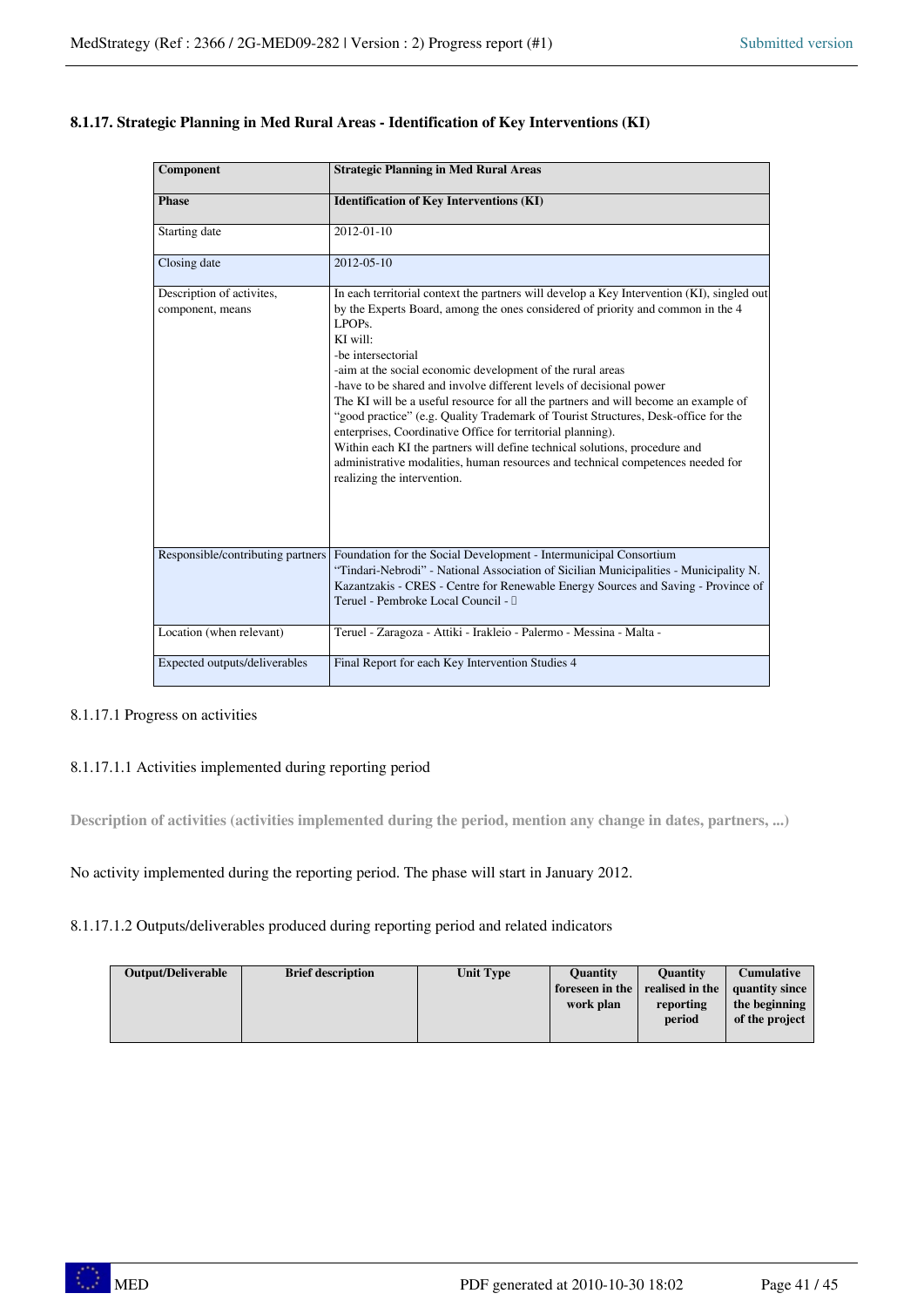| Final Report for each | It will describe the reasons of the | <b>Studies</b> | 0 |  |
|-----------------------|-------------------------------------|----------------|---|--|
| Key Intervention      | choice of the Key Interventions     |                |   |  |
|                       | according to the priorities singled |                |   |  |
|                       | out in the LPOPs and will define:   |                |   |  |
|                       | -Priorities actions                 |                |   |  |
|                       | -Human resources                    |                |   |  |
|                       | -Technical abilities                |                |   |  |
|                       | -Financial resources                |                |   |  |
|                       | -Monitoring indicators              |                |   |  |
|                       |                                     |                |   |  |
|                       |                                     |                |   |  |
|                       |                                     |                |   |  |
|                       |                                     |                |   |  |
|                       |                                     |                |   |  |
|                       |                                     |                |   |  |

## 8.1.17.1.3 Evolution in Work programme and expected outputs

**Please mention and explain minor changes in work programme and expected outputs (which do not require a project reprogrammation)**

Work programme and expected outputs are the same foreseen in the application form.

## 8.1.17.2 Progress on finance

8.1.17.2.1 Summary financial table of Component Strategic Planning in Med Rural Areas - Phase Identification of Key Interventions (KI)

| Total eligible budget                                                                                                                | 101,823.00 € |
|--------------------------------------------------------------------------------------------------------------------------------------|--------------|
| Total eligible expenditure entered since the previous progress report                                                                | $0.00 \in$   |
| Total eligible expenditure entered until the end of current reporting period                                                         | $0.00 \in$   |
| Total eligible expenditure certified and included in the payment claims since the<br>previous progress report                        | $0.00 \in$   |
| Total eligible expenditure certified and included in the payment claims until the end of $(0.00 \in$<br>the current reporting period |              |
| Total eligible expenditure certified and included in the payment claims within the<br>administrative closing date                    | $0.00 \in$   |

## 8.1.17.2.2 Financial reporting

**Has the project been able to keep within the budget of this Component - Phase and still achieve the desired outputs? (In case of negative answer, please explain the main problems incurred)**

## The phase will start in January 2012.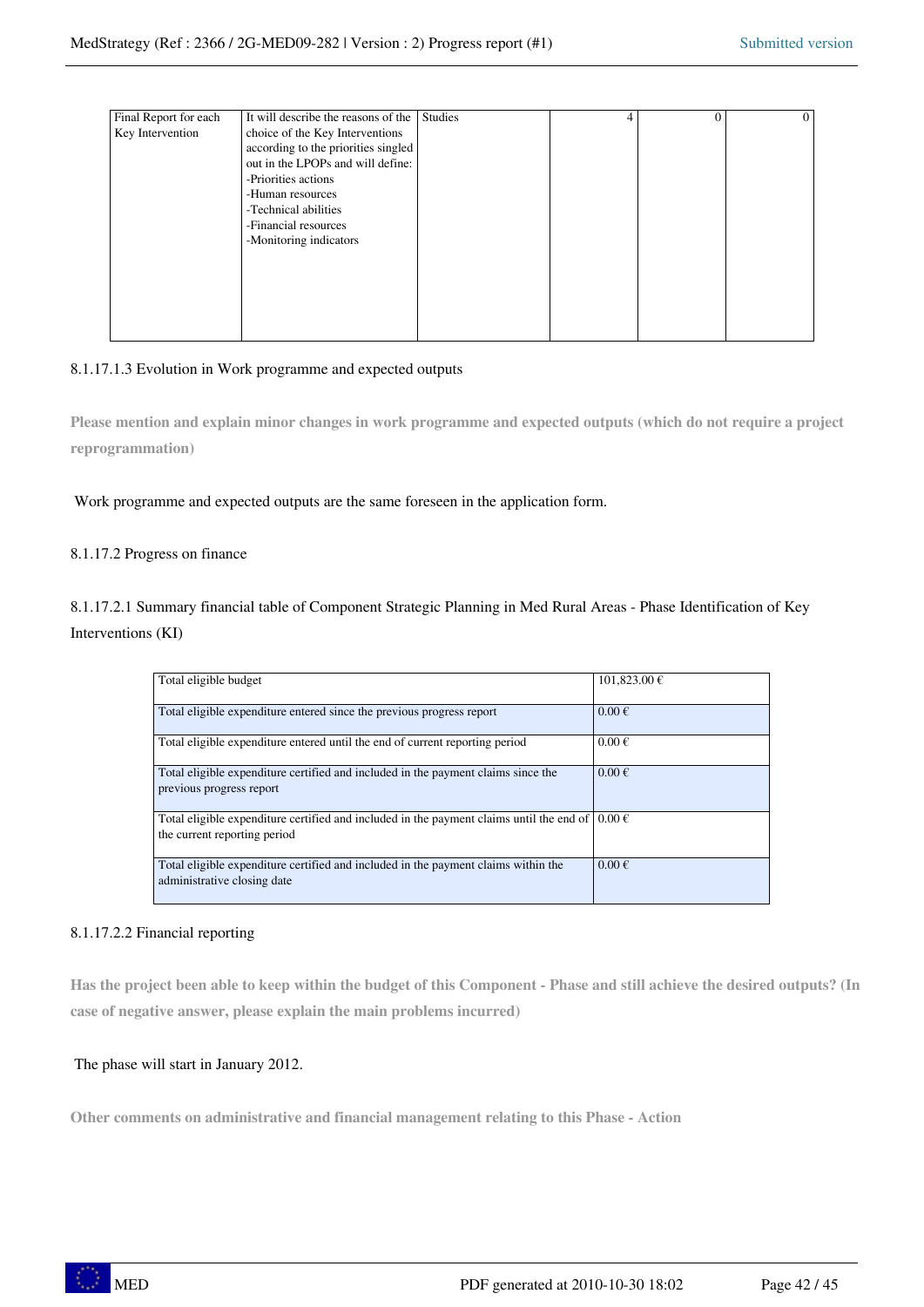#### **8.2 How results achieved contribute to the MED Programme objectives ?**

The report regards the preparation phase of the project. The results can be represented by the final application form and contents which will be developed during the real implementation of the project activities. The contribution to the MED programme objective can therefore be considered as the direction the project will have during its realisation. As underlined in the application form "The axis defined in the project will warrant a sustainable economic and social development by carrying out integrated procedures that consider all the development dimensions. The Medstrategy project will contribute, through the definition of specific Strategic Plans for each area involved, to increase the attractivity of extremely marginal territories and to encourage the economic development and the growth of new job opportunities, assuring better life conditions both to present and future generations. The start-up of this development process, coherently with what planned in the Med program, will have as an essential requirement the valorisation and protection of the historical, cultural and environmental heritage that characterize the rural areas involved in the project. All of this will have positive effects on the increasing of the competitiveness of rural territories and will contribute to hinder the phenomena of demographic decline and population ageing, characterising rural areas. Coherently with the general objectives of the Med program, the project aims at promoting territorial cohesion, encouraging the relations among the development decision-makers, promote the dialogue among the different decisional power levels in rural areas and favouring the dialogue and cooperation between rural areas in order to put forward common strategies and tools able to solve similar problems and warrant the sustainable development".

#### **8.3 Which is the added value of the project's transnational approach ?**

Also in this case we have to mention the Application Form:

"Transnational approach is a key aspect of the project for meeting common needs of rural areas:

- comparing governance tools and modes as well as development policies;

- exchanging of experience and learning; sharing costs and benefits for the definition of strategic planning model;networking rural areas (authorities and local operators) to prevent marginalisation;

- building of durable relationships for further exploitation of project results and new projects.

Thanks to the establishment of horizontal partnerships between territorial actors and the establishment of vertical partnerships between different levels of local authorities in rural areas the project will carry out complementary activities associating partners from different countries and with different experiences and competences.

In fact all partners are actively involved in project's activities in order to share objectives and to reach common results and are in charged of the coordination of project's components according their competences and their capacity.

Through transnationality the project will develop a sharing model of governance and planning that takes in consideration the establishment of partnerships among bodies (public & private) in med rural areas in the implementation of the Local Plans and the development of new initiatives".

#### **8.4 Progress on program indicators**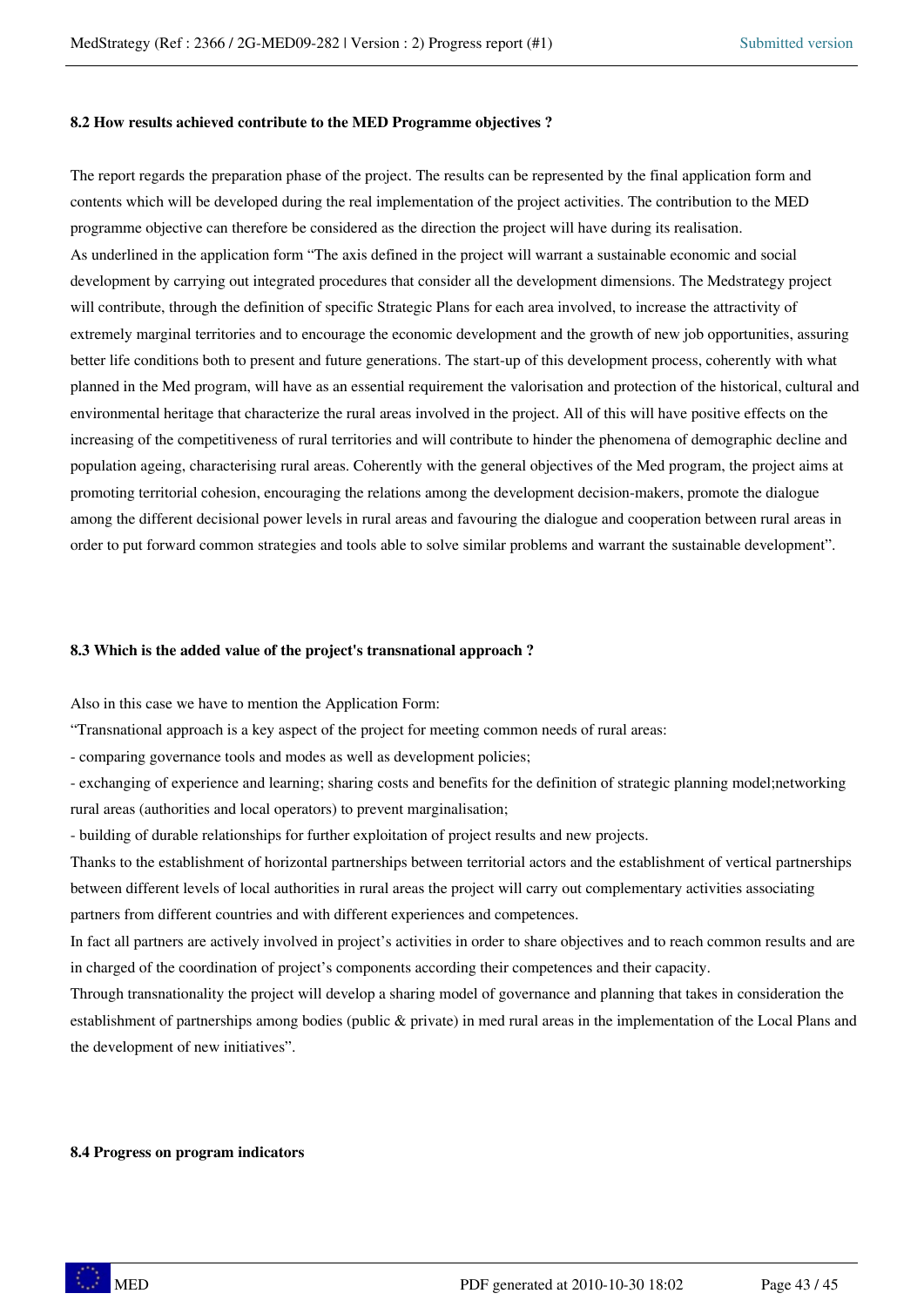**Indicators not linked to a group**

| <b>Indicator</b>                                                                                                                                                                                                       |              | Foreseen       | Achieved (cumul) | Unit                                                      |  |  |
|------------------------------------------------------------------------------------------------------------------------------------------------------------------------------------------------------------------------|--------------|----------------|------------------|-----------------------------------------------------------|--|--|
| <b>Common indicators for all priorities</b>                                                                                                                                                                            |              |                |                  |                                                           |  |  |
| Local and regional authorities involved in<br>experimental activities (pilot activities)                                                                                                                               | Quantitative | 25             |                  | Involved structures                                       |  |  |
| Other public and semi-public bodies<br>involved in experimental activities (pilot<br>activities)                                                                                                                       | Quantitative | 40             |                  | Involved structures                                       |  |  |
| Private sector structures and networks<br>involved in experimental activities (pilot<br>activities)                                                                                                                    | Quantitative | 40             |                  | Involved structures                                       |  |  |
| Third sector organisms involved in<br>experimental activities (pilot activities)                                                                                                                                       | Quantitative | 30             |                  | Involved structures                                       |  |  |
| Number of communication tools developed<br>from the following list: brochures, DVD,<br>Cd Rom, video, guides, etc. (indicate the<br>number)                                                                            | Quantitative | $\overline{4}$ |                  | Communication tools                                       |  |  |
| European institutions towards which<br>communication tools will be disseminated                                                                                                                                        | Quantitative | $\overline{4}$ |                  | Target structures for communication tool<br>dissemination |  |  |
| State Administrations towards which<br>communication tools will be disseminated                                                                                                                                        | Quantitative | $\overline{4}$ |                  | Target structures for communication tool<br>dissemination |  |  |
| Local and Regional Authorities towards<br>which communication tools will be<br>disseminated                                                                                                                            | Quantitative | 120            |                  | Target structures for communication tool<br>dissemination |  |  |
| Other public and semi-public bodies<br>towards which communication tools will<br>be disseminated                                                                                                                       | Quantitative | 100            |                  | Target structures for communication tool<br>dissemination |  |  |
| Private sector towards which<br>communication tools will be disseminated                                                                                                                                               | Quantitative | 100            |                  | Target structures for communication tool<br>dissemination |  |  |
| Specific partners towards which<br>communication tools will be disseminated                                                                                                                                            | Quantitative | $\overline{4}$ |                  | Target structures for communication tool<br>dissemination |  |  |
| Number of websites developped                                                                                                                                                                                          | Quantitative | $\mathbf{1}$   |                  | Website                                                   |  |  |
| Number of data bases developed                                                                                                                                                                                         | Quantitative | $\mathbf{1}$   |                  | databases                                                 |  |  |
| Number of updated on-line data bases<br>which will remain usable even after the<br>closure of the project                                                                                                              | Quantitative | $\mathbf{1}$   |                  | databases                                                 |  |  |
| Number of targeted communication actions Quantitative<br>carried out by the partnership from the<br>following list: events, seminars,<br>conferences, exhibitions, information and<br>awareness raising campaigns, etc |              | 13             |                  | communication action                                      |  |  |
| European institutions concerned by<br>communication actions                                                                                                                                                            | Quantitative | $\overline{2}$ |                  | Target structures for communication<br>actions            |  |  |